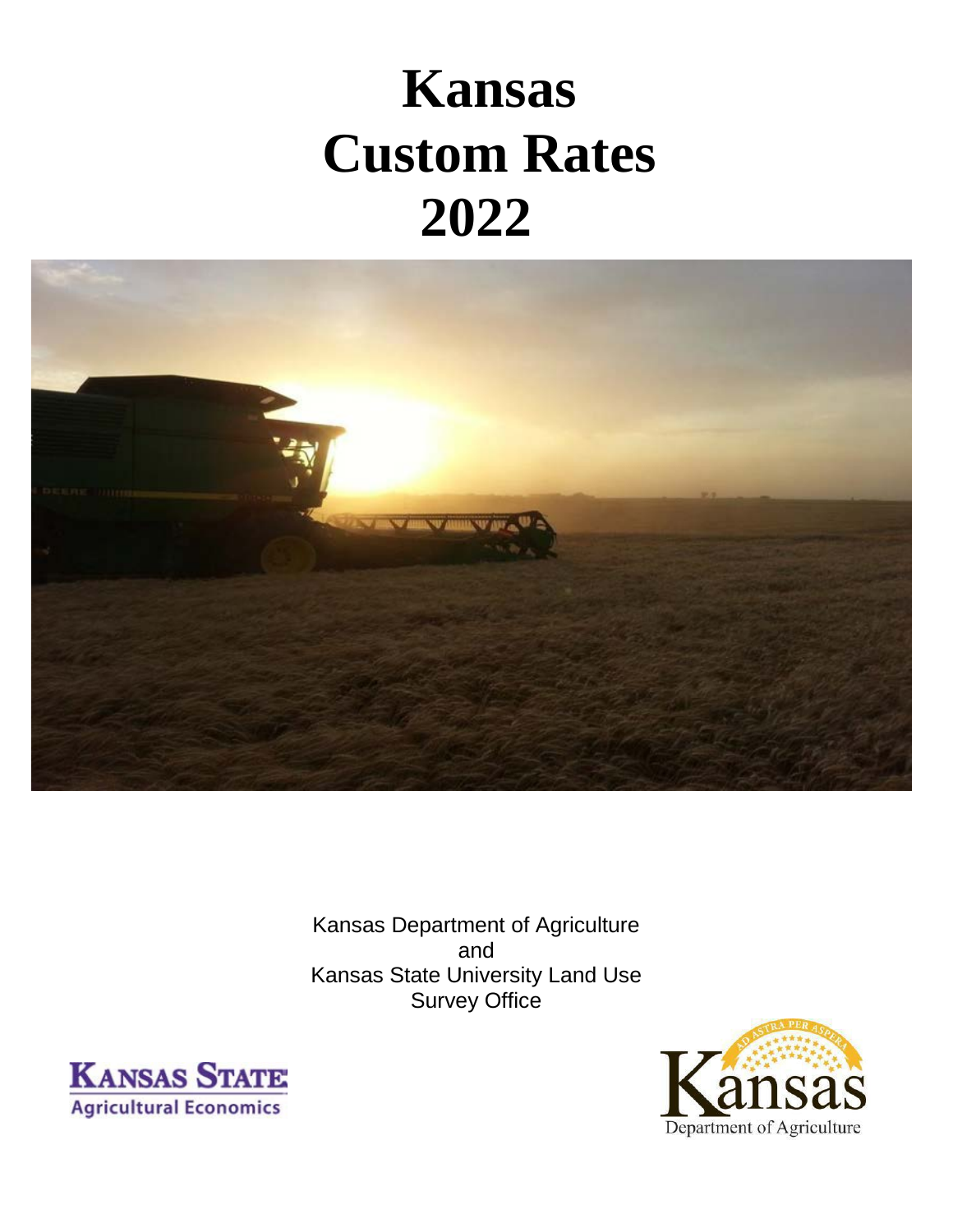2022

## RATES PAID BY KANSAS FARMERS FOR CUSTOM WORK





#### **Kansas Department of Agriculture In Cooperation with Kansas State University Land Use Survey Office**

#### KANSAS CROP REPORTING DISTRICTS

| Cheyenne |                | Rawlins             | Decatur  | Norton      | Phillips | Smith    | Jewell                           | Republic  | Washington             | Marshall      | Nemaha                    | Brown              | Doniphan <sub>2</sub> |                          |
|----------|----------------|---------------------|----------|-------------|----------|----------|----------------------------------|-----------|------------------------|---------------|---------------------------|--------------------|-----------------------|--------------------------|
| Sherman  |                | <b>NW</b><br>Thomas | Sheridan | Graham      | Rooks    | Osborne  | NС<br>Mitchell                   | Cloud     | Clay                   | Riley         | <b>NE</b><br>Pottawatomie | Jackson            | Atchison<br>Jefferson | Leavenworth<br>Wyandotte |
| Wallace  | Logan          |                     | Gove     | Trego       | Ellis    | Russell  | Lincoln                          | Ottawa    | Dickinson <sup>1</sup> | Geary         | Wabaunsee                 | Shawnee            | Douglas               | Johnson                  |
|          |                | <b>WC</b>           |          |             |          |          | Ellsworth                        | Saline    |                        | <b>Morris</b> | EC                        | Osage              | Franklin              | Miami                    |
| Greeley  | Wichita        | Scott               | Lane     | <b>Ness</b> | Rush     | Barton   | $\overline{\phantom{a}}$<br>Rice | McPherson | Marion                 | Chase         | Lyon                      | Coffey             | Anderson              | Linn                     |
| Hamilton | Kearny         |                     | Finney   | Hodgeman    | Pawnee   | Stafford |                                  | Harvey    |                        |               |                           |                    |                       |                          |
|          |                | <b>SW</b>           | Gray     |             | Edwards  |          | Reno<br>SC                       |           |                        | <b>Butler</b> | Greenwood                 | Woodson            | Allen                 | Bourbon                  |
| Stanton  | Grant          | Haskell             |          | Ford        | Kiowa    | Pratt    | Kingman                          | Sedgwick  |                        |               | <b>SE</b><br>Elk          | Wilson             | Neosho                | Crawford                 |
| Morton   | <b>Stevens</b> | Seward              | Meade    | Clark       | Comanche | Barber   | Harper                           | Sumner    |                        | Cowley        | Chautauqua                | Montgomery Labette |                       | Cherokee                 |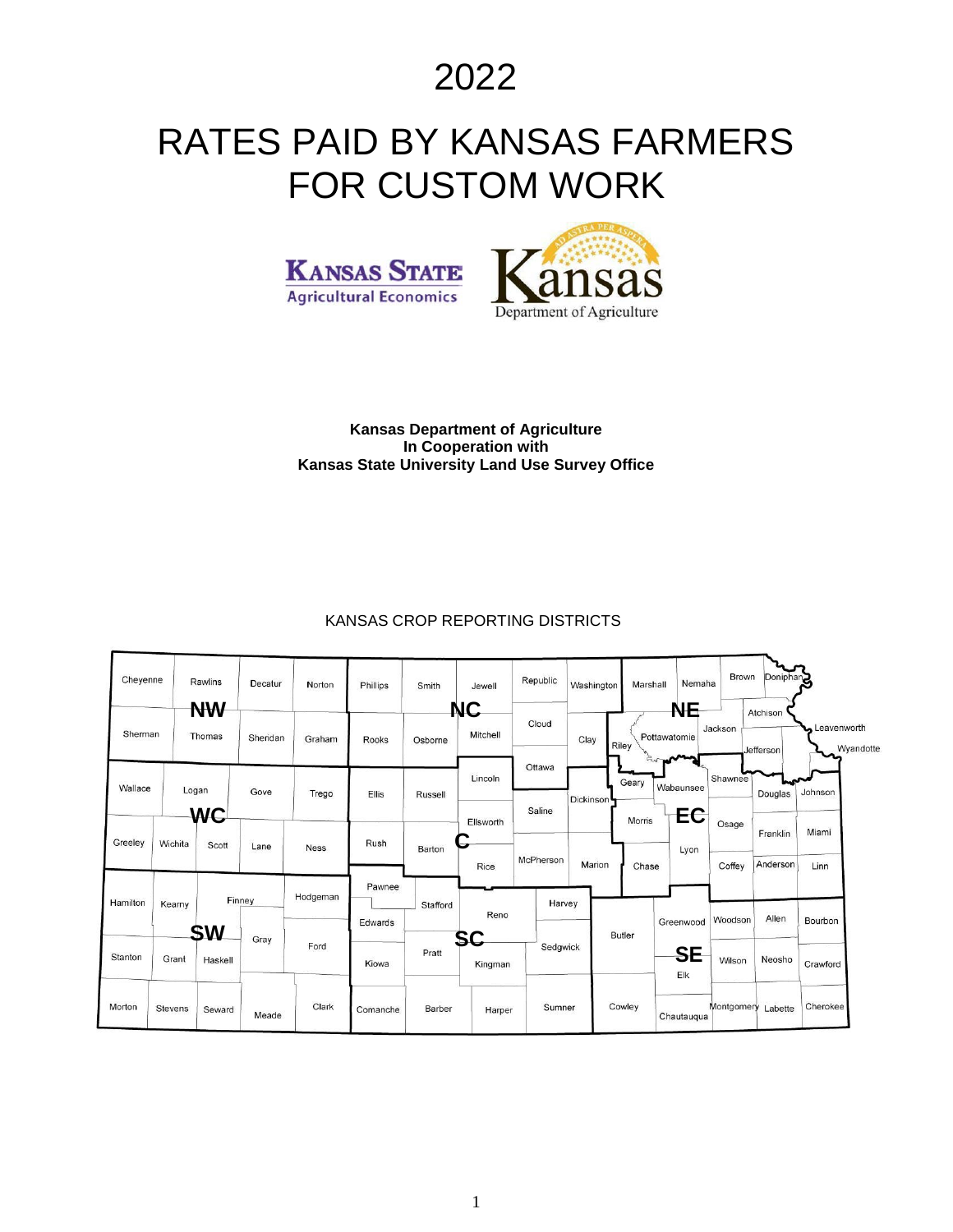#### **TABLE OF CONTENTS**

|                              | Page |
|------------------------------|------|
|                              |      |
| <b>Grain Harvesting</b>      |      |
|                              |      |
|                              |      |
|                              |      |
|                              |      |
|                              |      |
| Seed Cleaning                |      |
|                              |      |
|                              |      |
|                              |      |
| <b>Grain Hauling</b>         |      |
|                              |      |
|                              |      |
|                              |      |
|                              |      |
| Haying                       |      |
|                              |      |
|                              |      |
|                              |      |
|                              |      |
|                              |      |
| <b>Land Tillage</b>          |      |
|                              |      |
|                              |      |
|                              |      |
|                              |      |
|                              |      |
|                              |      |
| <b>Chemical Applications</b> |      |
|                              |      |
|                              |      |
|                              |      |
|                              |      |
| Feed Preparation             |      |
|                              |      |
|                              |      |
|                              |      |
|                              |      |
|                              |      |
|                              |      |
|                              |      |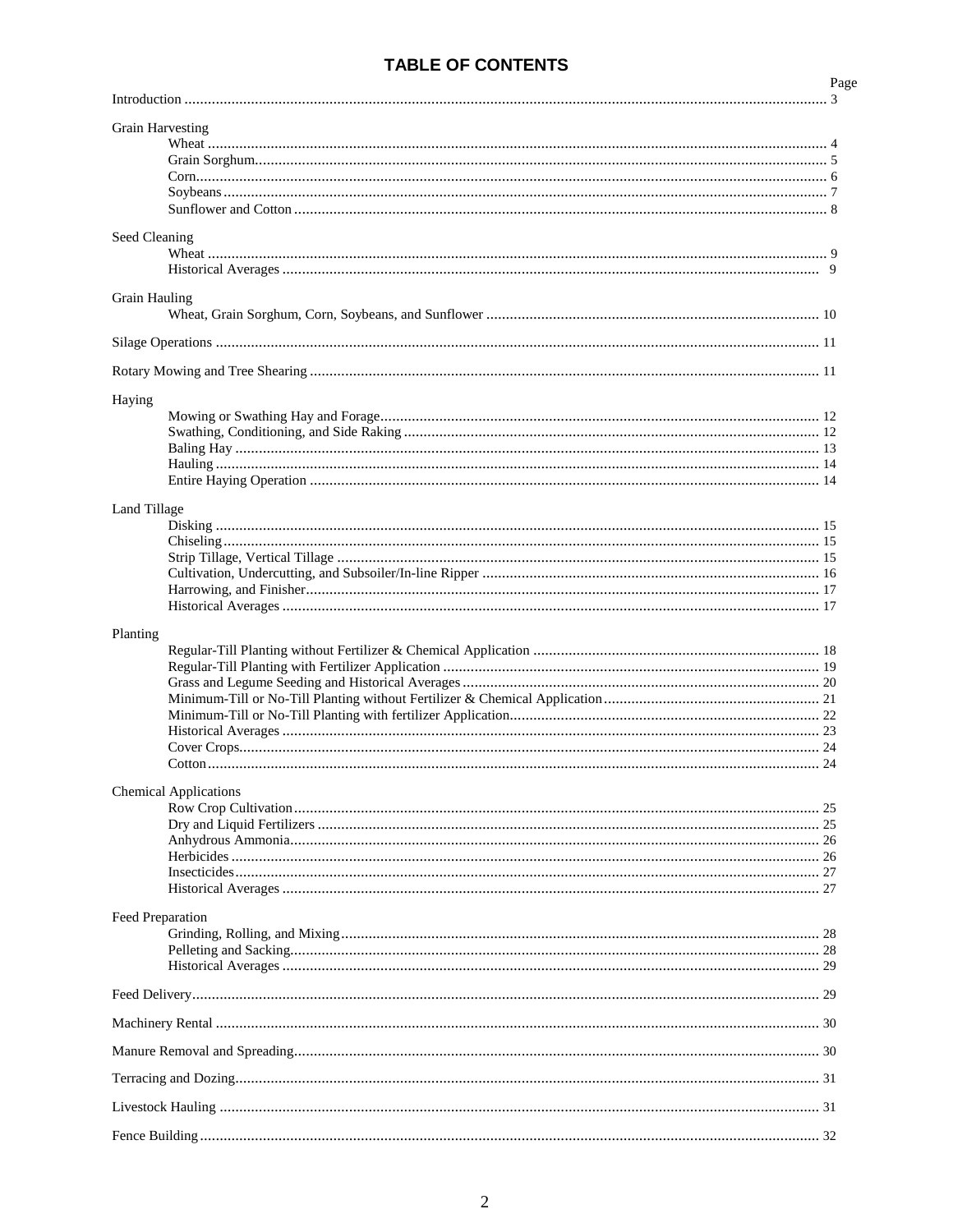#### **INTRODUCTION**

With the rising cost of machinery and the uncertainty of local workers, custom agricultural work has become a staple for today's farm. This publication reports the average rates for Kansas agricultural custom work in the period of 2021-2022. Since 2016, the survey has been conducted by the Land Use Survey Office (LUSO)<sup>[1](#page-3-0)</sup> in the Department of Agricultural Economics at Kansas State University in conjunction with the Kansas Department of Agriculture (KDA). In 2018, 2020 and 2022, the survey was available online for Kansas custom operators across the state to complete. Previous versions of this survey and report were written and conducted by the National Agricultural Statistics Service-Kansas office (NASS).

KDA and the LUSO extend a special thanks to Kansas farmers, ranchers, custom operators, co-ops, and elevators for their responses to the 2022 Kansas Custom Rates Survey. We have received many comments about the Custom Rates report from the agricultural community. We appreciate this feedback and encourage readers to continue sharing their ideas and suggestions regarding this survey. Knowledge on accurate, competitive rates is crucial for the sustainability of agricultural operations.

The data in this report provide additional information to Kansas farmers, ranchers, and custom service businesses. The prices reported here should not be regarded as official or established rates. The average figures in this report give equal weight to all responses received.

The prices in this report include charges for machinery, power, fuel, and the operator. These prices do not include the costs of chemicals, seeds, and other materials, unless otherwise specified. The one exception is hay baling materials. Exchange work between farmers is not considered custom work for the purposes of this report.

There are large variations in the rates charged for specific jobs. For many items, the state averages may not be typical of any particular locale. There are many reasons for price differences. Some farmers may charge lower prices to neighbors, relatives, or close friends. Soil conditions and field sizes are also significant factors. The number of responses may also lead to variation in the rates.

This report contains historical tables and graphs that show the results of previous surveys. Some responses are included in more than one district because custom work was performed in multiple districts. For the purpose of this report, Kansas is classified into three regions: western region, central region, and eastern region, as shown below.

For questions regarding this report, please contact Leah Tsoodle at K-State at 785-532-1517 or [ltsoodle@ksu.edu](mailto:ltsoodle@ksu.edu) or Tori Laird at KDA at 785-564-6726 or [Tori.Laird@ks.gov.](mailto:Tori.Laird@ks.gov)



<span id="page-3-0"></span>|<br>|<br>| The Land Use Survey Office (LUSO) was formerly known and referenced in previous publications as the Land Use Survey Center (LUSC).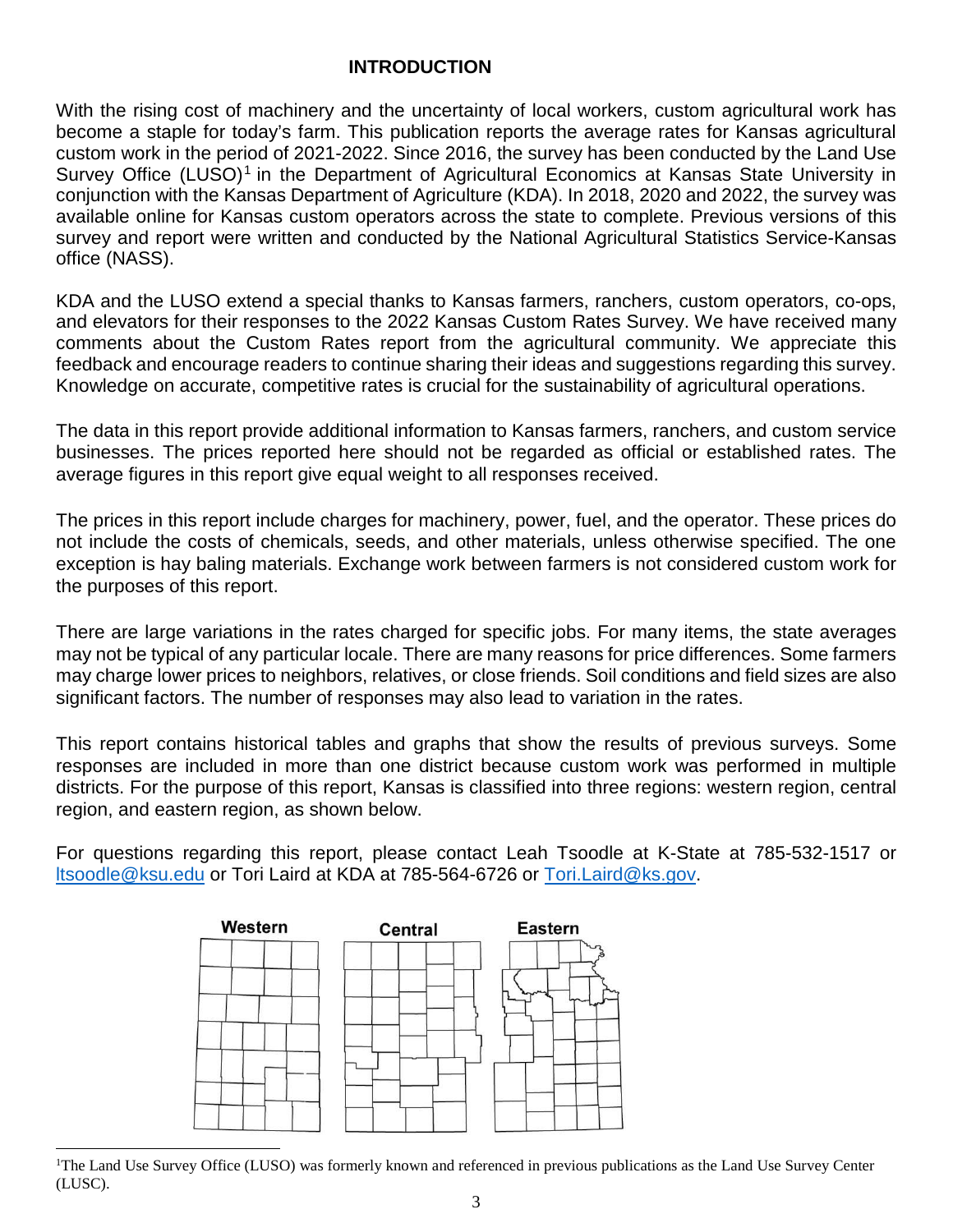#### **GRAIN HARVESTING**

*WHEAT*: Two methods are commonly used to charge for harvesting grain: a flat rate charge and a base rate with extra charge for high yield. Custom harvesters charged an average base rate of \$24.92 per acre for harvesting wheat in 2022, \$1.90 higher than the 2020 average of \$23.01. In 2022, harvesters charged an average of \$0.244 extra per bushel of wheat for yields greater than 29 bushels per acre. The base rate bushels increased in 2022 for wheat harvesting compared to that reported in 2020. The average flat rate in 2022 for harvesting wheat was \$28.06 per acre, an increase of \$3.10 from \$24.96 per acre in 2020.

|               |         |                     |         |         | Base Rate with Extra Charge for High Yield (if any) |                | <b>Flat Rate Charge</b> |           |         |  |
|---------------|---------|---------------------|---------|---------|-----------------------------------------------------|----------------|-------------------------|-----------|---------|--|
| District      |         | Base Rate (\$/Acre) |         |         | Extra Charge for High Yield                         |                | Dollar Per Acre         |           |         |  |
|               | No. of  |                     |         | No. of  | Average                                             | Above          | No. of                  |           |         |  |
|               | Reports | Range               | Average | Reports | $(\$/Bushel)$                                       | <b>Bushels</b> | Reports                 | Range     | Average |  |
| <b>NW</b>     | 17      | $21 - 26$           | 24.53   | 17      | 0.245                                               | 27             | 1/                      |           |         |  |
| <b>WC</b>     | 30      | $22 - 28$           | 24.67   | 30      | 0.246                                               | 25             |                         |           |         |  |
| <b>SW</b>     | 6       | 22-28               | 24.83   | 5       | 0.248                                               | 28             | 4                       | $25 - 25$ | 25.00   |  |
| NC            | 6       | $20 - 25$           | 23.89   | 6       | 0.220                                               | 29             | 3                       | 32-32     | 32.00   |  |
| $\mathcal{C}$ | 12      | $22 - 30$           | 24.59   | 12      | 0.243                                               | 29             | 8                       | $23 - 65$ | 32.88   |  |
| <b>SC</b>     | 15      | $20 - 30$           | 25.20   | 13      | 0.245                                               | 35             | 9                       | $15-40$   | 26.00   |  |
| <b>NE</b>     |         |                     |         |         |                                                     |                | 1/                      |           |         |  |
| EC            |         |                     |         |         |                                                     |                | 6                       | $20 - 35$ | 28.54   |  |
| <b>SE</b>     | 4       | $30 - 30$           | 30.00   | 4       | 0.250                                               | 50             | 4                       | $15 - 25$ | 22.50   |  |
| <b>State</b>  | 90      | $20 - 30$           | 24.92   | 87      | 0.244                                               | 29             | 37                      | 14-65     | 28.06   |  |

|  |  | <b>Custom Rates for Wheat Harvest, 2022, by District</b> |
|--|--|----------------------------------------------------------|
|--|--|----------------------------------------------------------|

 $<sup>1</sup>$  Insufficient number of reports.</sup>

|      | Historical Rates |                                       |                |  |  |  |  |  |  |  |  |
|------|------------------|---------------------------------------|----------------|--|--|--|--|--|--|--|--|
|      | <b>Dollars</b>   | <b>Extra Charge for</b><br>High Yield |                |  |  |  |  |  |  |  |  |
| Year | Per<br>Acre      | Dollar per                            | Above          |  |  |  |  |  |  |  |  |
|      |                  | <b>Bushel</b>                         | <b>Bushels</b> |  |  |  |  |  |  |  |  |
| 1996 | 13.32            | 0.124                                 | 20             |  |  |  |  |  |  |  |  |
| 1997 | 13.33            | 0.126                                 | 21             |  |  |  |  |  |  |  |  |
| 1998 | 13.32            | 0.126                                 | 21             |  |  |  |  |  |  |  |  |
| 1999 | 13.29            | 0.126                                 | 21             |  |  |  |  |  |  |  |  |
| 2000 | 13.68            | 0.128                                 | 21             |  |  |  |  |  |  |  |  |
| 2001 | 13.77            | 0.131                                 | 20             |  |  |  |  |  |  |  |  |
| 2002 | 13.80            | 0.131                                 | 22             |  |  |  |  |  |  |  |  |
| 2003 | 14.04            | 0.136                                 | 23             |  |  |  |  |  |  |  |  |
| 2004 | 14.48            | 0.136                                 | 21             |  |  |  |  |  |  |  |  |
| 2005 | 15.24            | 0.144                                 | 21             |  |  |  |  |  |  |  |  |
| 2006 | 15.78            | 0.149                                 | 21             |  |  |  |  |  |  |  |  |
| 2007 | 16.85            | 0.160                                 | 21             |  |  |  |  |  |  |  |  |
| 2008 | 21.65            | 0.211                                 | 21             |  |  |  |  |  |  |  |  |
| 2009 | 20.86            | 0.200                                 | 22             |  |  |  |  |  |  |  |  |
| 2013 | 23.93            | 0.227                                 | 23             |  |  |  |  |  |  |  |  |
| 2016 | 23.17            | 0.226                                 | 21             |  |  |  |  |  |  |  |  |
| 2018 | 22.66            | 0.227                                 | 24             |  |  |  |  |  |  |  |  |
| 2020 | 23.01            | 0.224                                 | 27             |  |  |  |  |  |  |  |  |
| 2022 | 24.92            | 0.244                                 | 29             |  |  |  |  |  |  |  |  |



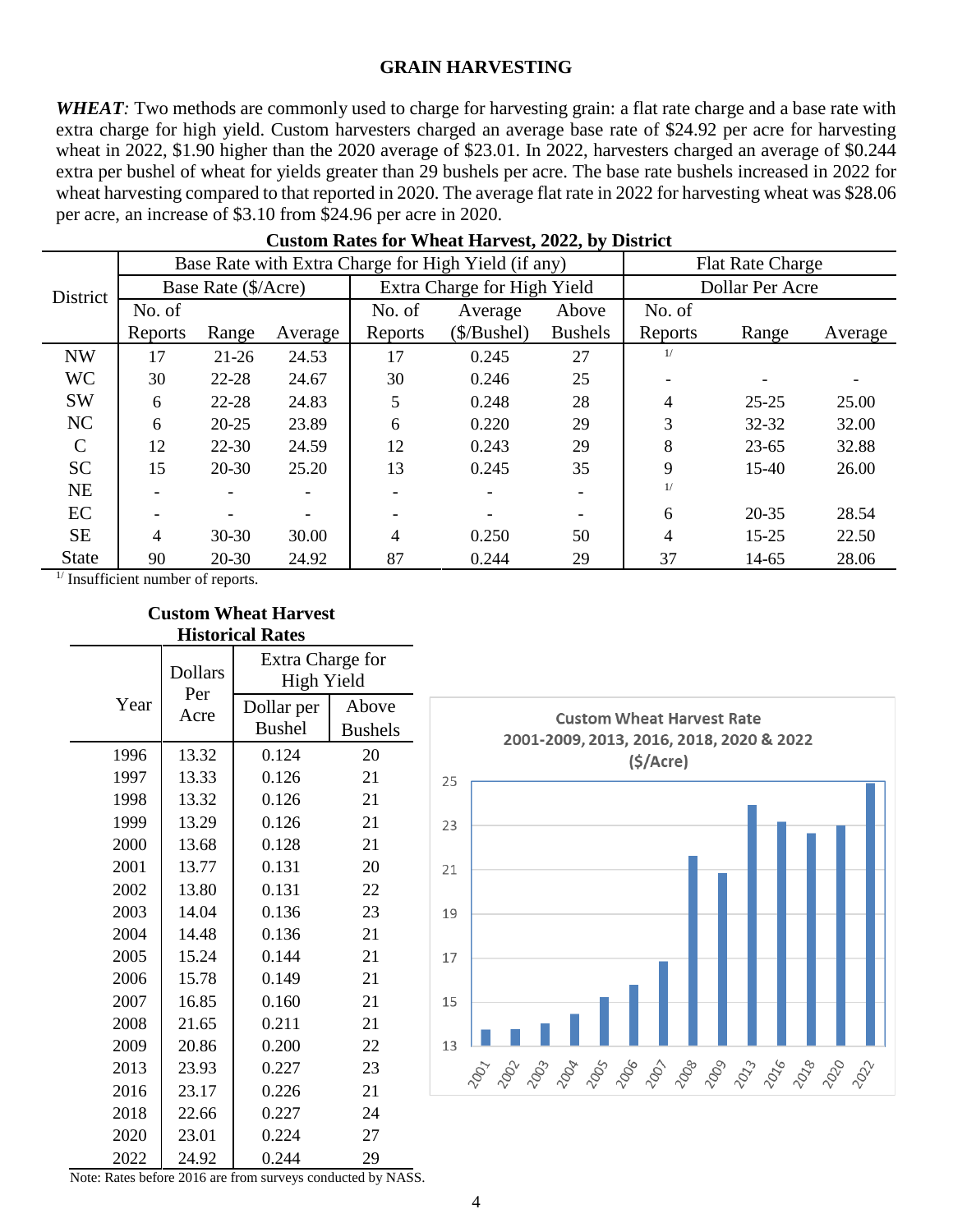*GRAIN SORGHUM*: Custom harvesters charged an average of \$24.86 per acre for harvesting grain sorghum in 2022, \$1.18 higher than 2020. Frequently, harvesters include an additional charge per bushel to customers with high yields. In 2022 the extra charge averaged \$0.243 per bushel of grain sorghum for yields greater than 45 bushels per acre. The 2022 flat rate charge per acre was \$32.22, up \$6.08 from 2020.

|               |         |                     |         |               | Base Rate with Extra Charge for High Yield (if any) |                | <b>Flat Rate Charge</b> |           |         |  |
|---------------|---------|---------------------|---------|---------------|-----------------------------------------------------|----------------|-------------------------|-----------|---------|--|
| District      |         | Base Rate (\$/Acre) |         |               | Extra Charge for High Yield                         |                | Dollar Per Acre         |           |         |  |
|               | No. of  |                     |         | No. of        | Average                                             | Above          | No. of                  |           |         |  |
|               | Reports | Range               | Average | Reports       | $(\$/Bushel)$                                       | <b>Bushels</b> | Reports                 | Range     | Average |  |
| <b>NW</b>     | 10      | 23-28               | 25.20   | 10            | 0.242                                               | 43             | 1/                      |           |         |  |
| <b>WC</b>     | 27      | 23-28               | 24.93   | 27            | 0.248                                               | 43             | 1/                      |           |         |  |
| <b>SW</b>     | 8       | 22-28               | 24.25   | $\mathcal{I}$ | 0.234                                               | 53             | 4                       | $25 - 25$ | 25.00   |  |
| NC            | 4       | 24-30               | 25.75   | 4             | 0.228                                               | 51             | 4                       | 21-32     | 29.25   |  |
| $\mathcal{C}$ | 10      | $22 - 30$           | 24.74   | 10            | 0.244                                               | 44             | 6                       | $24 - 50$ | 31.17   |  |
| <b>SC</b>     | 11      | $20 - 30$           | 24.64   | 11            | 0.241                                               | 45             | 7                       | $22 - 50$ | 41.71   |  |
| <b>NE</b>     |         |                     |         |               |                                                     |                |                         |           |         |  |
| EC            |         |                     |         |               |                                                     |                |                         |           |         |  |
| <b>SE</b>     |         |                     |         |               |                                                     |                |                         |           |         |  |
| <b>State</b>  | 70      | $20 - 30$           | 24.86   | 69            | 0.243                                               | 45             | 23                      | 21-50     | 32.22   |  |

#### **Custom Rates for Grain Sorghum Harvest, 2022, by District**

<sup>1/</sup> Insufficient number of reports.

#### **Custom Grain Sorghum Harvest Historical Rates**

| Year | <b>Dollars</b> | Extra Charge for<br>High Yield |                |  |  |  |  |
|------|----------------|--------------------------------|----------------|--|--|--|--|
|      | Per<br>Acre    | Dollar per                     | Above          |  |  |  |  |
|      |                | <b>Bushel</b>                  | <b>Bushels</b> |  |  |  |  |
| 1996 | 14.21          | 0.123                          | 36             |  |  |  |  |
| 1997 | 14.35          | 0.125                          | 37             |  |  |  |  |
| 1998 | 14.42          | 0.124                          | 37             |  |  |  |  |
| 1999 | 14.45          | 0.127                          | 36             |  |  |  |  |
| 2000 | 14.64          | 0.126                          | 34             |  |  |  |  |
| 2001 | 14.58          | 0.129                          | 35             |  |  |  |  |
| 2002 | 14.68          | 0.130                          | 35             |  |  |  |  |
| 2003 | 15.19          | 0.137                          | 35             |  |  |  |  |
| 2004 | 15.27          | 0.135                          | 36             |  |  |  |  |
| 2005 | 16.51          | 0.146                          | 37             |  |  |  |  |
| 2006 | 16.64          | 0.148                          | 36             |  |  |  |  |
| 2007 | 17.45          | 0.159                          | 36             |  |  |  |  |
| 2008 | 22.99          | 0.216                          | 36             |  |  |  |  |
| 2009 | 22.37          | 0.204                          | 35             |  |  |  |  |
| 2013 | 24.33          | 0.230                          | 35             |  |  |  |  |
| 2016 | 24.39          | 0.229                          | 41             |  |  |  |  |
| 2018 | 23.55          | 0.226                          | 48             |  |  |  |  |
| 2020 | 23.68          | 0.220                          | 44             |  |  |  |  |
| 2022 | 24.86          | 0.243                          | 45             |  |  |  |  |

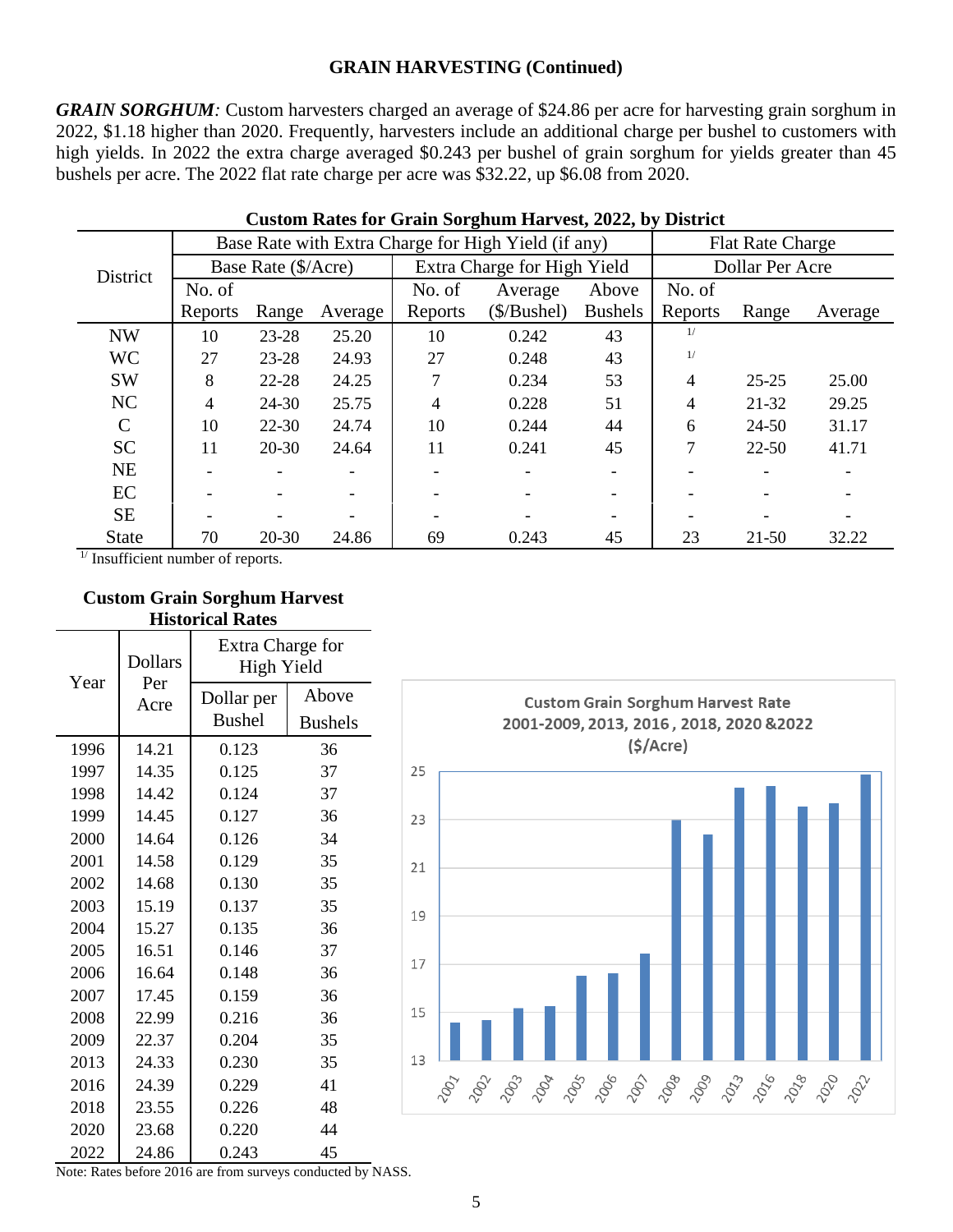*CORN:* Custom harvesters charged an average of \$29.77 per acre for harvesting corn in 2022, an increase of \$3.16 from 2020. The increase brought the cost closer to the 2018 harvest price. The average additional charge to customers with high corn yields was \$0.239 per bushel for yields greater than 67 bushels per acre. The average 2022 flat rate charge was \$0.381 per bushel or \$38.47 per acre. Both rates were higher than the respective averages of 2020.

|                 |                     |           |         |        | Base Rate with Extra Charge for High Yield (if any) |                | Flat Rate Charge |                 |                          |        |                   |         |  |
|-----------------|---------------------|-----------|---------|--------|-----------------------------------------------------|----------------|------------------|-----------------|--------------------------|--------|-------------------|---------|--|
| <b>District</b> | Base Rate (\$/Acre) |           |         |        | Extra Charge for High Yield                         |                |                  | Dollar Per Acre |                          |        | Dollar Per Bushel |         |  |
|                 | $#$ of              |           |         | $#$ of | Average                                             | Above          | $#$ of           |                 |                          | $#$ of |                   |         |  |
|                 | Rep.                | Range     | Average | Rep.   | $(\$/Bushel)$                                       | <b>Bushels</b> | Rep.             | Range           | Average                  | Rep.   | Range             | Average |  |
| <b>NW</b>       | 15                  | 24-39     | 28.33   | 15     | 0.219                                               | 71             | 1/               |                 |                          | 1/     |                   |         |  |
| <b>WC</b>       | 19                  | $23 - 50$ | 29.26   | 16     | 0.251                                               | 46             |                  |                 | $\overline{\phantom{a}}$ | 5      | $0.30 - 0.50$     | 0.418   |  |
| <b>SW</b>       | 1/                  |           |         | 1/     |                                                     |                |                  |                 | $\overline{\phantom{a}}$ | 5      | $0.09 - 0.43$     | 0.284   |  |
| NC              | 9                   | 28-35     | 31.44   | 9      | 0.254                                               | 88             | 7                | 35.00-43.00     | 37.57                    |        |                   |         |  |
| C               | 7                   | $26 - 30$ | 27.60   | 7      | 0.250                                               | 60             | 1/               |                 |                          |        |                   |         |  |
| <b>SC</b>       | 6                   | 24-30     | 28.17   | 6      | 0.257                                               | 72             | 1/               |                 |                          | 3      | $0.40 - 0.40$     | 0.400   |  |
| NE              | 1/                  |           |         | 1/     |                                                     |                | 9                | 30.00-45.00     | 36.22                    |        |                   |         |  |
| EC              |                     |           |         |        |                                                     |                | 6                | 28.75-100.00    | 44.96                    |        |                   |         |  |
| <b>SE</b>       | 4                   | $30 - 30$ | 30.00   | 4      | 0.250                                               | 70             | 1/               |                 | 30.00                    |        |                   |         |  |
| State           | 64                  | $23 - 50$ | 29.77   | 60     | 0.239                                               | 67             | 27               | 25.00-100.00    | 38.47                    | 15     | $0.09 - 0.50$     | 0.381   |  |

#### **Custom Rates for Corn Harvest, 2022, by District**

1/ Insufficient number of reports

#### **Custom Corn Harvest Historical Rates**

|      | <b>Dollars</b> | Extra Charge for |                | <b>Flat Rate</b> |  |
|------|----------------|------------------|----------------|------------------|--|
| Year | Per            | High Yield       |                | Charge           |  |
|      | Acre           | Dollar per       | Above          | Dollar per       |  |
|      |                | <b>Bushel</b>    | <b>Bushels</b> | <b>Bushel</b>    |  |
| 1996 | 18.77          | 0.126            | 63             | 0.23             |  |
| 1997 | 18.72          | 0.123            | 66             | 0.23             |  |
| 1998 | 18.96          | 0.127            | 59             | 0.23             |  |
| 1999 | 19.28          | 0.120            | 70             | 0.24             |  |
| 2000 | 19.23          | 0.147            | 66             | 0.23             |  |
| 2001 | 19.43          | 0.119            | 48             | 0.23             |  |
| 2002 | 19.15          | 0.148            | 87             | 0.24             |  |
| 2003 | 19.50          | 0.143            | 69             | 0.24             |  |
| 2004 | 20.09          | 0.143            | 76             | 0.24             |  |
| 2005 | 21.68          | 0.142            | 76             | 0.26             |  |
| 2006 | 21.75          | 0.150            | 74             | 0.27             |  |
| 2007 | 22.14          | 0.164            | 71             | 0.29             |  |
| 2008 | 26.51          | 0.203            | 68             | 0.32             |  |
| 2009 | 26.35          | 0.192            | 73             | 0.29             |  |
| 2013 | 30.02          | 0.217            | 71             | 0.36             |  |
| 2016 | 26.89          | 0.240            | 80             | 0.35             |  |
| 2018 | 29.40          | 0.217            | 77             | 0.32             |  |
| 2020 | 26.61          | 0.216            | 61             | 0.35             |  |
| 2022 | 29.77          | 0.239            | 67             | 0.38             |  |

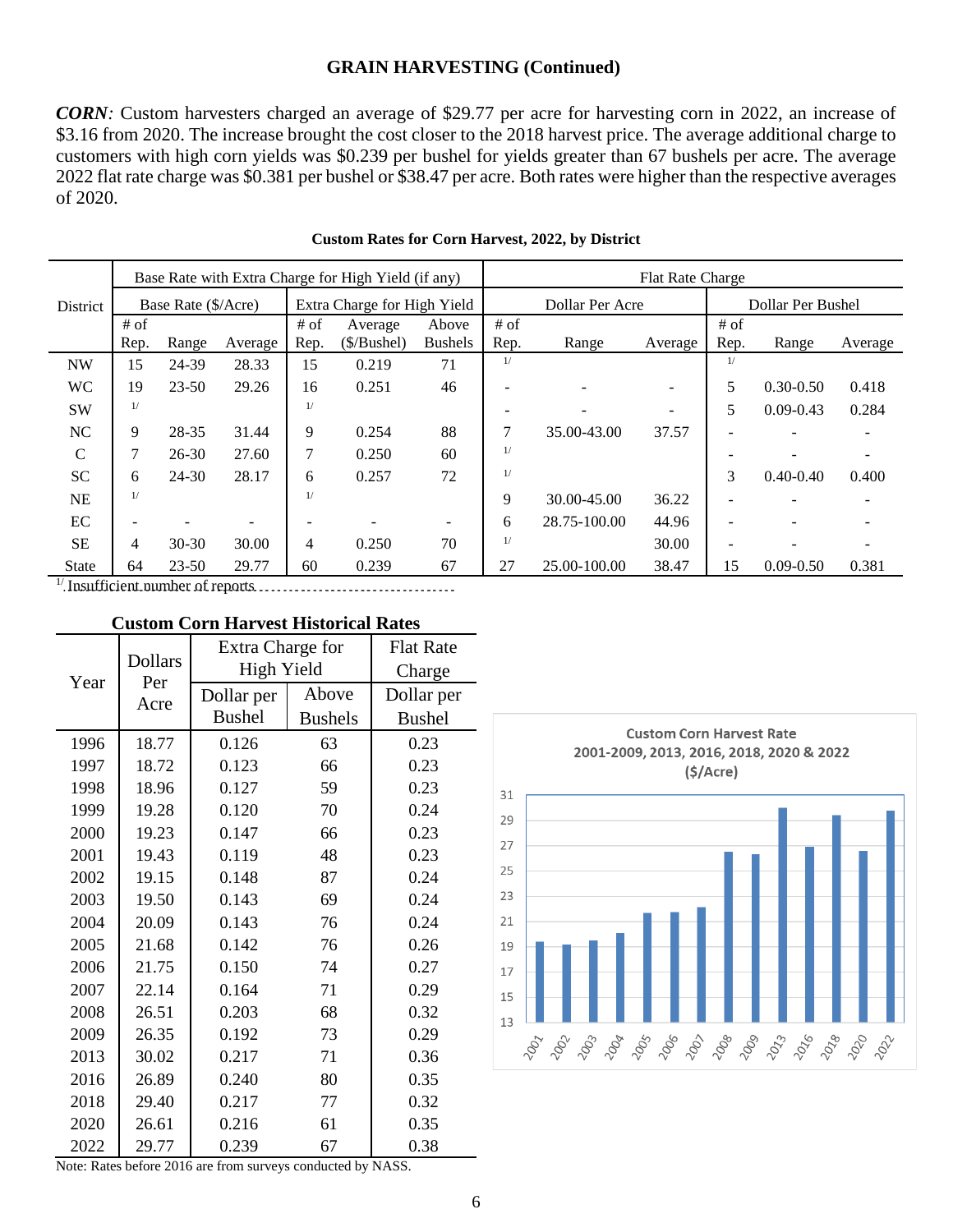*SOYBEANS:* Custom harvesters charged an average of \$30.34 per acre for harvesting soybeans in 2022, up \$3.10 from 2020. The average additional charge per bushel to customers with yields in excess of 25 bushels per acre in 2022 was 24.3 cents per bushel. The average flat rate was \$33.54 per acre, up \$3.53 from 2020.

|               |                          |                     |         |         | Base Rate with Extra Charge for High Yield (if any) |                          | <b>Flat Rate Charge</b> |           |         |  |
|---------------|--------------------------|---------------------|---------|---------|-----------------------------------------------------|--------------------------|-------------------------|-----------|---------|--|
| District      |                          | Base Rate (\$/Acre) |         |         | Extra Charge for High Yield                         |                          | Dollar Per Acre         |           |         |  |
|               | No. of                   |                     |         | No. of  | Average                                             | Above                    | No. of                  |           |         |  |
|               | Reports                  | Range               | Average | Reports | $(\$/Bushel)$                                       | <b>Bushels</b>           | Reports                 | Range     | Average |  |
| <b>NW</b>     | 6                        | $25 - 30$           | 25.83   | 6       | 0.232                                               | 23                       | 1/                      |           |         |  |
| <b>WC</b>     | 6                        | $23 - 50$           | 37.50   | 3       | 0.240                                               | 23                       |                         |           |         |  |
| <b>SW</b>     | 1/                       |                     |         |         |                                                     | $\overline{\phantom{a}}$ | 3                       | $40 - 40$ | 40.00   |  |
| NC            | 7                        | $25 - 31$           | 28.59   | 7       | 0.245                                               | 25                       |                         | $33-40$   | 36.86   |  |
| $\mathcal{C}$ | 12                       | $23 - 35$           | 28.39   | 12      | 0.244                                               | 25                       | 6                       | 28-50     | 33.42   |  |
| <b>SC</b>     | 10                       | $25 - 31$           | 28.60   | 9       | 0.256                                               | 27                       |                         | $20 - 50$ | 33.57   |  |
| <b>NE</b>     | 1/                       |                     |         |         |                                                     |                          | 13                      | $25-40$   | 34.00   |  |
| EC            | $\overline{\phantom{0}}$ |                     |         |         |                                                     | $\overline{\phantom{a}}$ | 5                       | $27 - 35$ | 30.57   |  |
| <b>SE</b>     | 4                        | $30 - 30$           | 30.00   | 4       | 0.250                                               | 30                       | 5                       | $22 - 27$ | 24.60   |  |
| <b>State</b>  | 48                       | $23 - 50$           | 30.43   | 41      | 0.245                                               | 25                       | 47                      | $20 - 50$ | 33.54   |  |

**Custom Rates for Soybean Harvest, 2022, by District**

<sup>1/</sup> Insufficient number of reports.

#### **Custom Soybean Harvest Historical Rates**

| naus |                |                                |                |  |  |  |  |  |
|------|----------------|--------------------------------|----------------|--|--|--|--|--|
|      | <b>Dollars</b> | Extra Charge for<br>High Yield |                |  |  |  |  |  |
| Year | Per<br>Acre    | Dollar per                     | Above          |  |  |  |  |  |
|      |                | <b>Bushel</b>                  | <b>Bushels</b> |  |  |  |  |  |
| 1996 | 18.54          | 0.127                          | 24             |  |  |  |  |  |
| 1997 | 18.68          | 0.124                          | 26             |  |  |  |  |  |
| 1998 | 18.85          | 0.128                          | 27             |  |  |  |  |  |
| 1999 | 18.69          | 0.130                          | 25             |  |  |  |  |  |
| 2000 | 19.15          | 0.125                          | 25             |  |  |  |  |  |
| 2001 | 19.48          | 0.127                          | 24             |  |  |  |  |  |
| 2002 | 19.29          | 0.134                          | 28             |  |  |  |  |  |
| 2003 | 19.35          | 0.133                          | 26             |  |  |  |  |  |
| 2004 | 20.06          | 0.135                          | 26             |  |  |  |  |  |
| 2005 | 21.48          | 0.143                          | 26             |  |  |  |  |  |
| 2006 | 21.88          | 0.172                          | 27             |  |  |  |  |  |
| 2007 | 22.61          | 0.158                          | 28             |  |  |  |  |  |
| 2008 | 26.47          | 0.206                          | 26             |  |  |  |  |  |
| 2009 | 25.66          | 0.198                          | 27             |  |  |  |  |  |
| 2013 | 28.78          | 0.232                          | 27             |  |  |  |  |  |
| 2016 | 26.58          | 0.233                          | 28             |  |  |  |  |  |
| 2018 | 25.56          | 0.233                          | 29             |  |  |  |  |  |
| 2020 | 27.34          | 0.243                          | 31             |  |  |  |  |  |
| 2022 | 30.43          | 0.245                          | 25             |  |  |  |  |  |

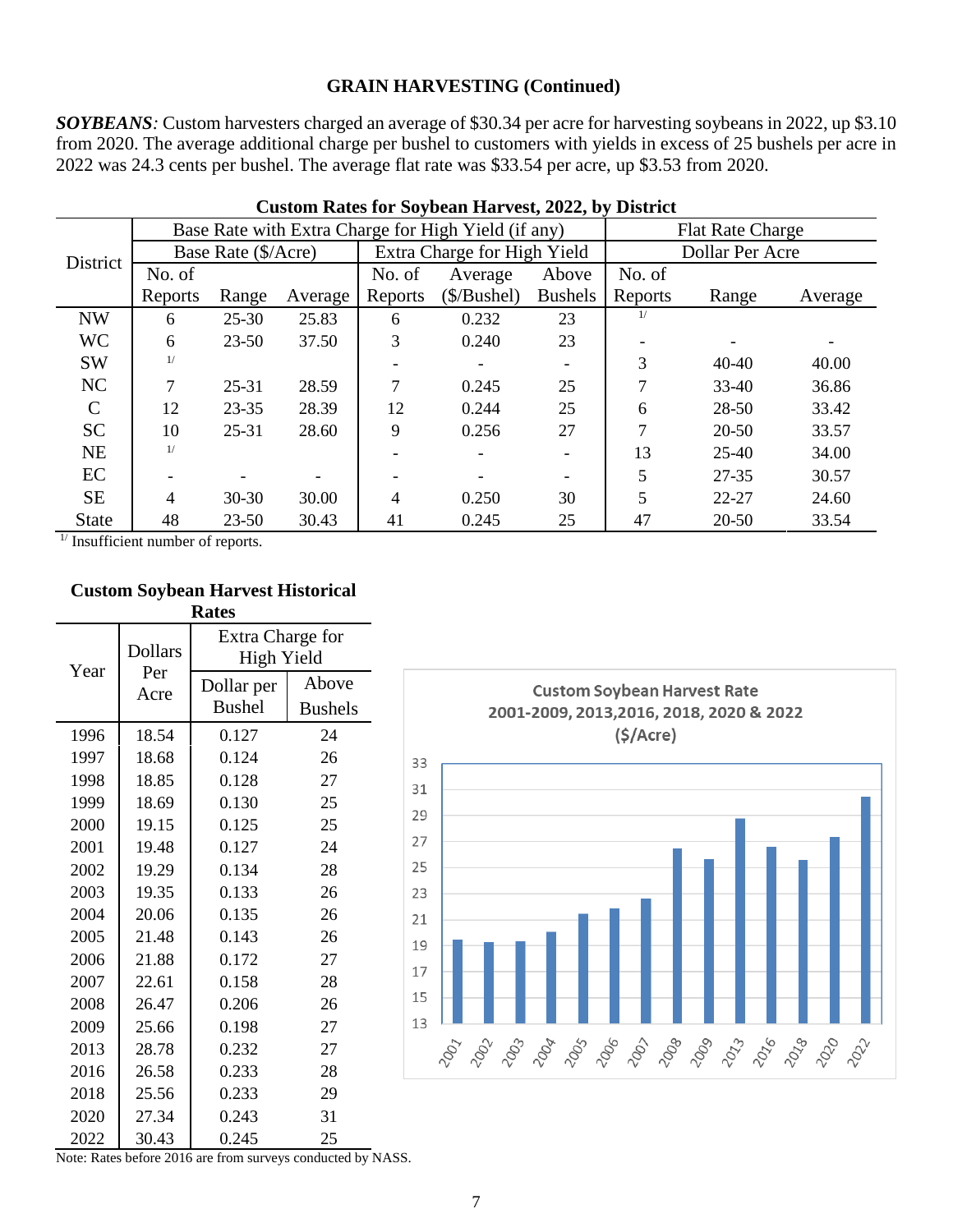*SUNFLOWER & COTTON:* Custom harvesters charged an average of \$39.44 per acre for harvesting sunflowers in 2022, up \$2.89 from 2018 but down \$3.06 from 2020. The relatively small number of responses may be one of the reasons causing such fluctuations. Too few responses for base rate with extra charge for high yields were reported to be able to publish this year. The average price charged for harvesting cotton was \$0.130 per lint pound in 2022, up \$0.008 from 2020.

|              |                          | Sunflower                |                          | Cotton                |               |                          |  |  |
|--------------|--------------------------|--------------------------|--------------------------|-----------------------|---------------|--------------------------|--|--|
| Region       |                          | Dollar Per Acre          |                          | Dollar Per Lint Pound |               |                          |  |  |
|              | No. of Reports           | Range                    | Average                  | No. of Reports        | Range         | Average                  |  |  |
| Western      |                          | $35 - 50$                | 43.57                    |                       |               | $\overline{\phantom{a}}$ |  |  |
| Central      | 1/                       |                          |                          | 16                    | $0.13 - 0.14$ | 0.134                    |  |  |
| Eastern      | $\overline{\phantom{a}}$ | $\overline{\phantom{0}}$ | $\overline{\phantom{0}}$ | 1/                    |               |                          |  |  |
| <b>STATE</b> |                          | $25 - 50$                | 39.44                    | 17                    | $0.13 - 0.14$ | 0.130                    |  |  |

#### **Custom Rates for Sunflower Harvest & Cotton Harvest, 2022, by Region**

 $\frac{1}{1}$  Insufficient number of reports.

#### **Custom Sunflower Harvest Historical Rates**

| Year | <b>Dollars</b> | Extra Charge for<br>High Yield |                         |  |  |  |
|------|----------------|--------------------------------|-------------------------|--|--|--|
|      | Per<br>Acre    | Dollar per<br><b>Bushel</b>    | Above<br><b>Bushels</b> |  |  |  |
| 1997 | 17.69          | 0.116                          | 5.8                     |  |  |  |
| 1998 | 16.94          | 0.119                          | 11.8                    |  |  |  |
| 1999 | 18.35          | 0.120                          | 10.8                    |  |  |  |
| 2000 | 16.33          | 0.127                          | 9.6                     |  |  |  |
| 2001 | 17.93          | 0.138                          | 8.3                     |  |  |  |
| 2002 | 17.80          | 0.131                          | 6.7                     |  |  |  |
| 2003 | 18.90          | 0.137                          | 6.4                     |  |  |  |
| 2004 | 19.95          | 0.203                          | 7.4                     |  |  |  |
| 2005 | 20.24          | 0.197                          | 7.2                     |  |  |  |
| 2006 | 19.55          | 0.213                          | 12                      |  |  |  |
| 2007 | 20.88          | 0.198                          | 14                      |  |  |  |
| 2008 | 26.28          | 0.265                          | 18                      |  |  |  |
| 2009 | 26.26          | 0.274                          | 19                      |  |  |  |
| 2013 | 30.33          | 1/                             | 1/                      |  |  |  |
| 2016 | 38.80          | 1/                             | 1/                      |  |  |  |
| 2018 | 36.55          | 1/                             | 1/                      |  |  |  |
| 2020 | 42.50          | 1/                             | 1/                      |  |  |  |
| 2022 | 39.44          | 1/                             | 1/                      |  |  |  |



Note: Rates before 2016 are from surveys conducted by NASS.

<sup>1/</sup> Insufficient number of reports.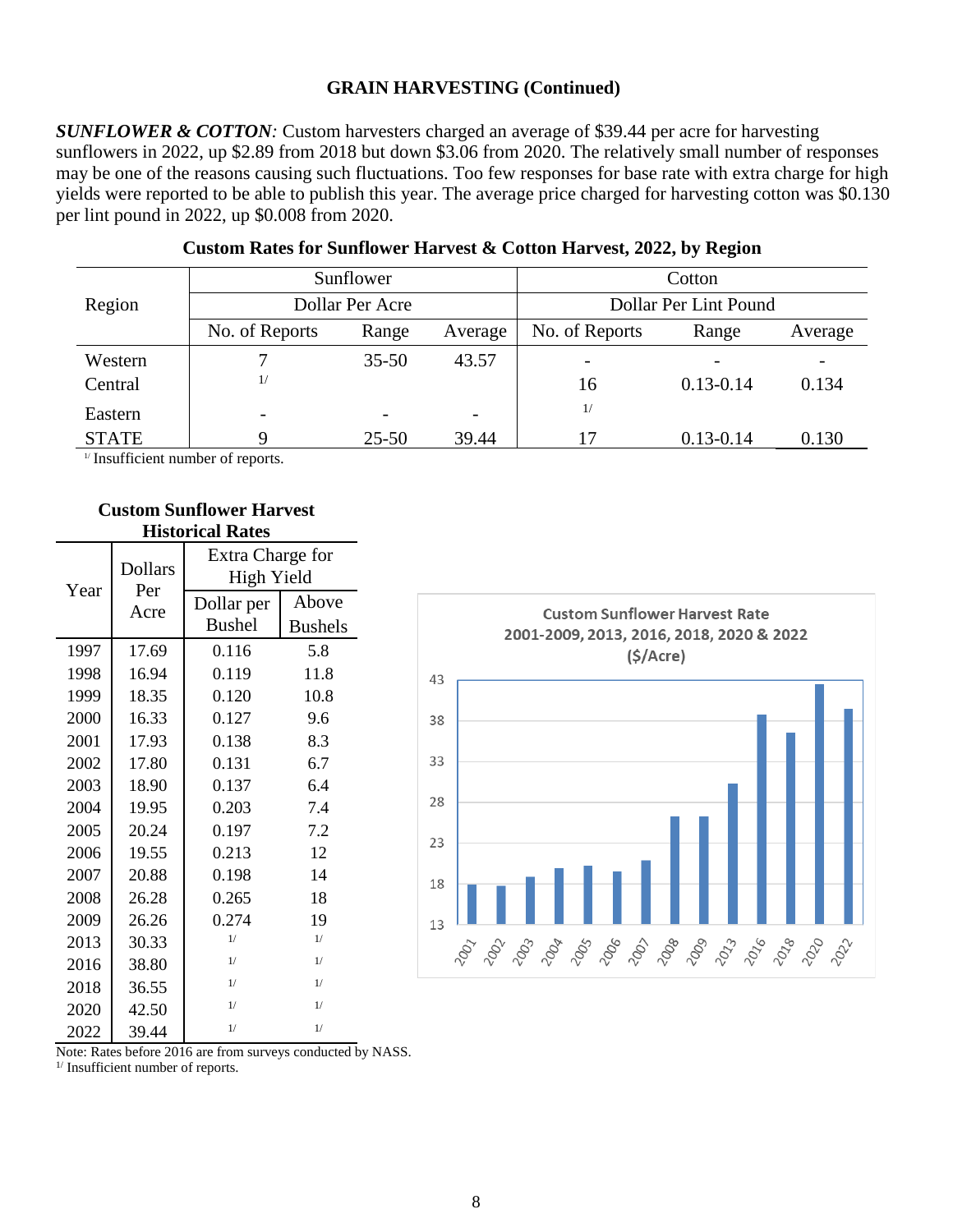#### **SEED CLEANING**

Rates for seed cleaning are higher with treatment than without treatment. Wheat seed cleaning with treatment averaged \$4.80 per bushel, an increase of \$1.70 from 2020. Rates for cleaning wheat without treatment averaged \$0.92 per bushel, 9 cents higher than in 2020. The average cost of cleaning other seeds in 2022 was not reported here because of the small number of responses received.

| District      |                | With Treatment |                          | <b>Without Treatment</b> |               |         |  |
|---------------|----------------|----------------|--------------------------|--------------------------|---------------|---------|--|
|               | No. of Reports | Range          | Average                  | No. of Reports           | Range         | Average |  |
| <b>NW</b>     |                |                |                          | $\overline{2}$           | $0.0 - 0.95$  | 0.58    |  |
| <b>WC</b>     | 2              | $6.00 - 6.00$  | 6.00                     | 4                        | 1.00-1.00     | 1.00    |  |
| <b>SW</b>     | 1/             |                |                          | 3                        | $0.50 - 1.00$ | 0.78    |  |
| NC            | 6              | 2.75-8.00      | 4.71                     | 1/                       |               |         |  |
| $\mathcal{C}$ | $\overline{2}$ | 2.75-5.00      | 3.88                     | 3                        | $0.80 - 1.00$ | 0.92    |  |
| <b>SC</b>     | -              |                | $\overline{\phantom{0}}$ | 8                        | $0.80 - 1.00$ | 0.89    |  |
| <b>NE</b>     |                |                | $\overline{\phantom{0}}$ | 1/                       |               |         |  |
| EC            |                |                | $\overline{\phantom{0}}$ | 1/                       |               |         |  |
| <b>SE</b>     |                |                |                          | 3                        | 1.00-1.00     | 1.00    |  |
| <b>State</b>  | 11             | 2.75-8.00      | 4.80                     | 26                       | $0.20 - 1.30$ | 0.92    |  |

#### **Custom Rates for Wheat Seed Cleaning (\$/Bushel), 2022, by District**

 $\frac{1}{1}$  Insufficient number of reports.

|  |  |  | <b>Historical Custom Rates for Wheat Seed Cleaning (\$/Bushel)</b> |  |  |
|--|--|--|--------------------------------------------------------------------|--|--|
|--|--|--|--------------------------------------------------------------------|--|--|

|                | ີ<br>$\overline{\phantom{a}}$ |
|----------------|-------------------------------|
| With Treatment | <b>Without Treatment</b>      |
| 0.90           | 0.48                          |
| 0.82           | 0.47                          |
| 0.98           | 0.48                          |
| 1.14           | 0.51                          |
| 1.07           | 0.54                          |
| 1.45           | 0.60                          |
| 1.36           | 0.58                          |
| 2.87           | 0.73                          |
| 3.17           | 0.68                          |
| 2.55           | 1.10                          |
| 3.10           | 0.83                          |
| 4.80           | 0.92                          |
|                |                               |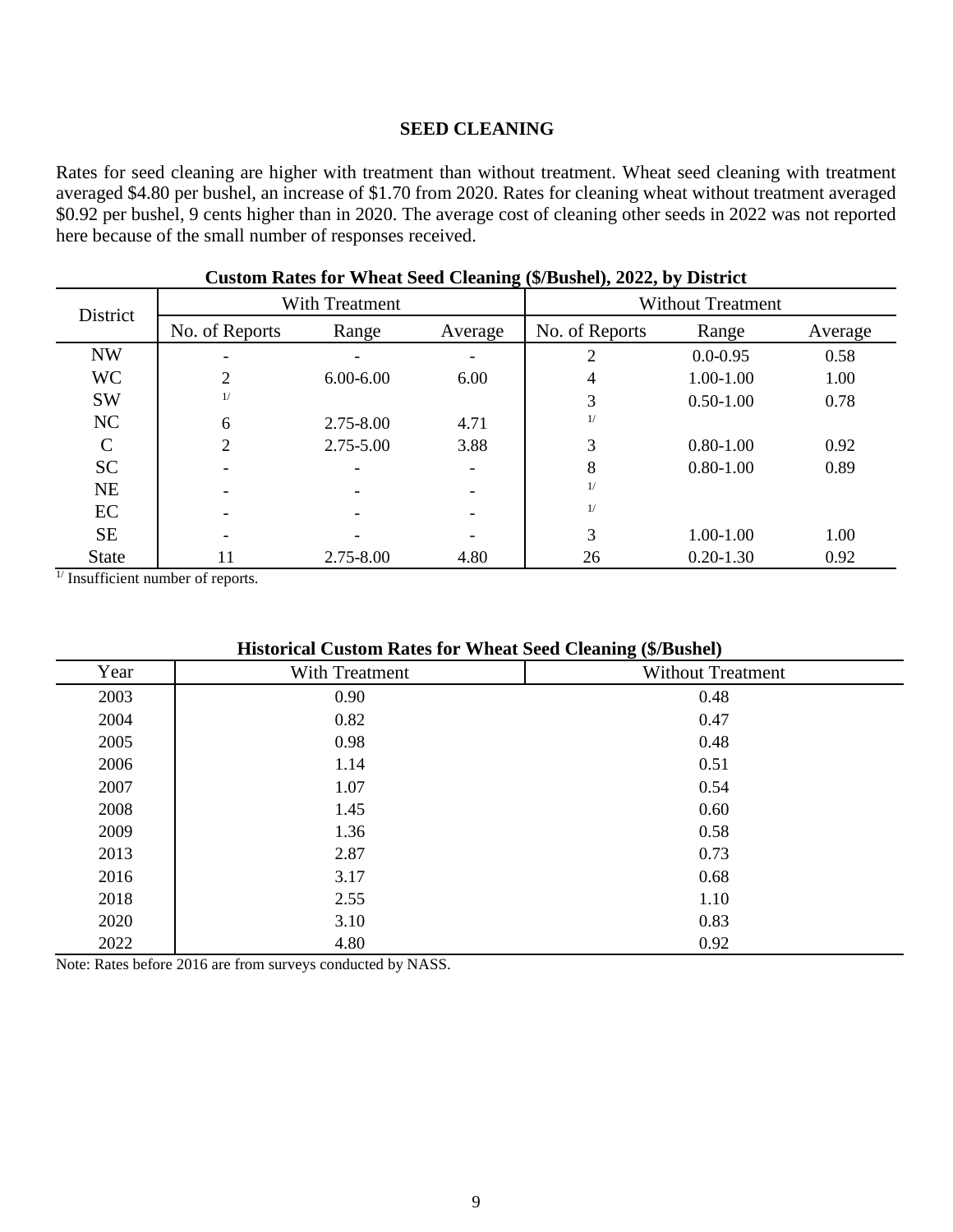#### **GRAIN HAULING**

Rates for hauling wheat, grain sorghum, corn, and soybeans from the field to the farm or to the nearest elevator in 2022 were slightly higher, with the relatively smaller maximum distance, and lower extra charges, compared to the rates in 2020. The average base rate charged for hauling wheat was 20.6 cents per bushel, with an extra charge of 4.2 cents per bushel per mile over 18 miles. The 2022 average custom rates for hauling corn were higher than 2020 averages and averaged 19.9 cents per bushel plus 2.2 cents per bushel per mile over 18 miles. The average rate for hauling sunflower, cotton, and canola were not reported, as an insufficient number of responses were received.

|                          | Custom Rates for Hauling Grain from Field to Farm Storage or Elevator, 2022, by District |               |                          |                  |                 |               |                      |                     |  |  |
|--------------------------|------------------------------------------------------------------------------------------|---------------|--------------------------|------------------|-----------------|---------------|----------------------|---------------------|--|--|
|                          |                                                                                          |               |                          | Extra Charge     |                 |               |                      | <b>Extra Charge</b> |  |  |
|                          | No. of                                                                                   | Hauling       | Mile                     | for Longer       | No. of          | Hauling       | Mile                 | for Longer          |  |  |
|                          | Reports                                                                                  | Charge        | Limits                   | <b>Distances</b> | Reports         | Charge        | Limits               | Distances           |  |  |
| District                 |                                                                                          | $(\$/Bushel)$ | (Miles)                  | (\$/Bushel/Mile) |                 | $(\$/Bushel)$ | (Miles)              | (\$/Bushel/Mile)    |  |  |
|                          |                                                                                          |               | Wheat                    |                  |                 |               | <b>Grain Sorghum</b> |                     |  |  |
| $\ensuremath{\text{NW}}$ | 15                                                                                       | 0.238         | 20                       | 0.011            | 8               | 0.240         | 20                   | 0.033               |  |  |
| <b>WC</b>                | 19                                                                                       | 0.248         | 19                       | 0.055            | 18              | 0.245         | 19                   | 0.058               |  |  |
| SW                       | $\overline{4}$                                                                           | 0.230         | 14                       | 0.115            | 5               | 0.174         | 11                   | 0.063               |  |  |
| $\rm NC$                 | 12                                                                                       | 0.172         | 17                       | 0.026            | 12              | 0.172         | 18                   | 0.026               |  |  |
| $\mathsf{C}$             | 14                                                                                       | 0.184         | 17                       | 0.015            | 11              | 0.195         | 18                   | 0.015               |  |  |
| ${\rm SC}$               | 10                                                                                       | 0.184         | 15                       |                  | 11              | 0.181         | 16                   |                     |  |  |
| $\rm NE$                 | $\qquad \qquad \blacksquare$                                                             |               | $\overline{\phantom{a}}$ |                  |                 |               |                      |                     |  |  |
| $\rm EC$                 | $\overline{4}$                                                                           | 0.175         | 30                       |                  |                 |               |                      |                     |  |  |
| $\rm SE$                 | 6                                                                                        | 0.150         | 15                       |                  |                 |               |                      |                     |  |  |
| <b>State</b>             | 84                                                                                       | 0.206         | 18                       | 0.042            | 65              | 0.206         | 17                   | 0.047               |  |  |
|                          |                                                                                          |               | <b>Corn</b>              |                  | <b>Soybeans</b> |               |                      |                     |  |  |
| $\ensuremath{\text{NW}}$ | 14                                                                                       | 0.227         | 21                       | 0.024            | 6               | 0.220         | 20                   | 0.011               |  |  |
| <b>WC</b>                | 15                                                                                       | 0.250         | 16                       | 0.018            | 6               | 0.255         | 13                   | 0.089               |  |  |
| SW                       | $\overline{4}$                                                                           | 0.185         | 15                       | 1/               | 1/              |               |                      |                     |  |  |
| $\rm NC$                 | 15                                                                                       | 0.183         | 19                       | $1/$             | 16              | 0.188         | 20                   | 0.026               |  |  |
| $\mathbf C$              | 5                                                                                        | 0.186         | 15                       | 0.020            | 13              | 0.174         | 18                   | 0.015               |  |  |
| ${\rm SC}$               | $\overline{7}$                                                                           | 0.163         | 13                       |                  | 8               | 0.175         | 14                   |                     |  |  |
| $\rm NE$                 | 11                                                                                       | 0.168         | 20                       | 0.030            | 11              | 0.173         | 20                   | 0.030               |  |  |
| EC                       | 3                                                                                        | 0.187         | 30                       |                  | 5               | 0.180         | 30                   |                     |  |  |
| $\rm SE$                 | 6                                                                                        | 0.167         | 15                       |                  | 6               | 0.150         | 15                   |                     |  |  |
| <b>State</b>             | 80                                                                                       | 0.199         | 18                       | 0.022            | 72              | 0.187         | 17                   | 0.049               |  |  |

**Custom Rates for Hauling Grain from Field to Farm Storage or Elevator, 2022, by District**

 $\frac{1}{2}$  Insufficient number of reports.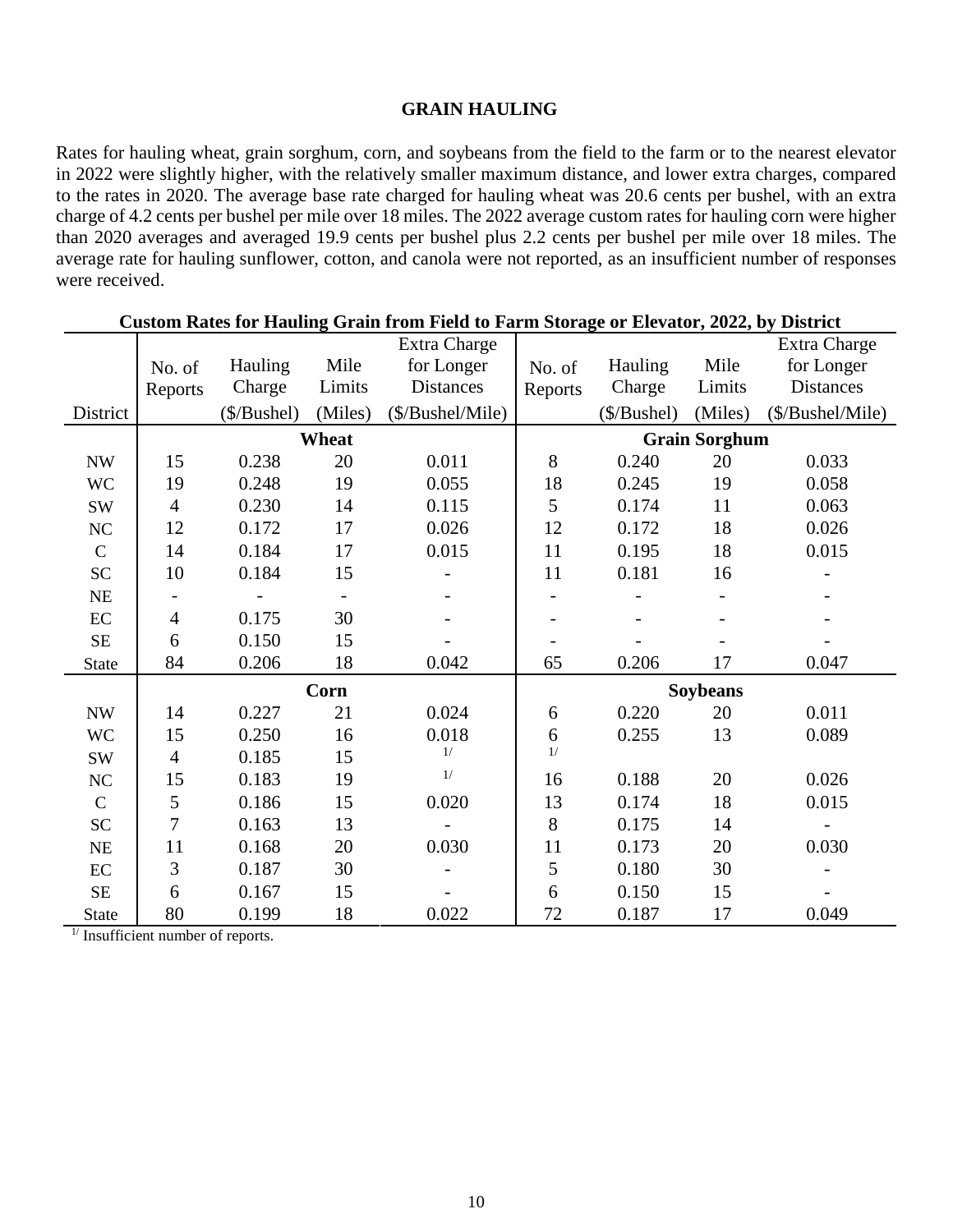#### **SILAGE OPERATIONS**

Custom rates for silage operations were separated into four categories: 1) chopping, hauling, and filling the silo, 2) chopping and hauling, 3) chopping only, and 4) hauling only. The average rate per ton for the complete silage operation was \$19.50 per ton, up \$8.40 from \$11.10 in 2020. Operations which included only chopping and hauling averaged \$9.00 per ton, up \$0.98 from 2020. Chopping averaged \$5.29 per ton, down \$0.59 from 2020, and hauling averaged \$2.37 per ton, down \$0.30 from 2020. The variation between 2022 and 2020 may partly be attributed to the small number of responses.

|              | <b>Custom Rates for Silage Operations, 2022, by Region</b> |                                   |         |                    |                 |         |  |  |  |  |  |  |
|--------------|------------------------------------------------------------|-----------------------------------|---------|--------------------|-----------------|---------|--|--|--|--|--|--|
|              |                                                            | Chopping, Hauling, & Filling Silo |         | Chopping & Hauling |                 |         |  |  |  |  |  |  |
| Region       | No. of                                                     | Dollars per Ton                   |         | No. of             | Dollars per Ton |         |  |  |  |  |  |  |
|              | Reports                                                    | Range                             | Average | Reports            | Range           | Average |  |  |  |  |  |  |
| Western      | $\overline{\phantom{a}}$                                   |                                   |         |                    | 7.50-8.00       | 7.57    |  |  |  |  |  |  |
| Central      | 2                                                          | 15.00-25.00                       | 20.00   | 1/                 |                 |         |  |  |  |  |  |  |
| Eastern      | 1/                                                         |                                   |         | 3                  | 9.00-12.00      | 11.00   |  |  |  |  |  |  |
| <b>STATE</b> | 3                                                          | 15.00-25.00                       | 19.50   |                    | $7.5 - 13.00$   | 9.00    |  |  |  |  |  |  |

|              | <b>Custom Rates for Silage Operations, 2022, by Region</b> |                      |      |                     |                 |                          |  |  |  |  |  |  |
|--------------|------------------------------------------------------------|----------------------|------|---------------------|-----------------|--------------------------|--|--|--|--|--|--|
|              |                                                            | <b>Chopping Only</b> |      | <b>Hauling Only</b> |                 |                          |  |  |  |  |  |  |
| Region       | No. of                                                     | Dollars per Ton      |      | No. of              | Dollars per Ton |                          |  |  |  |  |  |  |
|              | Reports                                                    | Range<br>Average     |      | Reports             | Range           | Average                  |  |  |  |  |  |  |
| Western      | 6                                                          | 3.50-7.00            | 4.67 | 6                   | $0.30 - 3.00$   | 2.10                     |  |  |  |  |  |  |
| Central      | 1/                                                         |                      |      | 1/                  |                 |                          |  |  |  |  |  |  |
| Eastern      |                                                            |                      |      |                     |                 | $\overline{\phantom{0}}$ |  |  |  |  |  |  |
| <b>STATE</b> |                                                            | 3.50-9.00            | 5.29 |                     | $0.30 - 4.00$   | 2.37                     |  |  |  |  |  |  |

 $<sup>1</sup>$  Insufficient number of reports.</sup>

#### **ROTARY MOWING AND TREE SHEARING**

The custom rate for rotary mowing averaged \$44.50 per hour in 2022. In 2020, charges were or \$65.53 per hour. The average custom rate for skid loader tree shearing was \$94.38 per hour in 2022, up \$5.08 per hour from 2020. The small number of responses should be considered when the rates between 2022 and 2020 are compared.

|              | Cusioni Kates for Kotal v Mowing and Tree Shearing, 2022, by Kegion |                      |          |                                  |            |         |  |  |  |  |  |  |
|--------------|---------------------------------------------------------------------|----------------------|----------|----------------------------------|------------|---------|--|--|--|--|--|--|
| Region       |                                                                     | <b>Rotary Mowing</b> |          | <b>Skid Loader Tree Shearing</b> |            |         |  |  |  |  |  |  |
|              |                                                                     | Dollar per Hour      |          | Dollar per Hour                  |            |         |  |  |  |  |  |  |
|              | No. of<br>Reports                                                   | Range                | Average. | No. of<br>Reports                | Range      | Average |  |  |  |  |  |  |
| Western      | $\qquad \qquad$                                                     |                      |          | $\qquad \qquad$                  |            |         |  |  |  |  |  |  |
| Central      | 1/                                                                  |                      |          | 4                                | 75-125     | 106.25  |  |  |  |  |  |  |
| Eastern      | 3                                                                   | 14-75                | 34.33    | 4                                | 25-120     | 82.50   |  |  |  |  |  |  |
| <b>STATE</b> |                                                                     | 14-75                | 44.50    | 8                                | $25 - 125$ | 94.38   |  |  |  |  |  |  |

**Custom Rates for Rotary Mowing and Tree Shearing, 2022, by Region**

 $\frac{1}{4}$  Insufficient number of reports.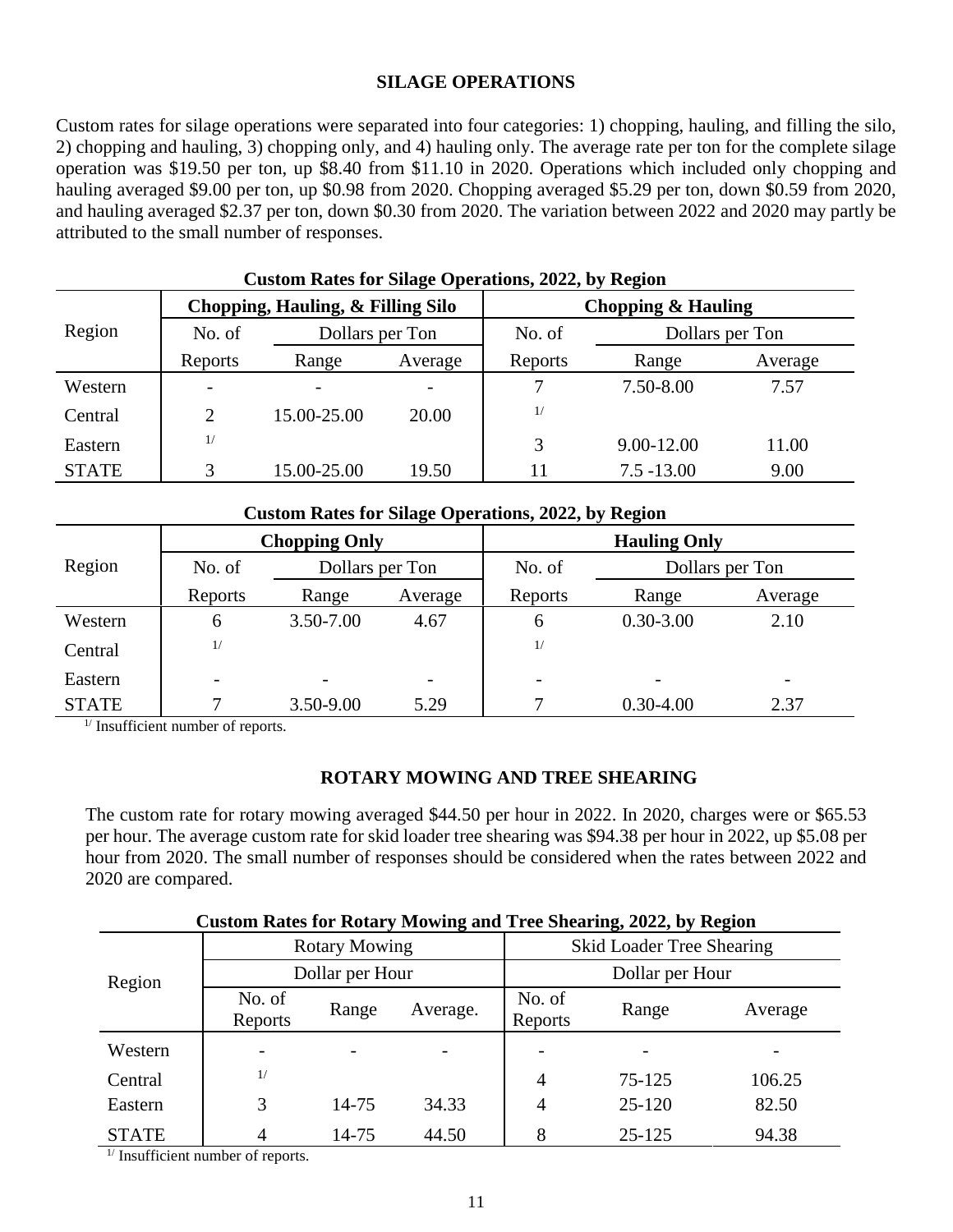#### **HAYING**

The average custom rate for mowing or swathing hay was \$14.93 per acre in 2022, up \$0.97 from 2020. The rate for mowing or swathing forage was higher than for hay, averaging \$17.27 per acre, up \$2.07 from 2020. Mowing or swathing with conditioning averaged \$14.67 per acre in 2022, compared to \$14.72 in 2020. The charge for side raking averaged \$5.71 per acre, up 81 cents from 2020.

|              |                | Hay              |         | Forage         |           |                  |
|--------------|----------------|------------------|---------|----------------|-----------|------------------|
| District     | Number of      | Dollars per Acre |         | Number of      |           | Dollars per Acre |
|              | Reports        | Range            | Average | Reports        | Range     | Average          |
| <b>NW</b>    | 6              | $12 - 16$        | 14.00   | $\overline{2}$ | $12 - 16$ | 14.00            |
| <b>WC</b>    | $\overline{2}$ | $15 - 15$        | 15.00   | 1/             |           |                  |
| <b>SW</b>    | 6              | $12 - 20$        | 18.67   | 5              | $14 - 20$ | 18.80            |
| NC           | 3              | $15 - 25$        | 20.00   | 3              | $15 - 25$ | 20.00            |
| $\mathsf{C}$ | 3              | $12 - 17$        | 13.67   | 3              | $12 - 20$ | 16.00            |
| <b>SC</b>    | $\overline{4}$ | $15 - 20$        | 16.25   | 1/             |           |                  |
| <b>NE</b>    |                |                  |         |                |           |                  |
| EC           | $\overline{2}$ | $5 - 12$         | 8.50    |                |           |                  |
| <b>SE</b>    | $\overline{4}$ | $5 - 15$         | 9.75    |                |           |                  |
| <b>State</b> | 30             | $5 - 25$         | 14.93   | 15             | $12 - 25$ | 17.27            |

#### **Custom Rates for Mowing or Swathing, 2022, by District**

 $<sup>1</sup>$  Insufficient number of reports.</sup>

#### **Custom Rates for Swathing & Conditioning and Side Raking, 2022, by Region**

|              |                               | <b>Swathing and Conditioning</b> |         | Side Raking |                          |         |  |
|--------------|-------------------------------|----------------------------------|---------|-------------|--------------------------|---------|--|
|              | Number of<br>Dollars per Acre |                                  |         | Number of   | Dollars per Acre         |         |  |
| Region       | Reports                       | Range                            | Average | Reports     | Range                    | Average |  |
| Western      |                               | $2 - 12$                         | 7.00    |             | $\overline{\phantom{a}}$ | -       |  |
| Central      |                               | 18-20                            | 18.80   | 6           | $5 - 8$                  | 6.17    |  |
| Eastern      | 2                             | $10-14$                          | 12.00   | 1/          |                          |         |  |
| <b>STATE</b> | Q                             | $2 - 20$                         | 14.67   |             | $3 - 8$                  | 5.71    |  |

 $<sup>1</sup>$  Insufficient number of reports.</sup>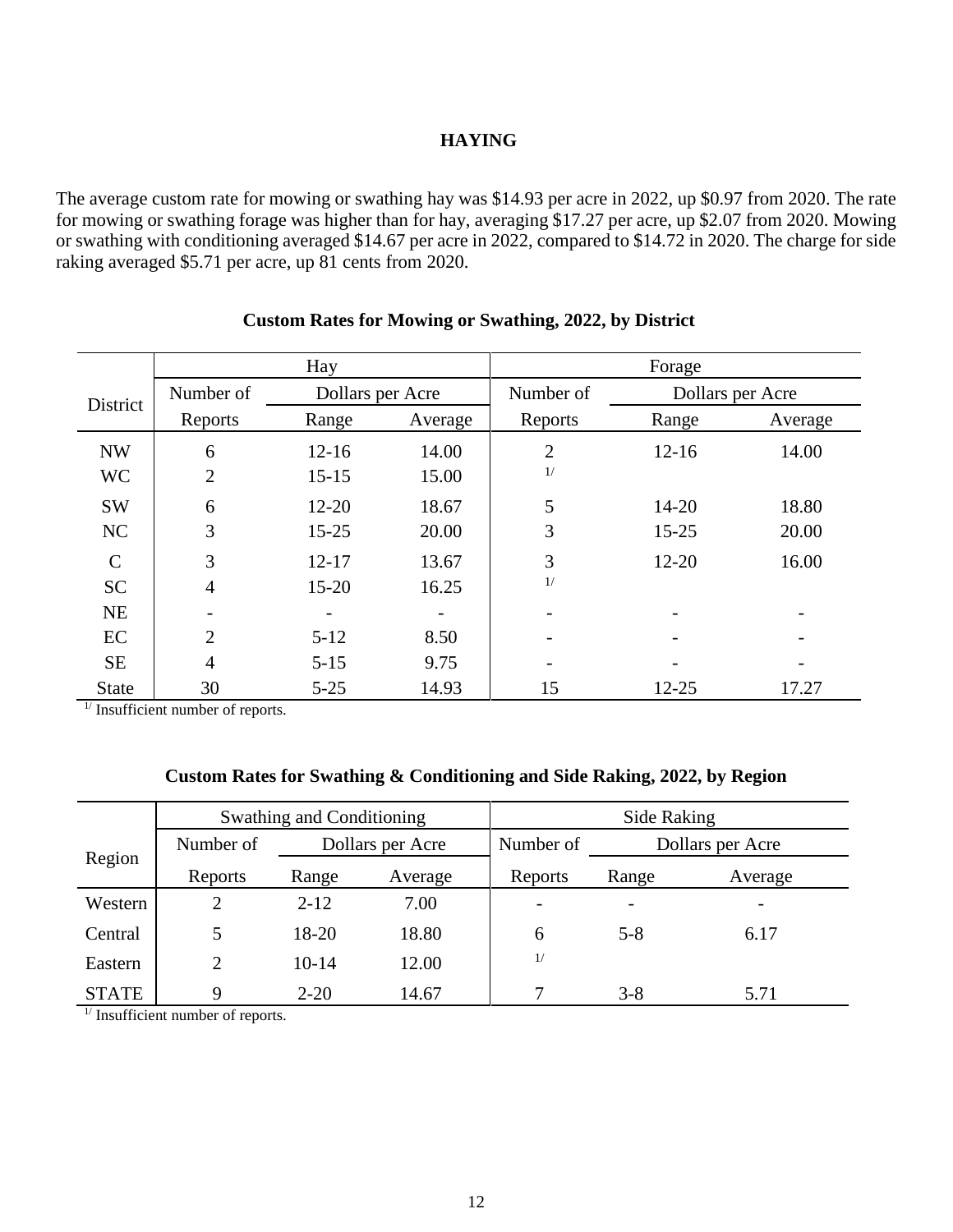#### **HAYING (Continued)**

The custom rate for baling small square bales with wire in 2022 was 10 cents lower than the 2020 average. Custom baling of small square bales with twine averaged \$2.75 per bale in 2022. Custom baling rates of large bales in 2022 were higher than the 2020 average rates. Large round bales weighing less than 1500 pounds with net wrapping cost an average of \$14.78 per bale, an increase of \$1.36/bale from 2020. Large round bales weighing over 1500 pounds with net wrapping cost an average of \$17.65 per bale, up \$3.84/bale from 2020. The charge for large square bales weighing about one ton averaged \$18.92 per bale, an increase of \$2.00 per bale from 2020.

| <b>Custom Rates for Baling Hay (\$/Bale)</b> |             |                 |               |         |                 |               |         |  |  |
|----------------------------------------------|-------------|-----------------|---------------|---------|-----------------|---------------|---------|--|--|
|                                              |             |                 | 2022          |         | 2020            |               |         |  |  |
| Type of Bale                                 |             | # of<br>Reports | Range         | Average | # of<br>Reports | Range         | Average |  |  |
| <b>Small Bales, Square</b>                   | With wire   | 2               | $1.05 - 1.50$ | 1.28    | 4               | $1.25 - 1.50$ | 1.38    |  |  |
|                                              | With twine  | 3               | 1.50-5.00     | 2.75    | 10              | $0.65 - 1.75$ | 1.39    |  |  |
| Large Round Bales                            | Without net | 1/              |               |         | 4               | 10.00-14.00   | 11.50   |  |  |
| under $1,500$ pounds                         | With net    | 26              | 10.00-22.00   | 14.78   | 48              | 8.00-17.00    | 13.24   |  |  |
| Large Round Bales                            | Without net | 1/              |               |         | 1/              |               |         |  |  |
| over $1,500$ pounds                          | With net    | 31              | 12.00-30.00   | 17.65   | 53              | 8.00-20.00    | 13.80   |  |  |
| Large Square Bales about 1 ton               |             | 12              | 14.00-22.00   | 18.92   | 12              | 14.50-20.00   | 16.92   |  |  |

 $\frac{1}{1}$  Insufficient number of reports.

#### **Custom Rates for Baling, Square Bales, 2022, by Region**

|              | <b>Small Square with Wire</b> |                  |                          |                          | <b>Small Square with Twine</b> |         | Large Square             |                  |         |
|--------------|-------------------------------|------------------|--------------------------|--------------------------|--------------------------------|---------|--------------------------|------------------|---------|
| Region       | No. of                        | Dollars per Bale |                          | No. of                   | Dollars per Bale               |         | No. of                   | Dollars per Bale |         |
|              | Reports                       | Range            | Average                  | Reports                  | Range                          | Average | Reports                  | Range            | Average |
| Western      | $\overline{\phantom{a}}$      |                  |                          | $\overline{\phantom{0}}$ |                                |         | 7                        | 14.00-20.00      | 17.57   |
| Central      | $\overline{\phantom{a}}$      |                  | $\overline{\phantom{a}}$ | $\overline{2}$           | 1.75-5.00                      | 3.38    | 5                        | 20.00-22.00      | 20.80   |
| Eastern      | 2                             | $1.05 - 1.50$    | 1.28                     | 1/                       |                                |         | $\overline{\phantom{a}}$ |                  |         |
| <b>STATE</b> | 2                             | 1.05-1.50        | .28                      |                          | 1.50-5.00                      | 2.75    | 12                       | 14.00-22.00      | 18.92   |

#### **Custom Rates for Baling with Net, Large Round Bales, 2022, by Region**

|               |                | Under 1500 lbs   |       | Over 1500 lbs |           |                  |  |
|---------------|----------------|------------------|-------|---------------|-----------|------------------|--|
| District      | Number of      | Dollars per Acre |       | Number of     |           | Dollars per Acre |  |
|               | Reports        | Range<br>Average |       | Reports       | Range     | Average          |  |
| <b>NW</b>     | 6              | 12.00-13.00      | 12.83 | 2             | $13 - 18$ | 15.50            |  |
| <b>WC</b>     |                |                  |       | 5             | $14 - 15$ | 14.40            |  |
| <b>SW</b>     | 6              | 10.00-20.00      | 17.50 | 6             | $14 - 20$ | 18.17            |  |
| NC            | $\overline{2}$ | 12.50-14.00      | 13.25 | 4             | $13 - 20$ | 17.75            |  |
| $\mathcal{C}$ | 1/             |                  |       | 3             | $12 - 12$ | 12.00            |  |
| <b>SC</b>     | 6              | 13.00-15.00      | 14.33 | 4             | $15 - 22$ | 18.75            |  |
| <b>NE</b>     | 1/             |                  |       | 3             | $15 - 16$ | 15.67            |  |
| EC            | 1/             |                  |       | 1/            |           |                  |  |
| <b>SE</b>     | 3              | 12.00-22.00      | 16.00 | 3             | $23 - 30$ | 25.33            |  |
| <b>State</b>  | 26             | 10.00-22.00      | 14.78 | 31            | $12 - 30$ | 17.65            |  |

 $<sup>1</sup>$  Insufficient number of reports.</sup>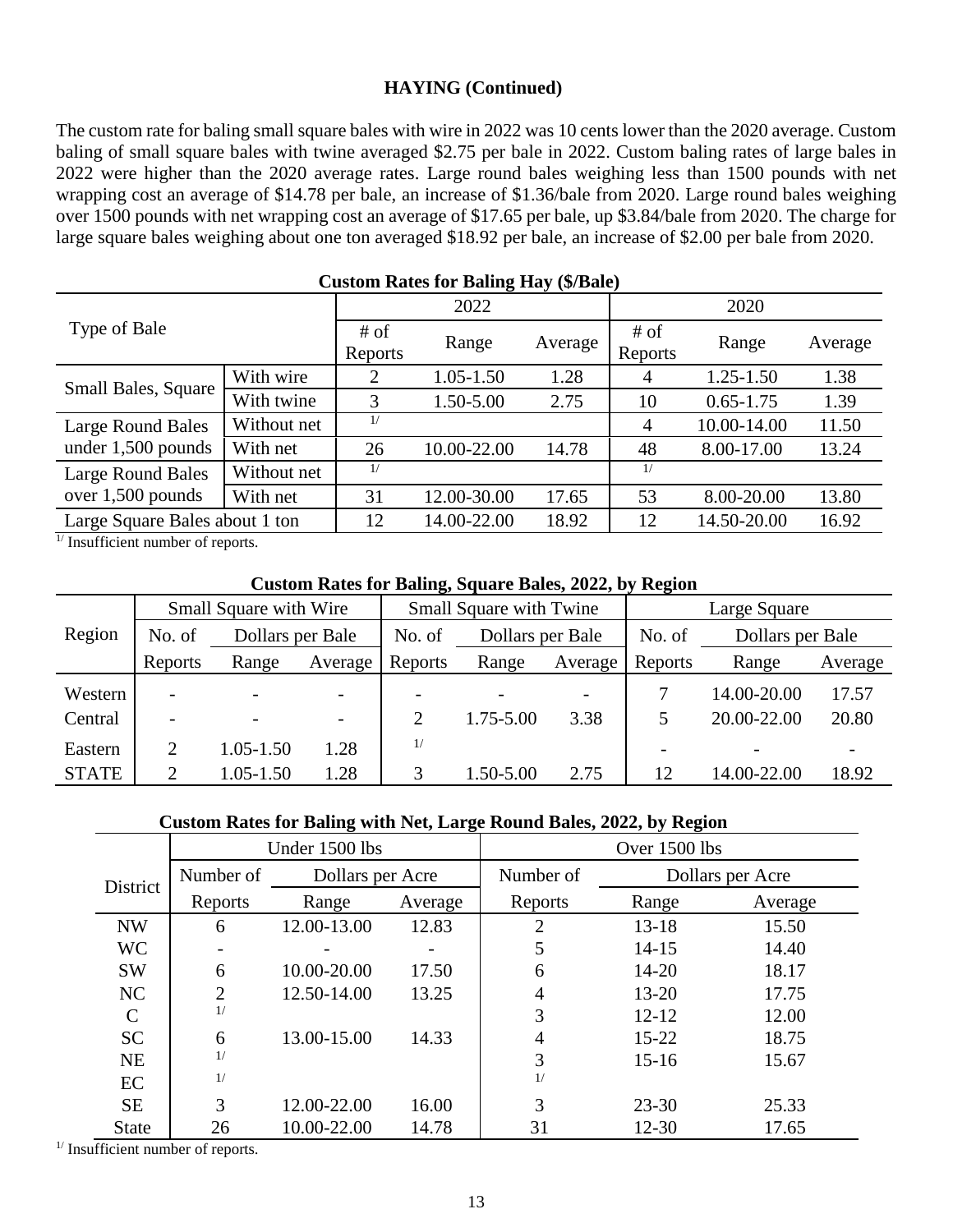#### **HAYING (Continued)**

|              |                   |                  |       | 2022           |                  |       | 2020            |                  |                |        |                  |       |
|--------------|-------------------|------------------|-------|----------------|------------------|-------|-----------------|------------------|----------------|--------|------------------|-------|
|              | Under $1500$ lbs. |                  |       | Over 1500 lbs. |                  |       | Under 1500 lbs. |                  | Over 1500 lbs. |        |                  |       |
| Region       | $#$ of            | Dollars per Bale |       | $#$ of         | Dollars per Bale |       | $#$ of          | Dollars per Bale |                | $#$ of | Dollars per Bale |       |
|              | Rep.              | Range            | Avg.  | Rep.           | Range            | Avg.  | Rep.            | Range            | Avg.           | Rep.   | Range            | Avg.  |
| Western      | 12                | 10.00-20.00      | 15.17 | 13             | 13.00-20.00      | 16.31 | 16              | $8.00 - 16.00$   | 13.3           | 10     | 8.00-20.00       | 13.90 |
| Central      | 9                 | 12.50-15.00      | 14.06 | 11             | 12.00-22.00      | 16.55 | 22              | 10.00-15.00      | 13.4           | 29     | 12.00-20.00      | 13.66 |
| Eastern      | 5                 | 1.90-22.00       | 15.18 |                | 15.00-30.00      | 21.86 | 10              | 10.50-17.00      | 12.9           | ı 4    | 12.00-17.00      | 14.04 |
| <b>STATE</b> | 26                | 8.00-17.00       | 14.78 | 31             | 8.00-20.00       | 17.65 | 48              | 8.00-17.00       | 13.2           | 53     | 8.00-20.00       | 13.80 |

#### **Custom Rates for Baling with Net, Large Round Bales, 2022, by Region**

Custom rates for hauling small bales from the field to farm storage were not published here due to an insufficient number of responses. The cost of hauling large square bales averaged of \$4.83 per bale in 2022, up 12 cents per bale from 2020. Rates for hauling large round bales averaged \$5.90 per in 2022, an increase of \$1.36 per bale from 2020. There were too few reports for hay stacking to provide a reasonable indication of current rates; therefore, the table has not been included.

|              |           | Large Square Bales |         | <b>Large Round Bales</b> |               |                  |  |
|--------------|-----------|--------------------|---------|--------------------------|---------------|------------------|--|
| Region       | Number of | Dollars per Bale   |         | Number of                |               | Dollars per Bale |  |
|              | Reports   | Range              | Average | Reports                  | Range         | Average          |  |
| Western      | 6         | $4.50 - 5.00$      | 4.83    | 8                        | $4.50 - 8.00$ | 5.34             |  |
| Central      |           |                    |         | $\overline{2}$           | 8.00-10.00    | 9.00             |  |
| Eastern      |           |                    |         | $\overline{2}$           | 5.00-5.00     | 5.00             |  |
| <b>STATE</b> | 6         | 4.50-5.00          | 4.83    | 13                       | 4.50-10.00    | 5.90             |  |

#### **Custom Rates for Hauling Large Bales from Field to Storage, 2022, by Region**

The custom rates for the entire haying operation include cutting, conditioning, raking, baling, hauling, and stacking. The average rate for large round bales was \$25.45 per bale in 2022, up \$4.80 per bale from 2020. The average rate for large square bales was \$31.00 per bale. The entire haying operation custom rates for small bales were not reported because of an insufficient number of reports.

|              | Custom Kates for Emarc Haying Operation, 2022, by Kegfon |                    |         |                          |                  |         |  |  |  |  |  |
|--------------|----------------------------------------------------------|--------------------|---------|--------------------------|------------------|---------|--|--|--|--|--|
|              |                                                          | Large Square Bales |         | <b>Large Round Bales</b> |                  |         |  |  |  |  |  |
| Region       | Number of                                                | Dollars per Bale   |         | Number of                | Dollars per Bale |         |  |  |  |  |  |
|              | Reports                                                  | Range              | Average | Reports                  | Range            | Average |  |  |  |  |  |
| Western      | 11                                                       | 27-35              | 31.00   |                          | $12 - 32$        | 27.58   |  |  |  |  |  |
| Central      | -                                                        |                    |         |                          | $25 - 28$        | 26.50   |  |  |  |  |  |
| Eastern      | $\overline{\phantom{0}}$                                 |                    |         | 15                       | $12 - 40$        | 23.60   |  |  |  |  |  |
| <b>STATE</b> |                                                          | $27 - 35$          | 31.00   | 29                       | 12-40            | 25.45   |  |  |  |  |  |

**Custom Rates for Entire Haying Operation, 2022, by Region**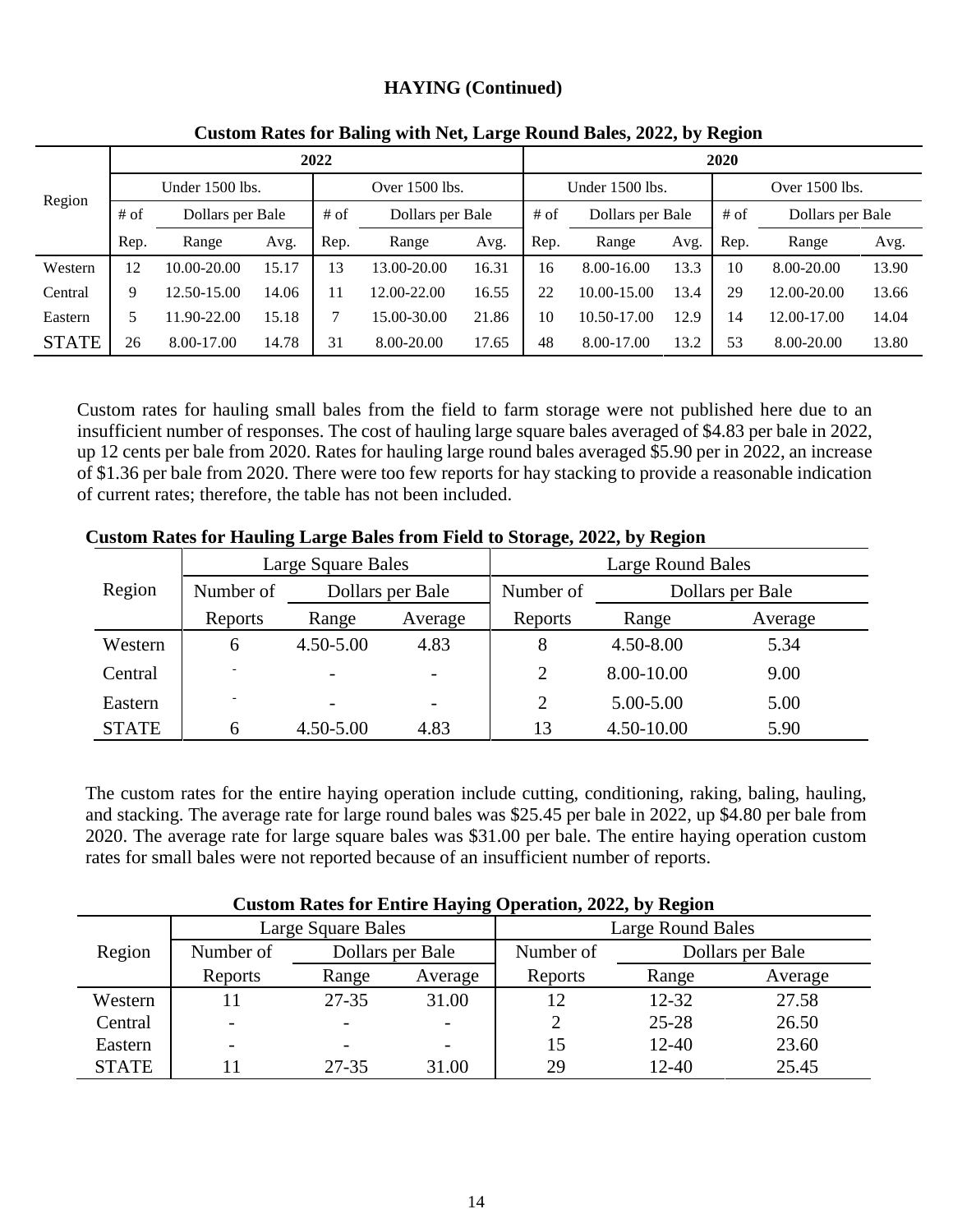#### **LAND TILLAGE**

Custom rates for tillage operations vary depending on many factors, including location, type of soil tillage practice, size and shape of fields, and the size of equipment. The average charge for disking (including one-way disking), was \$15.01 per acre in 2022, up \$1.89 from 2020. The average offset disking charge of \$20.00 per acre in 2022, up \$4.44 from the 2020 rate. Tandem disking averaged \$14.90 per acre in 2022, up \$3.23 from the 2020 rate.

|                           | -22            |                      |                 |                    |                 |                          |                       |             |       |  |  |
|---------------------------|----------------|----------------------|-----------------|--------------------|-----------------|--------------------------|-----------------------|-------------|-------|--|--|
|                           |                | Disking              |                 | <b>Offset Disk</b> |                 |                          | <b>Tandem Disking</b> |             |       |  |  |
| Dollar per Acre<br>Region |                |                      | Dollar per Acre |                    | Dollar per Acre |                          |                       |             |       |  |  |
|                           | No. of         |                      |                 | No. of             |                 |                          | No. of                |             |       |  |  |
|                           | Reports        | Range                | Avg.            | Reports            | Range           | Avg.                     | Reports               | Range       | Avg.  |  |  |
| Western                   | 21             | 10.00-18.00          | 15.48           | 4                  | 20.00-20.00     | 20.00                    | 8                     | 11.00-18.00 | 16.38 |  |  |
| Central                   | 12             | 10.00-16.50          | 13.88           | 1/                 |                 |                          | 10                    | 12.00-20.00 | 13.70 |  |  |
| Eastern                   | $\overline{4}$ | 10.88-26.00          | 15.97           |                    |                 | $\overline{\phantom{0}}$ | 1/                    |             |       |  |  |
| <b>STATE</b>              | 37             | 10.00-26.00          | 15.01           | 6                  | 20.00-20.00     | 20.00                    | 20                    | 11.00-20.00 | 14.90 |  |  |
| $1/\sqrt{ }$              | $\sim$ $\sim$  | $\sim$ $\sim$ $\sim$ |                 |                    |                 |                          |                       |             |       |  |  |

|  | <b>Custom Rates for Disking, 2022, by Region</b> |  |  |
|--|--------------------------------------------------|--|--|
|  |                                                  |  |  |

 $<sup>1</sup>$  Insufficient number of reports.</sup>

The average custom rate for chiseling, 4-12 inches, was \$16.64 per acre in 2022, up \$2.43 from 2020. The charge for deep chiseling, over 12 inches, averaged \$21.00 per acre in 2022, \$3.21 higher than the rate in 2020.

|              | Castom Rates for Chisening ( $\psi$ /1000), 2022, by District |                  |         |                        |                  |         |  |  |  |  |  |
|--------------|---------------------------------------------------------------|------------------|---------|------------------------|------------------|---------|--|--|--|--|--|
|              |                                                               | Chisel $(4-12)$  |         | Deep chisel (Over 12") |                  |         |  |  |  |  |  |
| Region       | Number of                                                     | Dollars per Acre |         | Number of              | Dollars per Acre |         |  |  |  |  |  |
|              | Reports                                                       | Range            | Average | Reports                | Range            | Average |  |  |  |  |  |
| Western      | 12                                                            | $11 - 18$        | 15.42   | 12                     | $15 - 25$        | 20.83   |  |  |  |  |  |
| Central      | 1/                                                            |                  |         |                        |                  |         |  |  |  |  |  |
| Eastern      | 8                                                             | $12 - 20$        | 18.13   | 1/                     |                  |         |  |  |  |  |  |
| <b>STATE</b> | 22                                                            | 11-20            | 16.64   | 14                     | $15 - 25$        | 21.00   |  |  |  |  |  |

#### **Custom Rates for Chiseling (\$/Acre), 2022, by District**

 $<sup>1</sup>$  Insufficient number of reports.</sup>

The charges for strip tillage averaged \$18.92 per acre in 2022, up \$0.31 from 2020. Deep strip tillage, over 6", averaged \$22.52 per acre, up \$2.52 from 2020. The average rate for shallow, high speed vertical tillage, 2-4", was \$14.95 per acre in 2022, an increase of \$0.89 from 2020.

|              | Custom Kates for Birip and Vertical Tinage, 2022, by District |               |       |                   |                                   |                          |                   |                                                   |       |  |  |
|--------------|---------------------------------------------------------------|---------------|-------|-------------------|-----------------------------------|--------------------------|-------------------|---------------------------------------------------|-------|--|--|
|              |                                                               | Strip Tillage |       |                   | Deep Strip Tillage (over 6" deep) |                          |                   | Vertical Tillage--high speed,<br>shallow $(2-4")$ |       |  |  |
| Region       | Dollar per Acre                                               |               |       |                   | Dollar per Acre                   |                          |                   | Dollar per Acre                                   |       |  |  |
|              | No. of<br>Reports                                             | Range         | Avg.  | No. of<br>Reports | Range                             | Avg.                     | No. of<br>Reports | Range                                             | Avg.  |  |  |
| Western      | 13                                                            | $15 - 25$     | 19.77 | 15                | $17 - 30$                         | 23.13                    | 13                | $10 - 20$                                         | 16.27 |  |  |
| Central      | 12                                                            | $12 - 22$     | 18.25 | 6                 | $20 - 22$                         | 21.00                    | 8                 | $10-16$                                           | 12.00 |  |  |
| Eastern      | 1/                                                            |               |       |                   | $\overline{\phantom{0}}$          | $\overline{\phantom{a}}$ | 12                | $12 - 18$                                         | 15.50 |  |  |
| <b>STATE</b> | 26                                                            | $12 - 25$     | 18.92 | 21                | 17-30                             | 22.52                    | 33                | $10-20$                                           | 14.95 |  |  |

#### **Custom Rates for Strip and Vertical Tillage, 2022, by District**

 $<sup>1</sup>$  Insufficient number of reports.</sup>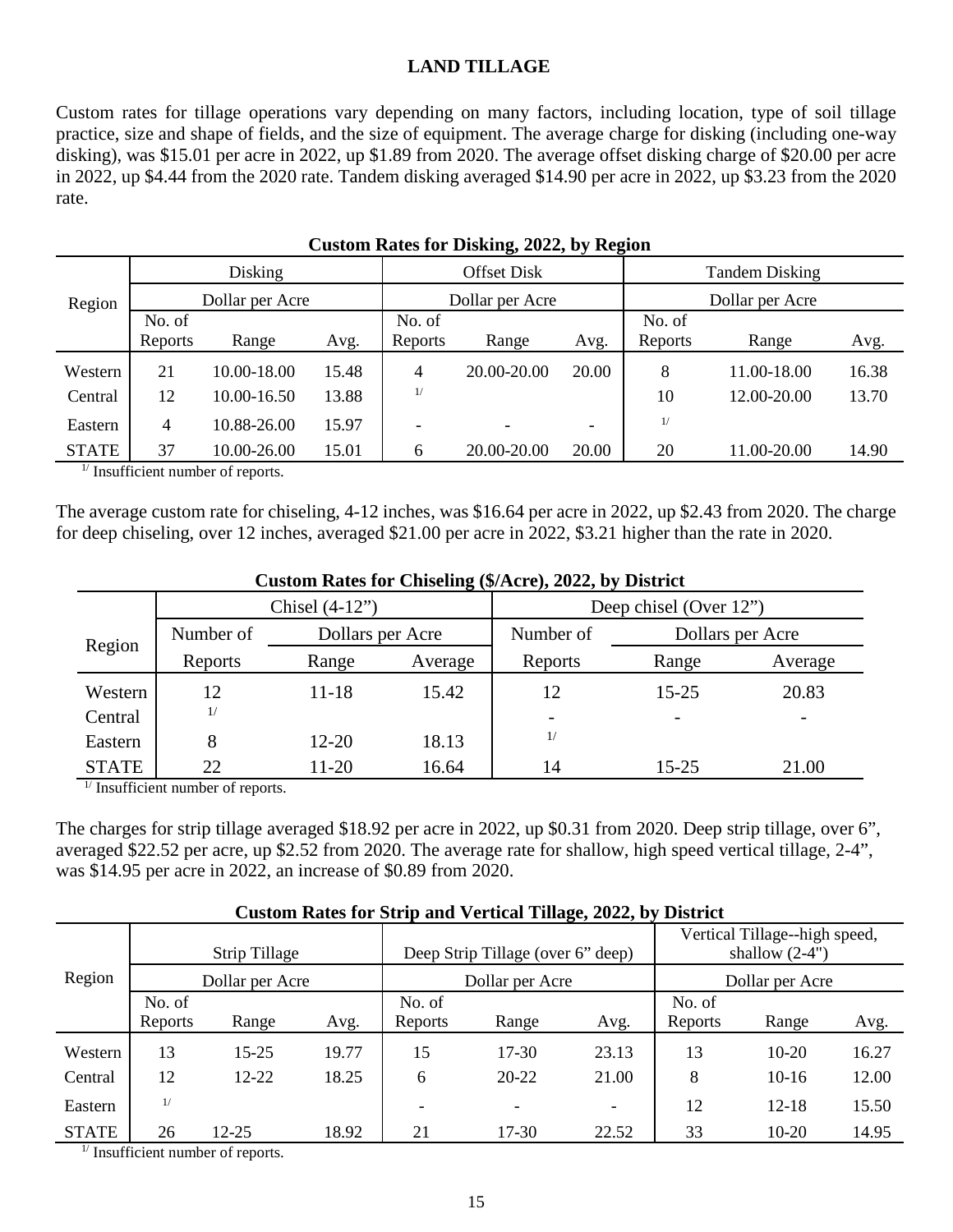#### **LAND TILLAGE (Continued)**

The custom rate for field cultivators, 5 HP per linear foot of implement, averaged \$15.39 per acre in 2022, up \$4.30 from 2020. The average rate for shallow undercutting operations in 2022 was \$12.93 per acre, an increase of \$0.33 from 2020. The average rate for undercutting operations with large V blade was \$12.84 per acre, up \$1.92 from 2020. Custom subsoiling/in-line ripping, about 30 HP per shank, averaged \$23.25 per acre in 2022, up \$2.78 from 2020.

|                             | Field Cultivator (5 HP per linear<br>foot of implement) |             |                 |         | Undercutter<br>(Shallow, e.g. Fallow Master) |       |                | Undercutter<br>(Large "V" Blade) |       |  |
|-----------------------------|---------------------------------------------------------|-------------|-----------------|---------|----------------------------------------------|-------|----------------|----------------------------------|-------|--|
| District<br>Dollar per Acre |                                                         |             | Dollar per Acre |         | Dollar per Acre                              |       |                |                                  |       |  |
|                             | No. of                                                  |             |                 | No. of  |                                              |       | No. of         |                                  |       |  |
|                             | Reports                                                 | Range       | Avg.            | Reports | Range                                        | Avg.  | Reports        | Range                            | Avg.  |  |
| <b>NW</b>                   | 3                                                       | 15.00-16.00 | 15.33           | 3       | 10.00-15.00                                  | 13.33 | 12             | 6.75-16.00                       | 12.40 |  |
| <b>WC</b>                   | $\overline{4}$                                          | 10.00-15.00 | 13.75           | 15      | 8.00-17.00                                   | 12.93 | 19             | 8.00-19.00                       | 13.24 |  |
| <b>SW</b>                   | 3                                                       | 10.00-15.00 | 12.33           | 5       | 10.00-17.00                                  | 12.60 | 6              | 10.00-19.00                      | 12.67 |  |
| NC                          | 6                                                       | 12.00-20.00 | 14.83           |         |                                              |       | $\overline{c}$ | 12.00-12.00                      | 12.00 |  |
| $\mathsf{C}$                | 1/                                                      |             |                 | 1/      |                                              |       | 1/             |                                  |       |  |
| <b>SC</b>                   |                                                         |             |                 | 3       | 12.00-12.00                                  | 12.00 | 3              | 12.00-12.00                      | 12.00 |  |
| NE                          | 5                                                       | 15.00-18.00 | 16.60           |         |                                              |       |                |                                  |       |  |
| EC                          | $\overline{2}$                                          | 11.44-12.00 | 11.72           |         |                                              |       |                |                                  |       |  |
| <b>SE</b>                   | 5                                                       | 17.00-20.00 | 19.40           |         |                                              |       |                |                                  |       |  |
| <b>State</b>                | 29                                                      | 10.00-20.00 | 15.39           | 27      | 8.00-17.00                                   | 12.93 | 43             | 6.75-19.00                       | 12.84 |  |

| <b>Custom Rates for Cultivation and Undercutting, 2022, by District</b> |  |  |  |  |
|-------------------------------------------------------------------------|--|--|--|--|
|-------------------------------------------------------------------------|--|--|--|--|

 $1/$  Insufficient number of reports.

| Custom Rates for Subsoiler/In-line Ripper (about 30 HP per shank), 2022, by Region |
|------------------------------------------------------------------------------------|
|------------------------------------------------------------------------------------|

| Region       | No. of Reports | Range     | Avg. $(\frac{5}{\text{Area}})$ |
|--------------|----------------|-----------|--------------------------------|
| Western      | 17             | 18-30     | 23.53                          |
| Central      | 3              | $20 - 20$ | 20.00                          |
| Eastern      | 4              | $24 - 25$ | 24.50                          |
| <b>STATE</b> | 24             | 18-30     | 23.25                          |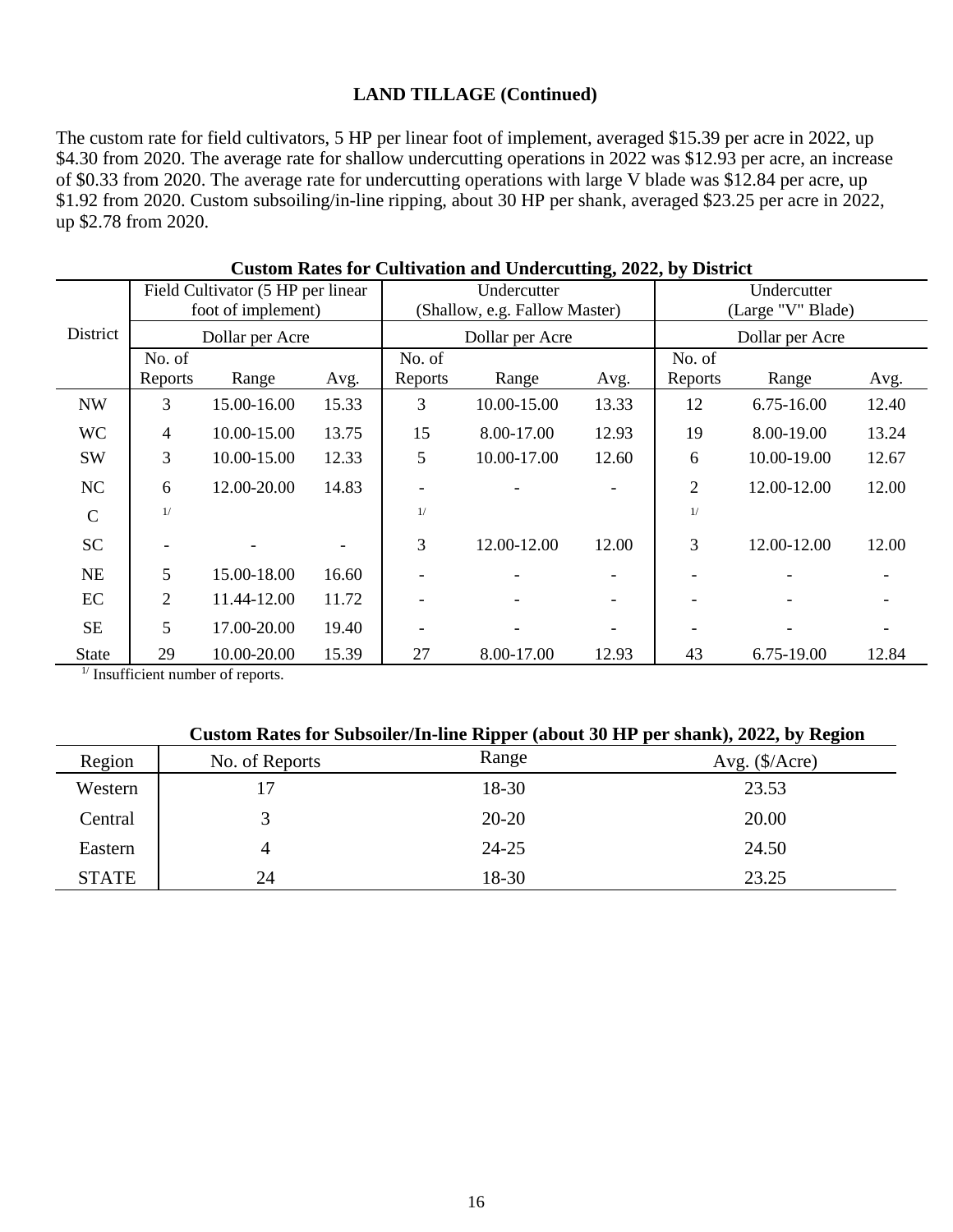#### **LAND TILLAGE (Continued)**

In 2022, charges for spiketooth harrowing averaged \$9.15 per acre, an increase of \$1.01 per acre from 2020. The charges for finishing and packing for a seed bed averaged \$12.25 per acre in 2022, down \$1.55 from 2020. The average rate for springtooth harrowing was unavailable.

| Region       |         | Spiketooth Harrow |       | Finisher (Finish & Pack Seed Bed) |             |                          |  |
|--------------|---------|-------------------|-------|-----------------------------------|-------------|--------------------------|--|
|              |         | Dollar per Acre   |       | Dollar per Acre                   |             |                          |  |
|              | No. of  |                   |       | No. of                            |             |                          |  |
|              | Reports | Range             | Avg.  | Reports                           | Range       | Avg.                     |  |
| Western      | 3       | 8.00-8.00         | 8.00  | 7                                 | 15.00-18.00 | 17.29                    |  |
| Central      |         | 9.00-10.00        | 9.40  | 5                                 | 2.00-10.00  | 5.20                     |  |
| Eastern      | 2       | 8.50-12.00        | 10.25 | $\overline{\phantom{a}}$          |             | $\overline{\phantom{a}}$ |  |
| <b>STATE</b> | 10      | 8.00-12.00        | 9.15  | 12                                | 2.00-18.00  | 12.25                    |  |

#### **Custom Rates for Harrowing & Finishing, 2022, by Region**

Custom rates for land tillage operations in 2022 increased from 2020 rates, except for finishing and packing for a seed bed.

| <b>Custom Rates for Land Tillage, Historical Averages (\$/Acre)</b> |      |       |       |       |       |       |       |       |                          |       |       |       |
|---------------------------------------------------------------------|------|-------|-------|-------|-------|-------|-------|-------|--------------------------|-------|-------|-------|
| Type of Operation                                                   | 2003 | 2004  | 2005  | 2006  | 2007  | 2008  | 2009  | 2013  | 2016                     | 2018  | 2020  | 2022  |
| Disking                                                             | 6.42 | 6.84  | 7.54  | 7.79  | 7.93  | 9.02  | 9.06  | 11.31 | 12.2                     | 11.85 | 13.12 | 15.01 |
| One-Way Disk                                                        | 6.5  | 7.22  | 6.66  | 8     | 8.06  | 9     |       |       |                          |       |       |       |
| <b>Offset Disk</b>                                                  | 7.02 | 7.01  | 7.76  | 8.53  | 8.37  | 9.56  | 9.52  | 10.98 | 12.6                     | 13.25 | 15.56 | 20.00 |
| Spiketooth Harrow                                                   | 5.33 | 5.25  | 5.31  | 5.88  | 6.68  | 6.71  | 7.3   | 8.82  | 8.33                     | 7.63  | 8.14  | 9.15  |
| Springtooth Harrow                                                  | 4.17 | 4.88  | 5.75  | 5.58  | 5.83  | 6.42  | 8.4   | 8.25  | 1/                       | 9.17  |       |       |
| Chisel $(4-12")$                                                    | 8.02 | 7.96  | 8.45  | 9.1   | 9.75  | 11.19 | 10.06 | 12.71 | 13.95                    | 13.79 | 14.21 | 16.64 |
| Deep Chisel (Over 12")                                              | 8.94 | 10.05 | 10.85 | 11.88 | 11.46 | 15.81 | 13.7  | 15.88 | 13.5                     | 17.78 | 17.79 | 21.00 |
| <b>Moldboard Plow</b>                                               | 9.98 | 11.63 | 11.36 | 11.04 | 10.64 | 15.41 | 14    | 14.13 | 17.5                     | 18.17 | 18.38 | 18.00 |
| Undercutter (large V                                                |      |       |       |       |       |       |       |       |                          |       |       |       |
| Blade)                                                              | 5.47 | 5.58  | 6.07  | 6.43  | 6.66  | 7.73  | 7.42  | 9.34  | 11.13                    | 11.05 | 10.39 | 12.84 |
| <b>Shank Cultivator</b>                                             | 6.18 | 6.27  | 7.13  | 7.37  | 7.25  | 8.95  | 8.84  | 10.4  |                          |       |       |       |
| <b>Wheel Springtooth</b>                                            |      |       |       |       |       |       |       |       |                          |       |       |       |
| Cultivator                                                          | 5.27 | 6     | 5.75  | 7.02  | 7.56  | 6.93  | 7.43  | 8.25  |                          |       |       |       |
| Field Cultivator (5 HP                                              |      |       |       |       |       |       |       |       |                          |       |       |       |
| per linear foot of                                                  |      |       |       |       |       |       |       |       |                          |       |       |       |
| implement)                                                          |      |       |       |       |       |       |       |       | 11.78                    | 10.37 | 10.37 | 15.39 |
| Subsoiler/In-line ripper                                            |      |       |       |       |       |       |       |       |                          |       |       |       |
| (about 30 HP per shank)                                             |      |       |       |       |       |       |       |       | 18.24                    | 18.24 | 20.47 | 23.25 |
| <b>Strip Tillage</b>                                                |      |       |       |       |       |       |       |       | 17.07                    | 16.56 | 18.61 | 18.92 |
| Deep Strip Tillage                                                  |      |       |       |       |       |       |       |       | $\overline{\phantom{a}}$ | 19.38 | 20.00 | 22.52 |
| <b>Vertical Tillage</b>                                             |      |       |       |       |       |       |       |       | 13.33                    | 13.25 | 14.07 | 14.95 |
| Finisher                                                            |      |       |       |       |       |       |       |       |                          | 14.38 | 13.83 | 12.25 |

Note: Rates before 2016 are from surveys conducted by NASS.

 Disking and One-Way Disking were combined beginning in 2009. Subsoiler/In-line ripper, Strip Tillage and Vertical Tillage were added starting in the 2016 Survey. Finisher and Rotary Hoe were added starting in the 2018 Survey.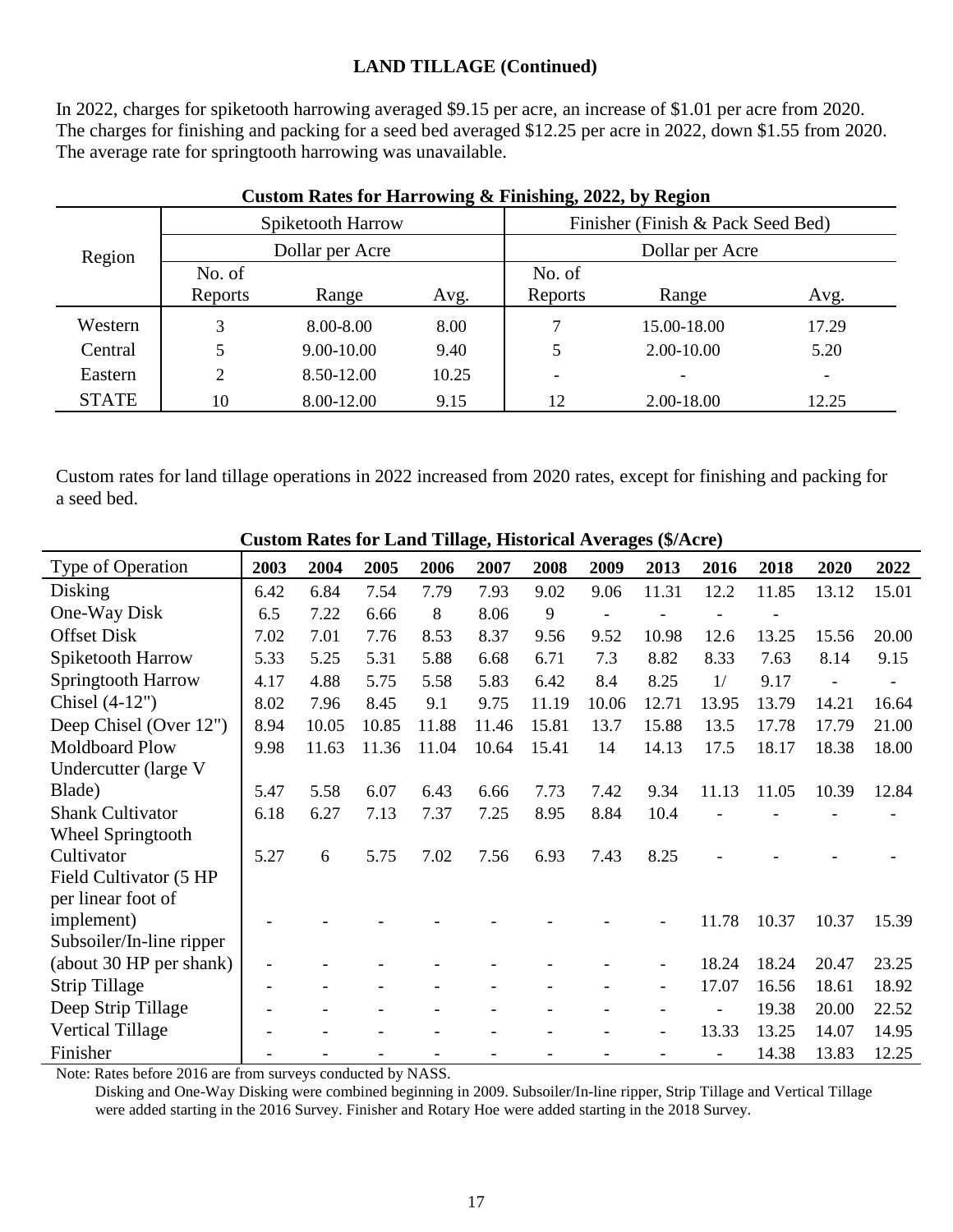#### **PLANTING**

#### **Regular-Till**

Custom rates for planting crops were separated into four categories in 2022: planting without fertilizer & chemical application, planting with only fertilizer application, planting with only chemical application, and planting with fertilizer & chemical application. Planting rates for the latter two categories were not reported here because the number of responses was too small.

Corn row planting charges without fertilizer and chemical application in 2022 averaged \$19.42 per acre, an increase of \$2.42 from 2020. Charges for small grain drilling averaged \$16.10 per acre in 2022, up \$1.99 from 2020. The rate for planting grain sorghum averaged \$15.63 per acre in 2022. Soybean planting charges averaged \$16.32 per acre for row planting, \$14.63 for drilling, and \$20.08 for twin-row planting in 2022.

| District                 | No. of Reports                                           | Range                       | Average | миной гегингег & Спенисаг Аррисайон<br>No. of Reports | Range                              | Average |
|--------------------------|----------------------------------------------------------|-----------------------------|---------|-------------------------------------------------------|------------------------------------|---------|
|                          |                                                          | <b>Small Grain Drilling</b> |         |                                                       | <b>Grain Sorghum- Row Planting</b> |         |
| $\ensuremath{\text{NW}}$ |                                                          |                             |         |                                                       |                                    |         |
| <b>WC</b>                | $\overline{4}$                                           | 16.00-18.00                 | 17.00   | $\overline{2}$                                        | 16.00-16.00                        | 16.00   |
| <b>SW</b>                | $\sqrt{6}$                                               | 13.00-18.00                 | 16.67   | 1/                                                    |                                    |         |
| NC                       | 3                                                        | 12.00-16.0                  | 13.33   | $\mathbf{2}$                                          | 12.00-12.00                        | 12.00   |
| $\mathbf C$              | $\overline{2}$                                           | 16.00-16.00                 | 16.00   | $\overline{2}$                                        | 16.00-16.00                        | 16.00   |
| <b>SC</b>                | 3                                                        | 16.50-16.50                 | 16.50   | 5                                                     | 15.0-17.50                         | 16.50   |
| <b>NE</b>                |                                                          |                             |         |                                                       |                                    |         |
| EC                       | $\mathbf{2}$                                             | 15.00-17.50                 | 16.25   |                                                       |                                    |         |
| <b>SE</b>                |                                                          |                             |         |                                                       |                                    |         |
| <b>State</b>             | 20                                                       | 12.00-18.00                 | 16.10   | 12                                                    | 12.00-17.50                        | 15.63   |
|                          |                                                          | <b>Corn-Row Planting</b>    |         |                                                       | <b>Soybeans-Row Planting</b>       |         |
| $\ensuremath{\text{NW}}$ |                                                          |                             |         |                                                       |                                    |         |
| <b>WC</b>                | $\overline{c}$                                           | 17.00-17.00                 | 17.00   |                                                       |                                    |         |
| <b>SW</b>                | $\overline{2}$                                           | 15.00-18.00                 | 16.50   |                                                       |                                    |         |
| $\rm NC$                 | $\overline{c}$                                           | 18.00-18.00                 | 18.00   |                                                       |                                    |         |
| $\mathbf C$              | $\overline{c}$                                           | 16.00-16.00                 | 16.00   | $\overline{c}$                                        | 16.00-16.00                        | 16.00   |
| <b>SC</b>                | $\overline{3}$                                           | 17.50-17.50                 | 17.50   | 3                                                     | 17.50-17.50                        | 17.50   |
| NE                       | 10                                                       | 18.00-25.00                 | 21.80   | $\overline{\mathcal{L}}$                              | 15.00-20.00                        | 18.75   |
| $\rm EC$                 | 3                                                        | 14.50-17.50                 | 15.67   | 5                                                     | 14.50-17.50                        | 15.99   |
| <b>SE</b>                | 6                                                        | 15.00-25.00                 | 21.67   | $\overline{3}$                                        | 12.00-13.00                        | 12.67   |
| <b>State</b>             | 30                                                       | 14.50-25.00                 | 19.42   | 17                                                    | 12.00-20.00                        | 16.32   |
|                          |                                                          | <b>Soybeans-Drilling</b>    |         |                                                       | <b>Soybeans-Twin Row Planting</b>  |         |
| <b>NW</b>                |                                                          |                             |         |                                                       |                                    |         |
| <b>WC</b>                |                                                          |                             |         |                                                       |                                    |         |
| <b>SW</b>                |                                                          |                             |         |                                                       |                                    |         |
| NC                       | $\overline{c}$                                           | 12.00-12.00                 | 12.00   |                                                       |                                    |         |
| $\mathsf{C}$             | $\overline{4}$                                           | 13.08-16.00                 | 14.54   |                                                       |                                    |         |
| <b>SC</b>                | 3                                                        | 16.50-16.50                 | 16.50   | 3                                                     | 19.50-19.50                        | 19.50   |
| <b>NE</b>                |                                                          |                             |         | 3                                                     | 20.00-22.00                        | 20.67   |
| EC                       |                                                          |                             |         |                                                       |                                    |         |
| <b>SE</b>                |                                                          |                             |         |                                                       |                                    |         |
| <b>State</b>             | 9<br>$\frac{1}{\sqrt{2}}$ Incufficiant number of reports | 12.00-16.50                 | 14.63   | 6                                                     | 19.50-22.00                        | 20.08   |

#### **Custom Rates for Regular-Till Planting (\$/Acre), 2022, by District** without Fertilizer & Chemical Application

Insufficient number of reports.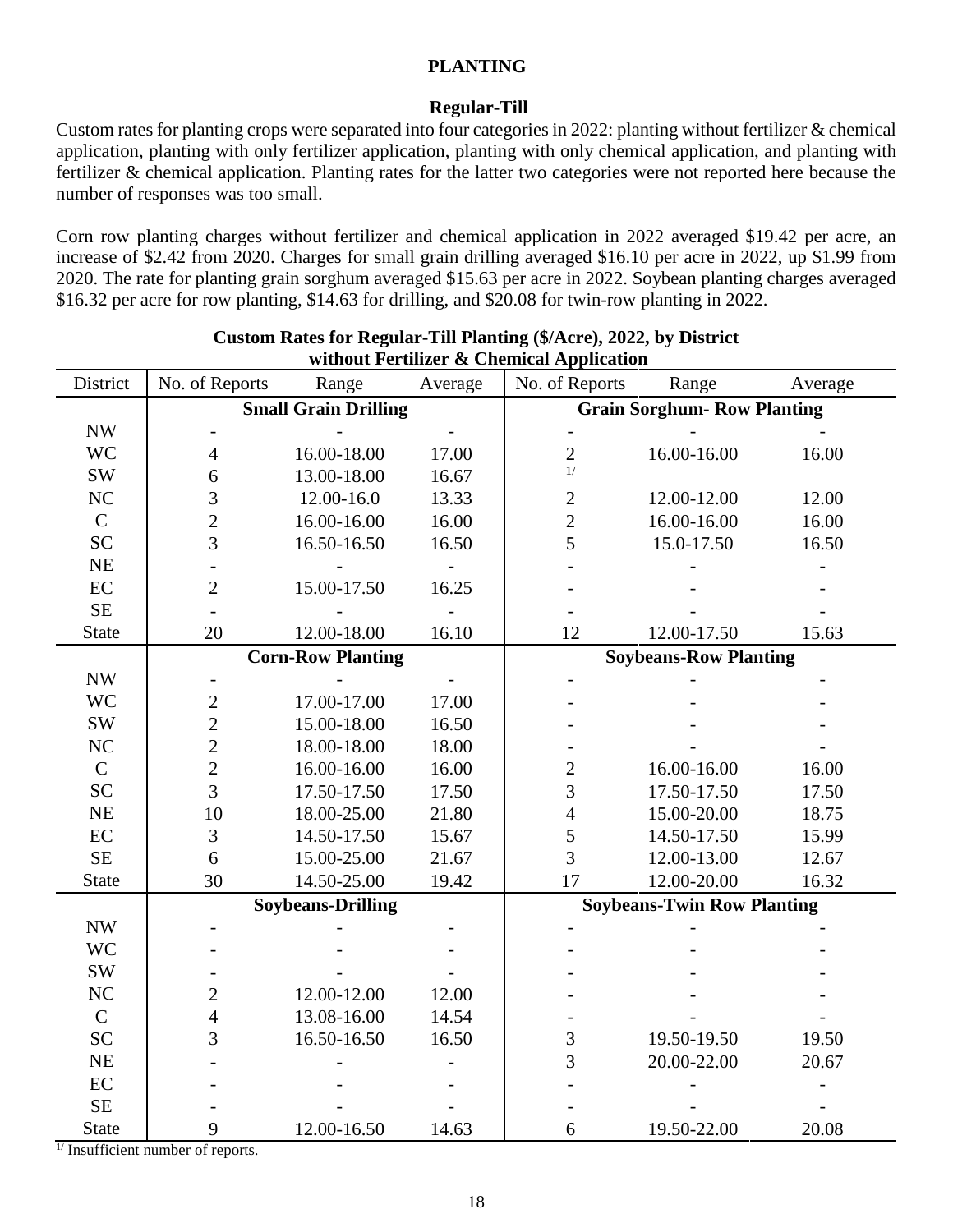#### **Regular-Till**

The custom rates for planting small grains, grain sorghum, corn, and soybeans with fertilizer were higher than the corresponding planting rates without fertilizer and chemical application. These rates were also higher than the corresponding 2020 rates, generally. The average rates in 2022 for small grain drilling, grain sorghum row planting, corn row planting, soybeans row plaining, soybeans drilling, and soybeans twin row planting with fertilizer application were \$16.95, \$17.84, \$18.67, \$17.74, \$17.54, and \$20.79, respectively.

|               | with Ferthizer Application |                             |         |                                   |                                    |         |  |  |  |  |
|---------------|----------------------------|-----------------------------|---------|-----------------------------------|------------------------------------|---------|--|--|--|--|
| District      | No. of Reports             | Range                       | Average | No. of Reports                    | Range                              | Average |  |  |  |  |
|               |                            | <b>Small Grain Drilling</b> |         |                                   | <b>Grain Sorghum- Row Planting</b> |         |  |  |  |  |
| <b>NW</b>     | 3                          | $15 - 18$                   | 16.00   | 7                                 | $15 - 22$                          | 18.43   |  |  |  |  |
| <b>WC</b>     | 9                          | 12-20                       | 16.11   | 8                                 | 14-22                              | 16.88   |  |  |  |  |
| SW            |                            |                             |         |                                   |                                    |         |  |  |  |  |
| NC            | $\overline{4}$             | $20 - 20$                   | 20.00   | 3                                 | $22 - 22$                          | 22.00   |  |  |  |  |
| $\mathsf{C}$  | $\overline{4}$             | $17 - 20$                   | 18.25   | $\overline{4}$                    | 18-22                              | 19.00   |  |  |  |  |
| <b>SC</b>     | 12                         | $11-30$                     | 16.38   | 9                                 | $14 - 18$                          | 16.33   |  |  |  |  |
| NE            |                            |                             |         |                                   |                                    |         |  |  |  |  |
| EC            |                            |                             |         |                                   |                                    |         |  |  |  |  |
| $\rm SE$      |                            |                             |         |                                   |                                    |         |  |  |  |  |
| <b>State</b>  | 32                         | 11-30                       | 16.95   | 31                                | 14-22                              | 17.84   |  |  |  |  |
|               |                            | <b>Corn-Row Planting</b>    |         |                                   | <b>Soybeans-Row Planting</b>       |         |  |  |  |  |
| <b>NW</b>     | $\overline{7}$             | $15 - 22$                   | 18.57   | 5                                 | $15 - 22$                          | 19.20   |  |  |  |  |
| <b>WC</b>     | 6                          | 14-22                       | 17.50   | 3                                 | 14-22                              | 16.67   |  |  |  |  |
| SW            | 1/                         |                             |         |                                   |                                    |         |  |  |  |  |
| NC            | 5                          | $15 - 22$                   | 20.20   | 5                                 | $15 - 22$                          | 20.20   |  |  |  |  |
| $\mathbf C$   | $\overline{4}$             | 18-22                       | 19.00   | $\overline{4}$                    | 18-22                              | 19.00   |  |  |  |  |
| <b>SC</b>     | 7                          | $14 - 21$                   | 18.29   | 10                                | $12 - 18$                          | 15.60   |  |  |  |  |
| NE            |                            |                             |         |                                   |                                    |         |  |  |  |  |
| EC            |                            |                             |         |                                   |                                    |         |  |  |  |  |
| $\rm SE$      |                            |                             |         |                                   |                                    |         |  |  |  |  |
| <b>State</b>  | 30                         | 14-22                       | 18.67   | 27                                | $12 - 22$                          | 17.74   |  |  |  |  |
|               |                            | <b>Soybeans-Drilling</b>    |         | <b>Soybeans-Twin Row Planting</b> |                                    |         |  |  |  |  |
| <b>NW</b>     | $\mathbf{2}$               | 15.00-1.005                 | 15.00   |                                   |                                    |         |  |  |  |  |
| <b>WC</b>     |                            |                             |         |                                   |                                    |         |  |  |  |  |
| SW            |                            |                             |         |                                   |                                    |         |  |  |  |  |
| NC            | $\mathfrak{Z}$             | 20.00-20.00                 | 20.00   | 3                                 | 22.00-22.00                        | 22.00   |  |  |  |  |
| $\mathcal{C}$ | $\mathfrak{Z}$             | 17.00-18.00                 | 17.67   | $1/$                              |                                    |         |  |  |  |  |
| <b>SC</b>     | 4                          | 16.50-18.00                 | 16.88   | 3                                 | 20.00-20.00                        | 20.00   |  |  |  |  |
| NE            |                            |                             |         |                                   |                                    |         |  |  |  |  |
| EC            |                            |                             |         |                                   |                                    |         |  |  |  |  |
| $\rm SE$      |                            |                             |         |                                   |                                    |         |  |  |  |  |
| <b>State</b>  | 12                         | 15.00-20.00                 | 17.54   | 7                                 | 19.50-22.00                        | 20.79   |  |  |  |  |

#### **Custom Rates for Regular-Till Planting (\$/Acre), 2022, by District** With Fertilizer Application

<sup>1/</sup> Insufficient number of reports.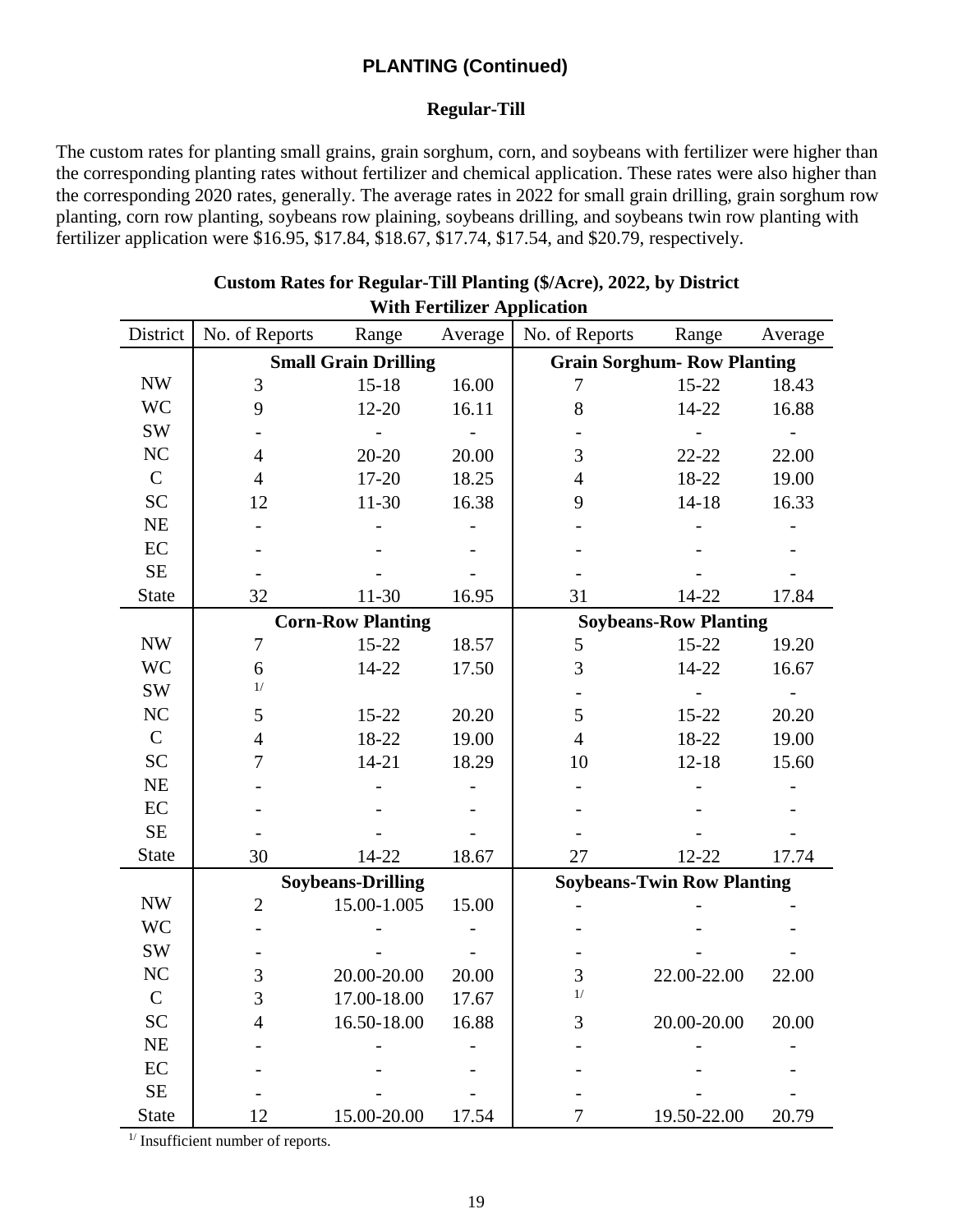#### **Regular-Till**

The grass seeding rate averaged \$21.00 per acre, an increase of \$4.90 per acre from 2020. The price for seeding alfalfa-legumes averaged \$21.46 per acre, up \$3.69 from 2020.

| District      |                | <b>Grass Seeding</b>     |         | <b>Alfalfa-Legume Seeding</b> |           |         |  |
|---------------|----------------|--------------------------|---------|-------------------------------|-----------|---------|--|
|               | No. of Reports | Range                    | Average | No. of Reports                | Range     | Average |  |
| <b>NW</b>     |                |                          |         | 8                             | $15 - 18$ | 17.25   |  |
| <b>WC</b>     | 10             | $15 - 25$                | 20.60   |                               | $16-16$   | 16.00   |  |
| <b>SW</b>     | ┓              | 18-25                    | 22.00   |                               | $22 - 30$ | 25.43   |  |
| NC            | 3              | $20 - 20$                | 20.00   | 3                             | $20 - 20$ | 20.00   |  |
| $\mathcal{C}$ | $\overline{2}$ | $17 - 17$                | 17.00   |                               | 18-30     | 20.75   |  |
| <b>SC</b>     |                | $\overline{\phantom{a}}$ |         | 2                             | $30 - 30$ | 30.00   |  |
| <b>NE</b>     |                |                          |         |                               |           |         |  |
| EC            | $\overline{2}$ | $25 - 25$                | 25.00   | $\overline{2}$                | $25 - 25$ | 25.00   |  |
| <b>SE</b>     |                |                          |         |                               |           |         |  |
| <b>State</b>  | 24             | 15-25                    | 21.00   | 28                            | $15 - 30$ | 21.46   |  |

#### **Custom Rates for Grass Seeding and Alfalfa-Legume Seeding (\$/Acre), 2022, by District**

The custom charges for planting small grains, grain sorghum, corn, and soybeans has been increasing since 2001. Small grain seeding charges in 2022 averaged \$16.63 per acre, up \$1.38 from 2020. The average price charged for planting grain sorghum was \$17.22 per acre, compared to \$16.92 in 2020. Charges for planting corn increased \$1.12 per acre from 2020 to \$19.04 in 2022. Soybean planting charges averaged \$17.50 per acre in 2022, slightly higher than the 2018 average of \$17.26, but lower than the 2020 average of \$18.64 per acre.

|      |                               |                  | (\$/Arcre)      |        |              |                    |                                                                                                           |
|------|-------------------------------|------------------|-----------------|--------|--------------|--------------------|-----------------------------------------------------------------------------------------------------------|
| Year | <b>Small</b><br><b>Grains</b> | Grain<br>Sorghum | <b>Soybeans</b> | Corn   | <b>Grass</b> | Alfalfa-<br>Legume | Regular-Till Planting, Historical Average (\$/Acre)                                                       |
| 2001 | 6.49                          | 7.72             | 8.17            | 8.19   | 8.92         | 8.59               | 20                                                                                                        |
| 2002 | 7.13                          | 8.13             | 8.47            | 8.54   | 9.77         | 9.83               |                                                                                                           |
| 2003 | 7.38                          | 8.55             | 9.06            | 8.95   | 10.61        | 10.29              | 18                                                                                                        |
| 2004 | 7.35                          | 8.48             | 8.95            | 9.21   | 10.83        | 9.63               | 16                                                                                                        |
| 2005 | 8.17                          | 9.17             | 9.76            | 9.69   | 11.45        | 10.52              |                                                                                                           |
| 2006 | 8.52                          | 9.65             | 10.33           | 10.3   | 11.44        | 10.79              | 14                                                                                                        |
| 2007 | 9.54                          | 10.65            | 10.94           | 10.91  | 12.6         | 11.35              | 12                                                                                                        |
| 2008 | 11.09                         | 12.3             | 12.87           | 12.51  | 14.65        | 13.75              | -Small Grains                                                                                             |
| 2009 | 11.14                         | 12.61            | 12.58           | 12.52  | 14.02        | 12.68              | Grain Sorghum<br>10                                                                                       |
| 2013 | 13.58                         | 14.77            | 14.53           | 14.71  | 15.35        | 15.04              | $\rightarrow$ Soybeans                                                                                    |
| 2016 | 14.13                         | 16.41            | 16.29           | 16.43  | 13.96        | 14.88              | $-$ Corn                                                                                                  |
| 2018 | 14.85*                        | 16.42*           | 17.26*          | 16.79* | 16.04*       | 16.19*             |                                                                                                           |
| 2020 | 15.24*                        | 16.92*           | 18.64*          | 17.92* | $16.10*$     | 17.78*             | 2002<br>2003<br>2004<br>2005<br>2007<br>2008<br>2009<br>2013<br>2016<br>2018<br>2020 2022<br>2006<br>2001 |
| 2022 | $16.63*$                      | 17.22*           | 17.50*          | 19.04* | $21.00*$     | 21.46*             |                                                                                                           |

#### **Custom Rates for Regular-Till Planting, Historical Averages**

Note: Rates before 2016 are from surveys conducted by NASS.

\*Combined average of planting with fertilizer and planting without fertilizer & chemical.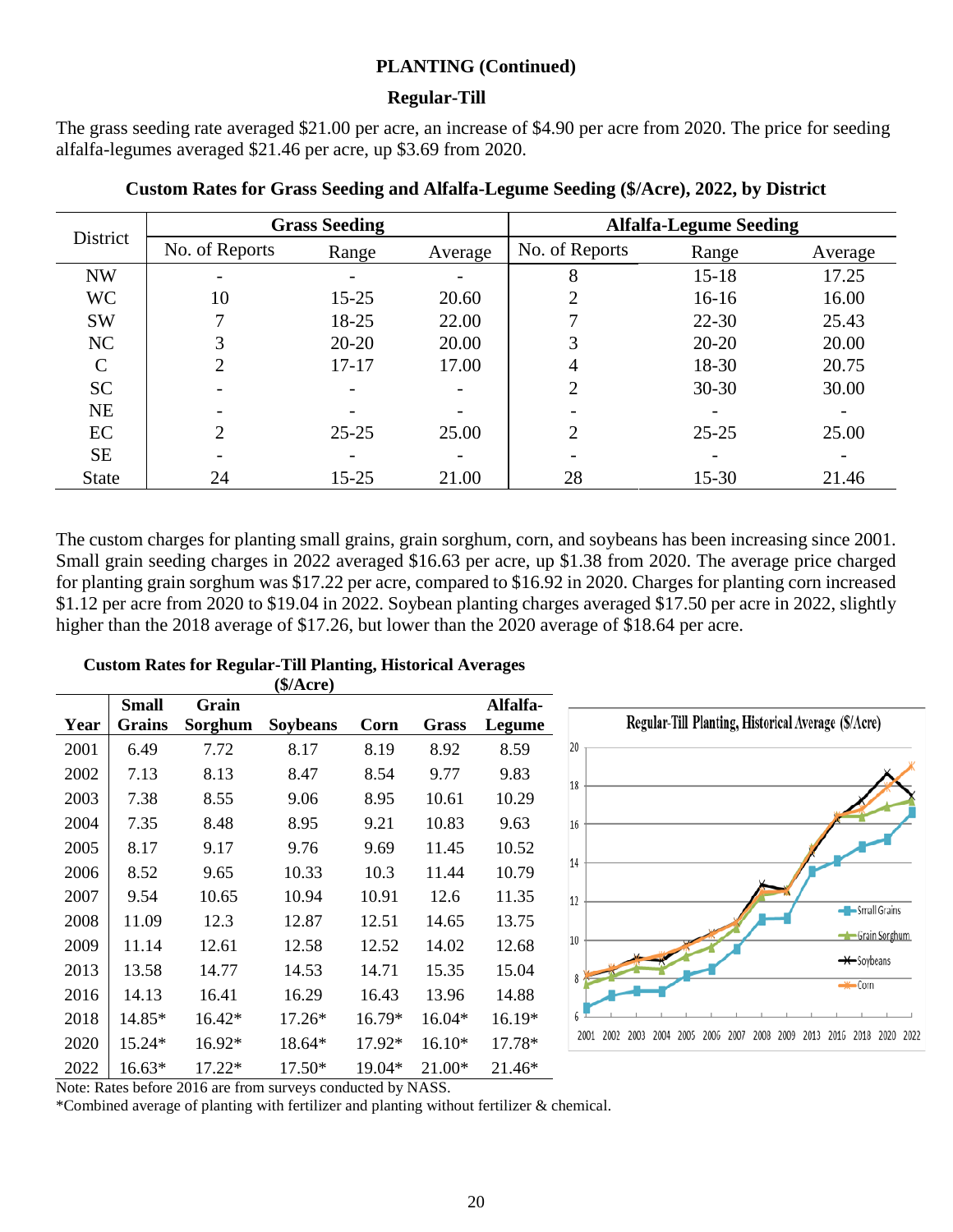#### **Minimum-Till or No-Till**

The average custom rates for minimum-till or no-till planting were higher than the corresponding average rates of regular-till planting in 2022. Minimum-till or no-till planting rates without fertilizer and chemical application in 2022 were higher than corresponding 2020 rates. The custom rates for minimum-till or no-till drilling of small grains and grain sorghum row planting without fertilizer and chemical applications averaged \$19.24 per acre and \$18.77 per acre in 2022. Corn row planting in 2022 averaged \$20.41 per acre, up \$3.48 from 2020. Soybean row planting, drilling, and twin row planting without fertilizer and chemical application averaged \$19.58 per acre, \$17.64 per acre, and \$20.30 per acre, respectively.

| District                 | No. of Reports | Range                       | Average | о ними гегингег & сисинса дррисации<br>No. of Reports | Range                              | Average |
|--------------------------|----------------|-----------------------------|---------|-------------------------------------------------------|------------------------------------|---------|
|                          |                |                             |         |                                                       | <b>Grain Sorghum- Row Planting</b> |         |
|                          |                | <b>Small Grain Drilling</b> |         |                                                       |                                    |         |
| $\ensuremath{\text{NW}}$ | 3              | 18.63-18.63                 | 18.63   | 3                                                     | 18.49-18.49                        | 18.49   |
| <b>WC</b>                | 10             | 18.00-23.00                 | 21.10   | 11                                                    | 14.00-23.00                        | 19.91   |
| <b>SW</b>                | $\overline{7}$ | 14.00-23.00                 | 18.71   | 6                                                     | 18.00-23.00                        | 19.17   |
| NC                       | 6              | 12.00-20.00                 | 16.83   | 3                                                     | 12.00-20.00                        | 14.67   |
| $\mathbf C$              | 8              | 16.00-22.00                 | 18.50   | $\boldsymbol{7}$                                      | 14.00-22.00                        | 18.29   |
| <b>SC</b>                | 6<br>1/        | 16.50-20.00                 | 18.25   | $\overline{4}$                                        | 18.50-20.00                        | 18.88   |
| $NE$                     |                |                             |         |                                                       |                                    |         |
| $\rm EC$                 |                |                             |         |                                                       |                                    |         |
| $\rm SE$                 | $\overline{7}$ | 15.00-25.00                 | 21.71   | 1/                                                    |                                    |         |
| <b>State</b>             | 48             | 12.00-25.00                 | 19.24   | 35                                                    | 12.00-23.00                        | 18.77   |
|                          |                | <b>Corn-Row Planting</b>    |         |                                                       | <b>Soybeans-Row Planting</b>       |         |
| $\ensuremath{\text{NW}}$ | 3              | 18.49-18.49                 | 18.49   | 3                                                     | 18.49-18.49                        | 18.49   |
| <b>WC</b>                | 10             | 19.00-25.00                 | 21.70   | $\overline{4}$                                        | 12.50-23.00                        | 20.38   |
| <b>SW</b>                | 7              | 18.00-25.00                 | 19.43   | $\overline{4}$                                        | 18.00-23.00                        | 19.25   |
| NC                       | 5              | 15.00-22.00                 | 17.60   | 3                                                     | 15.00-16.00                        | 15.33   |
| $\mathbf C$              | 6              | 16.00-25.00                 | 19.50   | 9                                                     | 12.50-22.00                        | 18.06   |
| <b>SC</b>                | $\overline{4}$ | 18.50-20.00                 | 18.88   | $\overline{4}$                                        | 18.50-20.00                        | 18.88   |
| $NE$                     | $\overline{7}$ | 18.00-24.00                 | 21.43   | 6                                                     | 20.00-24.00                        | 22.33   |
| $\rm EC$                 |                |                             |         | 3                                                     | 16.00-18.00                        | 16.99   |
| SE                       | $\overline{4}$ | 25.00-25.00                 | 25.00   | 5                                                     | 20.00-25.00                        | 24.00   |
| <b>State</b>             | 46             | 15.00-25.00                 | 20.41   | 41                                                    | 12.50-25.00                        | 19.58   |
|                          |                | <b>Soybeans-Drilling</b>    |         |                                                       | <b>Soybeans-Twin Row Planting</b>  |         |
| $\ensuremath{\text{NW}}$ | $\mathfrak{Z}$ | 18.63-18.63                 | 18.63   |                                                       |                                    |         |
| <b>WC</b>                | 1/             |                             |         |                                                       |                                    |         |
| <b>SW</b>                | 3              | 18.00-18.00                 | 18.00   |                                                       |                                    |         |
| NC                       | 3              | 12.00-20.00                 | 14.67   |                                                       |                                    |         |
| $\mathbf C$              | 9              | 15.00-22.00                 | 18.11   |                                                       |                                    |         |
| <b>SC</b>                | $\overline{4}$ | 16.50-20.00                 | 17.38   | $\mathfrak{Z}$                                        | 20.50-20.50                        | 20.50   |
| $NE$                     |                |                             |         | $\overline{2}$                                        | 20.00-20.00                        | 20.00   |
| $\rm EC$                 |                |                             |         |                                                       |                                    |         |
| SE                       | 1/             |                             |         |                                                       |                                    |         |
| <b>State</b>             | 24             | 12.00-22.00                 | 17.64   | 5                                                     | 20.00-20.50                        | 20.30   |

#### **Custom Rates for Minimum-Till or No-Till Planting (\$/Acre), 2022, by District** Without Fertilizer & Chemical Application

 $\frac{1}{I}$  Insufficient number of reports.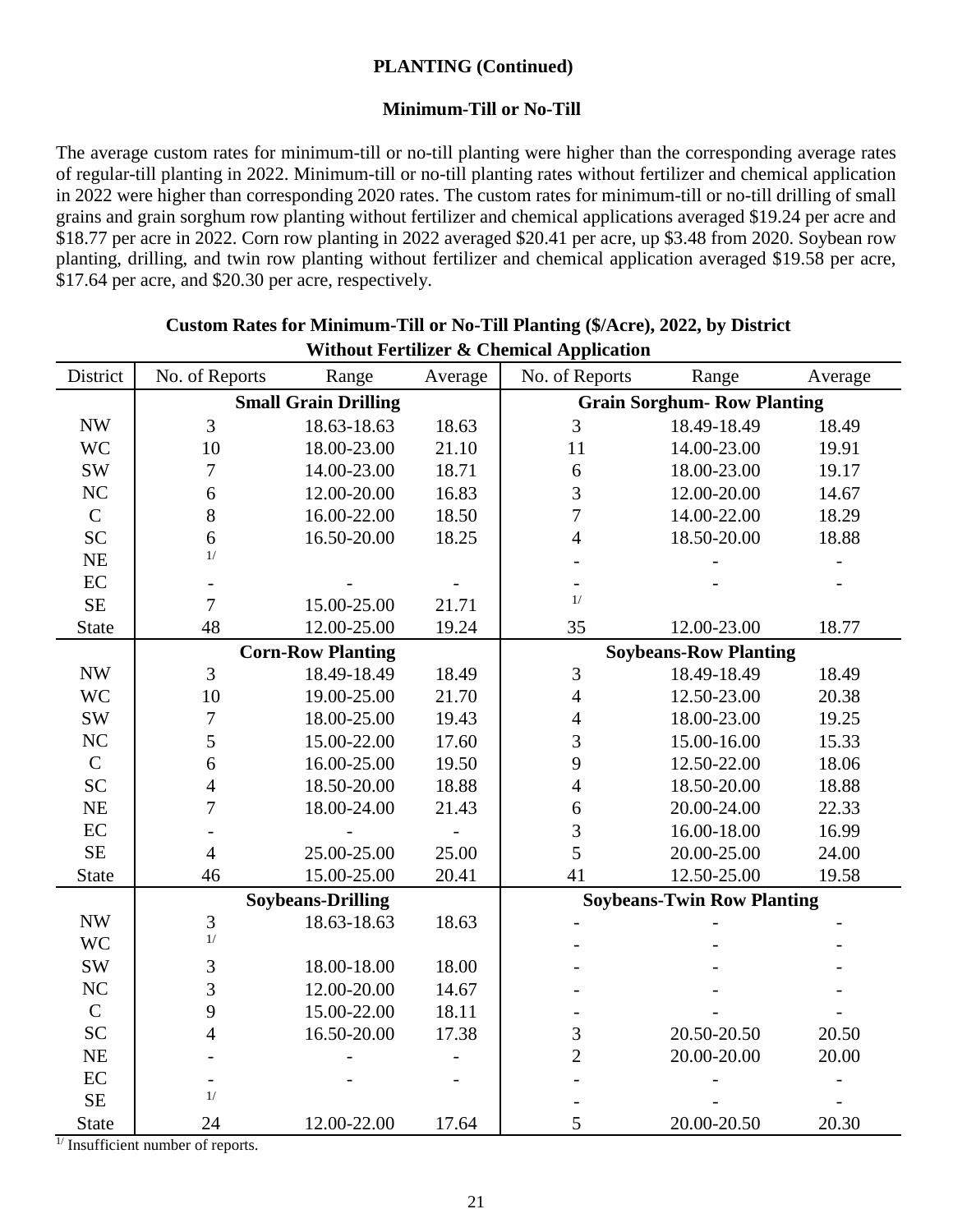#### **Minimum-Till or No-Till**

Minimum-till or no-till custom rates for planting small grains, grain sorghum, corn, and soybeans with fertilizer were slightly higher than the corresponding planting rates without fertilizer and chemical application. These rates were also higher than the corresponding 2020 rates, except for soybeans twin row planting. The average rates in 2022 for small grain drilling, grain sorghum row planting, corn row planting, soybeans row plaint, soybeans drilling, and soybean twin row planting with fertilizer application were \$19.25, \$19.57, \$20.42, \$20.35, \$19.38, and \$20.63, respectively.

|                          | WILLE FOR UNLER Application |                             |         |                |                                   |         |  |
|--------------------------|-----------------------------|-----------------------------|---------|----------------|-----------------------------------|---------|--|
| District                 | No. of Reports              | Range                       | Average | No. of Reports | Range                             | Average |  |
|                          |                             | <b>Small Grain Drilling</b> |         |                | <b>Grain Sorghum-Row Planting</b> |         |  |
| $\ensuremath{\text{NW}}$ | 12                          | 13.00-20.00                 | 17.17   | 13             | $16 - 22$                         | 18.62   |  |
| <b>WC</b>                | 22                          | 14.50-25.00                 | 20.57   | 25             | 14-25                             | 20.32   |  |
| <b>SW</b>                | $\overline{7}$              | 18.00-25.00                 | 21.14   | $\sqrt{6}$     | $20 - 25$                         | 21.00   |  |
| NC                       | $\overline{2}$              | 16.00-19.00                 | 17.50   | 1/             |                                   |         |  |
| $\mathsf{C}$             | 14                          | 14.50-25.00                 | 19.18   | 13             | 16-25                             | 19.69   |  |
| <b>SC</b>                | 9                           | 15.00-22.00                 | 18.28   | 9              | $8-22$                            | 17.78   |  |
| NE                       |                             |                             |         |                |                                   |         |  |
| $\rm EC$                 |                             |                             |         |                |                                   |         |  |
| <b>SE</b>                | 1/                          |                             |         |                |                                   |         |  |
| <b>State</b>             | 67                          | 13.00-25.00                 | 19.25   | 67             | $8 - 25$                          | 19.57   |  |
|                          |                             | <b>Corn-Row Planting</b>    |         |                | <b>Soybeans-Row Planting</b>      |         |  |
| <b>NW</b>                | 13                          | 16.00-22.00                 | 18.54   | 5              | $15-22$                           | 19.20   |  |
| <b>WC</b>                | 21                          | 14.00-27.00                 | 21.38   | $\sqrt{5}$     | 19-27                             | 24.40   |  |
| $\mathrm{SW}$            | $8\,$                       | 18.00-27.00                 | 21.00   | $\overline{4}$ | $20 - 27$                         | 21.75   |  |
| $\rm NC$                 | $\overline{c}$              | 18.65-23.00                 | 20.83   | 1/             |                                   |         |  |
| $\mathbf C$              | 9                           | 18.00-27.00                 | 20.83   | 10             | 18-22                             | 19.80   |  |
| <b>SC</b>                | 9                           | 18.00-22.00                 | 19.67   | 9              | 13-22                             | 18.89   |  |
| NE                       | $\overline{c}$              | 20.00-23.00                 | 21.50   |                |                                   |         |  |
| $\rm EC$                 |                             |                             |         |                |                                   |         |  |
| $\rm SE$                 |                             |                             |         |                |                                   |         |  |
| <b>State</b>             | 64                          | 14.00-27.00                 | 20.42   | 34             | 13-27                             | 20.35   |  |
|                          |                             | <b>Soybeans-Drilling</b>    |         |                | <b>Soybeans-Twin Row Planting</b> |         |  |
| <b>NW</b>                | $\mathbf{2}$                | 18.00-18.00                 | 18.00   |                |                                   |         |  |
| <b>WC</b>                |                             |                             |         |                |                                   |         |  |
| SW                       | 3                           | 20.00-20.00                 | 20.00   |                |                                   |         |  |
| NC                       | 1/                          |                             |         |                |                                   |         |  |
| $\mathbf C$              | $8\,$                       | 17.00-25.00                 | 20.25   | 1/             |                                   |         |  |
| <b>SC</b>                | 5                           | 16.50-22.00                 | 17.90   | 3              | 21.00-21.00                       | 21.00   |  |
| $\rm NE$                 | $1/$                        |                             |         |                |                                   |         |  |
| $\rm EC$                 |                             |                             |         |                |                                   |         |  |
| SE                       |                             |                             |         |                |                                   |         |  |
| <b>State</b>             | 20                          | 16.50-25.00                 | 19.38   | $\overline{4}$ | 19.50-21.00                       | 20.63   |  |

#### **Custom Rates for Minimum-Till or No-Till Planting (\$/Acre), 2022, by District With Fertilizer Application**

<sup>1/</sup> Insufficient number of reports.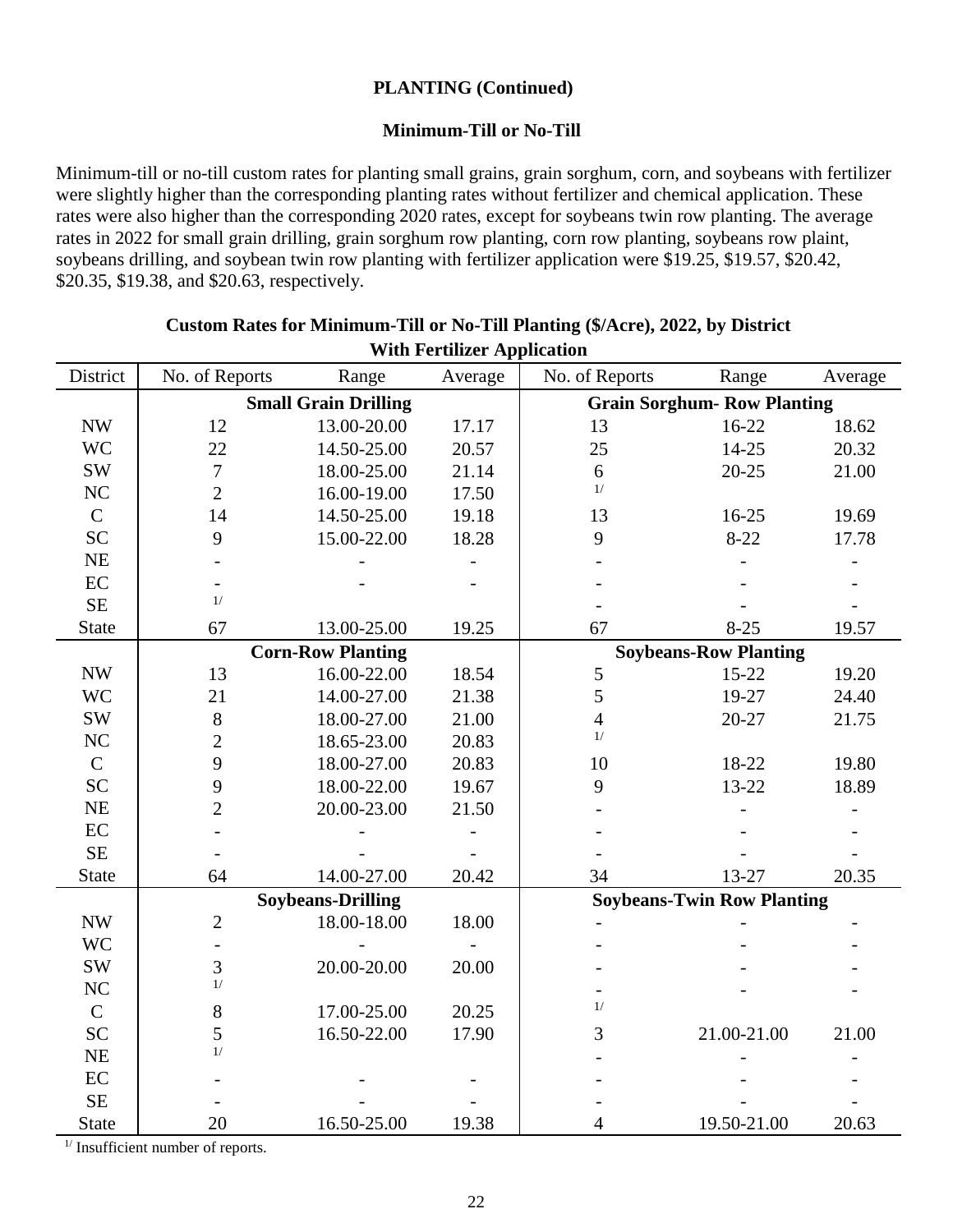#### **Minimum-Till or No-Till**

Over time the custom rates for minimum-till planting of crops have been on the rise. The custom charges for minimum-till or no-till planting small grains, grain sorghum, corn, and soybeans in 2022 were higher than the corresponding 2020 rates. The custom rate for minimum-till or no-till drilling of small grains averaged \$17.43 per acre in 2022, up \$1.40 from 2020. Minimum-till grain sorghum planting averaged \$17.36 per acre, an increase of 72 cents from 2020. Corn planting in 2022 averaged \$18.16 per acre, an increase of \$1.04 from 2020. Soybean planting averaged \$18.58 per acre, up \$1.33 from 2020's average of \$17.25 per acre.

| <b>Averages (\$/Acre)</b> |        |         |        |          |  |  |  |  |  |
|---------------------------|--------|---------|--------|----------|--|--|--|--|--|
|                           | Small  | Grain   |        |          |  |  |  |  |  |
| Year                      | Grains | Sorghum | Corn   | Soybeans |  |  |  |  |  |
| 2001                      | 9.89   | 9.56    | 10.00  | 10.50    |  |  |  |  |  |
| 2002                      | 10.11  | 9.91    | 10.04  | 10.46    |  |  |  |  |  |
| 2003                      | 10.36  | 10.19   | 10.31  | 10.90    |  |  |  |  |  |
| 2004                      | 10.72  | 10.29   | 10.55  | 10.84    |  |  |  |  |  |
| 2005                      | 11.45  | 10.94   | 11.11  | 11.75    |  |  |  |  |  |
| 2006                      | 11.77  | 11.26   | 11.57  | 12.00    |  |  |  |  |  |
| 2007                      | 12.10  | 12.04   | 12.09  | 12.34    |  |  |  |  |  |
| 2008                      | 13.73  | 13.49   | 13.57  | 14.07    |  |  |  |  |  |
| 2009                      | 13.31  | 13.63   | 13.70  | 13.68    |  |  |  |  |  |
| 2013                      | 15.52  | 15.40   | 15.83  | 15.74    |  |  |  |  |  |
| 2016                      | 15.49  | 16.59   | 16.79  | 16.06    |  |  |  |  |  |
| 2018                      | 16.03* | 16.64*  | 17.12* | 17.25*   |  |  |  |  |  |
| 2020                      | 17.43* | 17.36*  | 18.16* | 18.58*   |  |  |  |  |  |
| 2022                      | 19.24* | 19.29*  | 19.45* | 20.42*   |  |  |  |  |  |

### **Custom Rates for Minimum or No-Till Planting, Historical**

Note: Rates before 2016 are from surveys conducted by NASS.

\*Combined average of planting with fertilizer and planting without fertilizer & chemical.

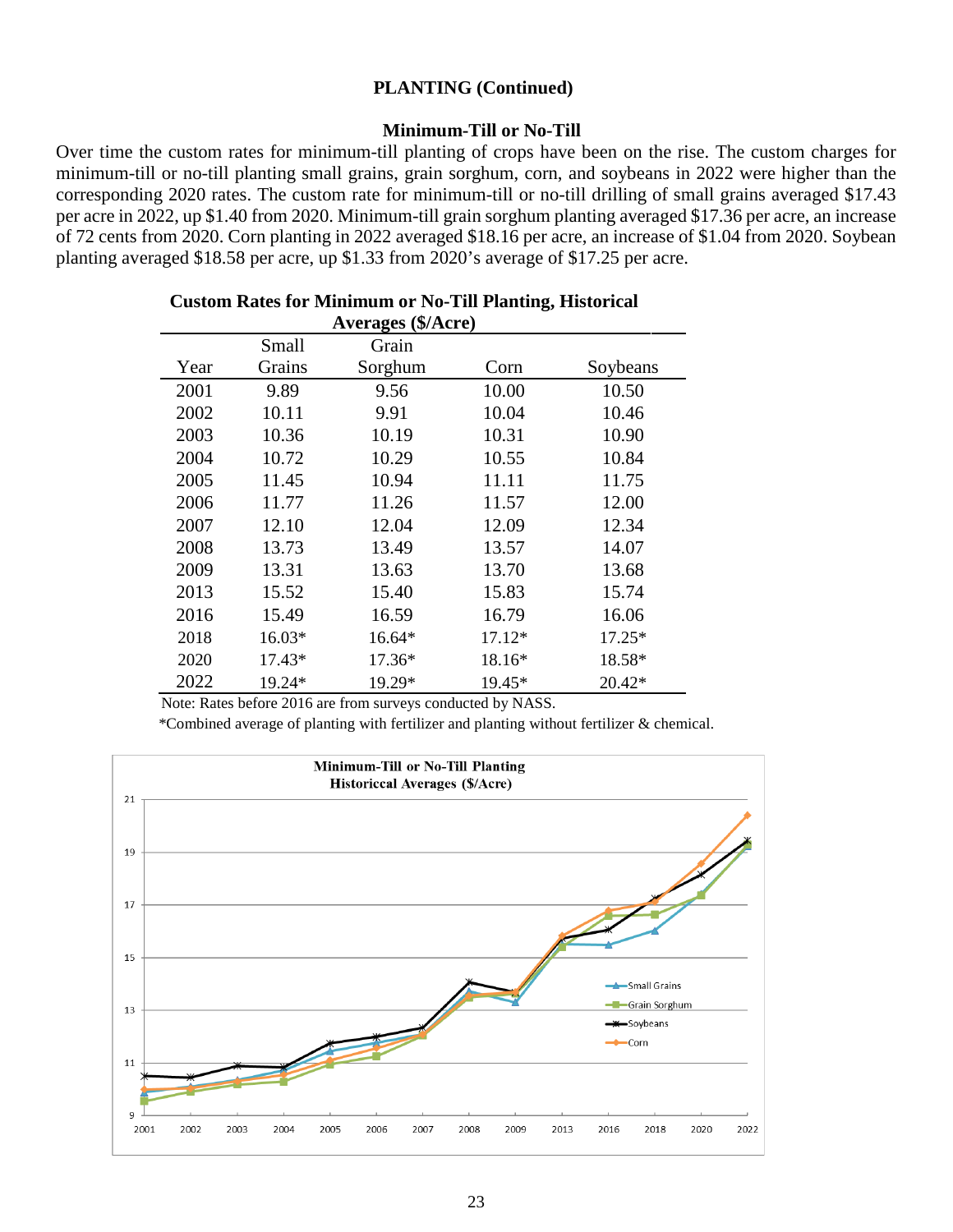#### **Cover Crops and Cotton**

Regular-till cover crop drilling averaged \$16.30 per acre without fertilizer and chemical application and \$17.68 per acre with fertilizer application in 2022. Minimum or no-till cover crop drilling rates in 2022 were higher than the corresponding rates in 2020. Minimum-till or no-till cover crop drilling without fertilizer and chemical application averaged \$21.00 per acre, an increase of \$4.90 per acre from 2020. The rate for minimum-till cover crop drilling with fertilizer application averaged \$21.46 per acre in 2022, up \$3.69 per acre from 2020.

#### **Custom Rates for Cover Crop Drilling, Regular-Till Planting (\$/Acre), 2022, by Region**

| Region       |                | No Fertilizer & No Chemical Application |         | With Fertilizer Application |             |         |  |
|--------------|----------------|-----------------------------------------|---------|-----------------------------|-------------|---------|--|
|              | No. of Reports | Range                                   | Average | No. of Reports              | Range       | Average |  |
| Western      |                | $\overline{\phantom{0}}$                |         |                             | 15.00-18.00 | 16.60   |  |
| Central      |                | 16.00-16.50                             | 16.30   |                             | 16.50-20.00 | 18.28   |  |
| Eastern      |                |                                         |         |                             |             |         |  |
| <b>STATE</b> |                | 16.00-16.50                             | 16.30   | 14                          | 15.00-20.00 | 17.68   |  |

#### **Custom Rates for Cover Crop Drilling, Minimum-Till or No-Till Planting (\$/Acre) 2022, by District**

| Region        |                | No Fertilizer No Chemical |         | With Fertilizer Application |           |         |  |
|---------------|----------------|---------------------------|---------|-----------------------------|-----------|---------|--|
|               | No. of Reports | Range                     | Average | No. of Reports              | Range     | Average |  |
| <b>NW</b>     |                |                           |         | 8                           | $15 - 18$ | 17.25   |  |
| <b>WC</b>     | 10             | $15 - 25$                 | 20.60   |                             | $16-16$   | 16.00   |  |
| <b>SW</b>     |                | 18-25                     | 22.00   |                             | $22 - 30$ | 25.43   |  |
| NC            |                | $20 - 20$                 | 20.00   |                             | $20 - 20$ | 20.00   |  |
| $\mathcal{C}$ | 2              | $17 - 17$                 | 17.00   |                             | 18-30     | 20.75   |  |
| <b>SC</b>     |                |                           |         |                             | $30 - 30$ | 30.00   |  |
| <b>NE</b>     |                |                           |         |                             |           |         |  |
| EC            | 2              | $25 - 25$                 | 25.00   |                             | $25 - 25$ | 25.00   |  |
| <b>SE</b>     |                |                           |         |                             |           |         |  |
| <b>State</b>  | 24             | $15 - 25$                 | 21.00   | 28                          | $15 - 30$ | 21.46   |  |

Regular-till cotton single row planting averaged \$17.79 per acre in 2022. The average custom rate of minimum or no-till cotton single row planting was \$19.34 per acre. The average custom rate of cotton single row planting was \$18.64 per acre without fertilizer and chemical application and \$19.17 per acre with fertilizer application. The custom rate for skip row cotton planting was not included because of the low number of responses.

#### **Custom Rates for Cotton Single Row Planting (\$/Acre), 2022, by Region**

| Region       |                | Regular-Till |         | Minimum or No-Till       |             |         |  |
|--------------|----------------|--------------|---------|--------------------------|-------------|---------|--|
|              | No. of Reports | Range        | Average | No. of Reports           | Range       | Average |  |
| Western      |                |              |         | $\overline{\phantom{a}}$ |             |         |  |
| Central      |                | 17.50-18.00  | 17.79   | 20                       | 15.00-22.00 | 19.53   |  |
| Eastern      |                |              |         |                          | 15.00-20.00 | 17.50   |  |
| <b>STATE</b> |                | 17.50-18.00  | 17.79   | 22                       | 15.00-22.00 | 19.34   |  |

#### **Custom Rates for Cotton Single Row Planting (\$/Acre), 2022, by Region**

| Region       |                | No Fertilizer No Chemical |         | With Fertilizer Application |             |         |  |
|--------------|----------------|---------------------------|---------|-----------------------------|-------------|---------|--|
|              | No. of Reports | Range                     | Average | No. of Reports              | Range       | Average |  |
| Western      |                |                           |         |                             |             |         |  |
| Central      |                | 17.50-20.00               | 18.93   | 13                          | 15.00-22.00 | 19.85   |  |
| Eastern      |                |                           |         |                             |             |         |  |
| <b>STATE</b> |                | 17.50-20.00               | 19.06   | 14                          | 15.00-22.00 | 19.50   |  |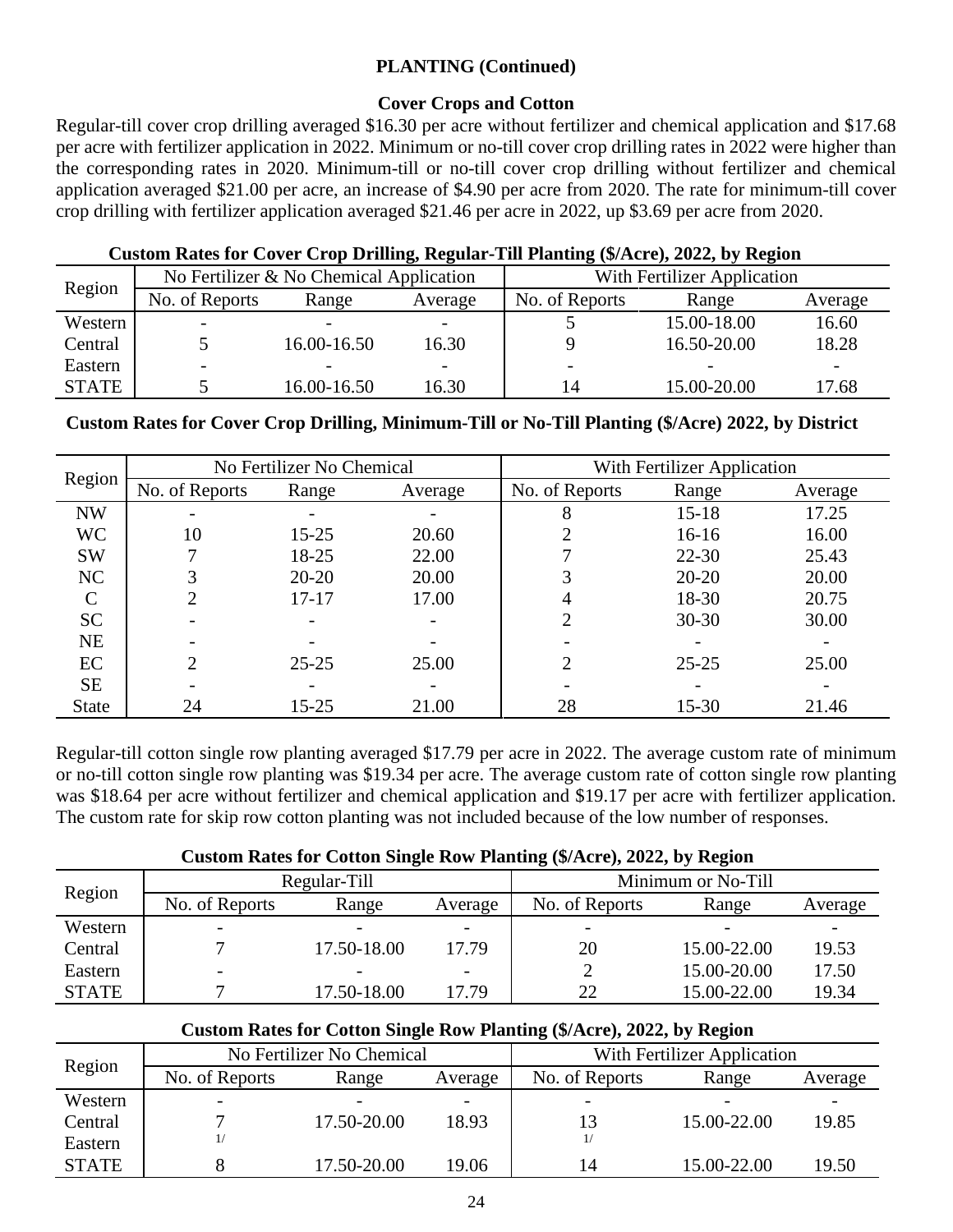<sup>1/</sup> Insufficient number of reports.

#### **CHEMICAL APPLICATIONS**

The custom rates for chemical applications presented here include the cost of machine, power, and the operator; however, the costs of the chemicals **are excluded**. Rates charged for row crop cultivation with fertilizer application averaged \$12.25 per acre in 2022, a decrease of \$0.42 from the 2020 average. The average rate for row crop cultivation without fertilizer application in 2022 was \$10.39 per acre, an increase of \$0.89 from 2020.

| Custom Kates for Kow Crop Cultivation, 2022, by Kegfon |                |                                       |                          |                                          |            |         |  |  |  |  |  |
|--------------------------------------------------------|----------------|---------------------------------------|--------------------------|------------------------------------------|------------|---------|--|--|--|--|--|
| Region                                                 |                | With Fertilizer Application (\$/Acre) |                          | Without Fertilizer Application (\$/Acre) |            |         |  |  |  |  |  |
|                                                        | No. of Reports | Range                                 | Average                  | No. of Reports                           | Range      | Average |  |  |  |  |  |
| Western                                                |                |                                       |                          |                                          | 8.00-15.00 | 12.67   |  |  |  |  |  |
| Central                                                |                | $6.50 - 18.00$                        | 9.38                     |                                          | 6.50-12.00 | 9.25    |  |  |  |  |  |
| Eastern                                                |                |                                       | $\overline{\phantom{0}}$ |                                          |            |         |  |  |  |  |  |
| <b>STATE</b>                                           |                | 6.50-18.00                            | 12.25                    | Q                                        | 6.50-15.00 | 10.39   |  |  |  |  |  |

#### **Custom Rates for Row Crop Cultivation, 2022, by Region**

<sup>1/</sup> Insufficient number of reports.

The rate for the application of dry fertilizer averaged \$6.51 per acre in 2022, up 77 cents per acre from the 2020 rate. Liquid fertilizer application, on average, cost \$7.27 per acre in 2022, \$1.11 per acre higher than in 2020.

| Custom Kates for Fertinger Application, 2022, by District |                |                          |         |                             |            |         |  |  |  |  |
|-----------------------------------------------------------|----------------|--------------------------|---------|-----------------------------|------------|---------|--|--|--|--|
| District                                                  |                | Dry Fertilizer (\$/Acre) |         | Liquid Fertilizer (\$/Acre) |            |         |  |  |  |  |
|                                                           | No. of Reports | Range                    | Average | No. of Reports              | Range      | Average |  |  |  |  |
| <b>NW</b>                                                 | 8              | 5.50-6.00                | 5.81    | 15                          | 5.75-22.00 | 11.35   |  |  |  |  |
| <b>WC</b>                                                 | 12             | 4.75-7.50                | 6.00    | 23                          | 5.00-22.00 | 6.97    |  |  |  |  |
| <b>SW</b>                                                 | 3              | 4.75-7.50                | 6.58    | 6                           | 5.00-7.50  | 6.29    |  |  |  |  |
| NC                                                        | 21             | 5.50-10.50               | 7.24    | 20                          | 5.50-16.00 | 7.48    |  |  |  |  |
| $\mathcal{C}$                                             | 17             | 5.25-14.00               | 7.44    | 21                          | 5.25-7.50  | 6.15    |  |  |  |  |
| <b>SC</b>                                                 | 28             | 4.00-8.00                | 5.99    | 21                          | 4.00-7.00  | 5.73    |  |  |  |  |
| <b>NE</b>                                                 |                | 4.00-18.00               | 8.14    | 3                           | 2.00-20.00 | 12.67   |  |  |  |  |
| EC                                                        | 10             | 4.00-8.50                | 5.90    | 3                           | 5.50-6.50  | 5.83    |  |  |  |  |
| <b>SE</b>                                                 | 18             | 5.00-7.50                | 5.92    | 13                          | 5.50-8.00  | 6.62    |  |  |  |  |
| <b>State</b>                                              | 124            | 4.00-18.00               | 6.51    | 125                         | 2.00-22.00 | 7.27    |  |  |  |  |

#### **Custom Rates for Fertilizer Application, 2022, by District**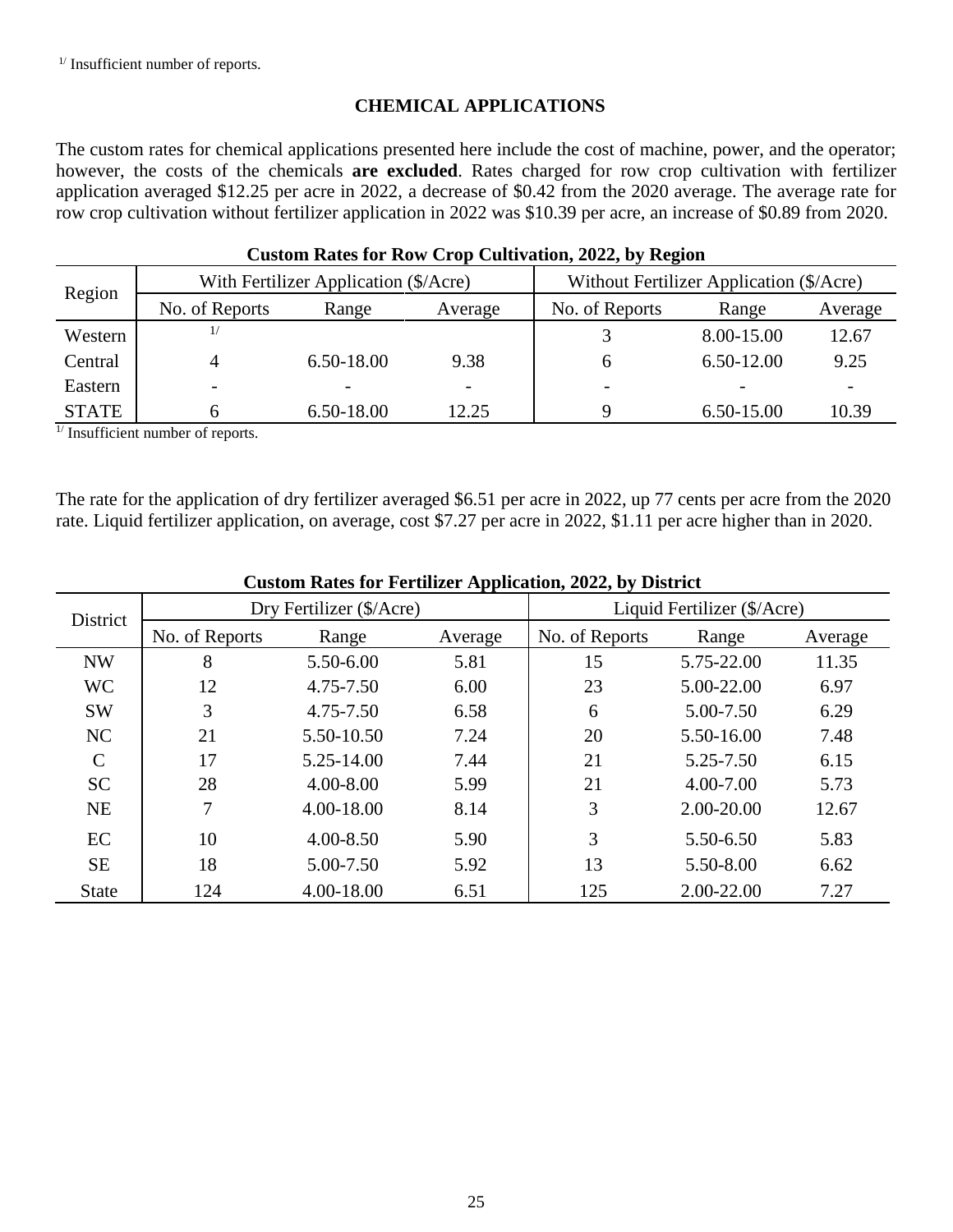#### **CHEMICAL APPLICATIONS (Continued)**

Custom chemical applicators charged an average of \$17.86 per acre to apply anhydrous ammonia in 2022, an increase of \$1.25 from the 2020 average.

|               | <b>Custom Rates for Application of Anhydrous Ammonia, 2022, by District</b> |             |                   |  |  |  |  |  |  |  |
|---------------|-----------------------------------------------------------------------------|-------------|-------------------|--|--|--|--|--|--|--|
| District      | No. of Reports                                                              | Range       | Average (\$/Acre) |  |  |  |  |  |  |  |
| <b>NW</b>     | 1/                                                                          |             |                   |  |  |  |  |  |  |  |
| <b>WC</b>     | $\overline{4}$                                                              | 22.00-25.00 | 24.25             |  |  |  |  |  |  |  |
| <b>SW</b>     | $\overline{4}$                                                              | 14.00-25.00 | 19.75             |  |  |  |  |  |  |  |
| NC            | 13                                                                          | 12.00-20.00 | 16.85             |  |  |  |  |  |  |  |
| $\mathcal{C}$ | 4                                                                           | 15.00-20.00 | 17.75             |  |  |  |  |  |  |  |
| <b>SC</b>     | 7                                                                           | 12.00-18.00 | 14.57             |  |  |  |  |  |  |  |
| <b>NE</b>     | 11                                                                          | 14.00-20.25 | 17.39             |  |  |  |  |  |  |  |
| EC            | 1/                                                                          |             |                   |  |  |  |  |  |  |  |
| <b>SE</b>     | 10                                                                          | 15.00-25.00 | 19.2              |  |  |  |  |  |  |  |
| <b>State</b>  | 56                                                                          | 12.00-25.00 | 17.86             |  |  |  |  |  |  |  |

 $\frac{1}{1}$  Insufficient number of reports.

The average cost for aerial application of herbicide in 2022 was \$7.92 per acre, down 5 cents from 2020. When herbicide was applied with a ground rig, the average cost in 2022 was \$6.44, up 45 cents from the average of \$5.99 in 2020.

| District      |                | Aerial (\$/Acre) |         | Ground Rig (\$/Acre) |               |         |  |
|---------------|----------------|------------------|---------|----------------------|---------------|---------|--|
|               | No. of Reports | Range            | Average | No. of Reports       | Range         | Average |  |
| <b>NW</b>     |                |                  |         | 10                   | $4.75 - 6.50$ | 5.70    |  |
| <b>WC</b>     | 9              | 7.50-8.00        | 7.56    | 28                   | 5.00-7.00     | 6.04    |  |
| <b>SW</b>     | $\overline{4}$ | $6.75 - 8.00$    | 7.44    | 8                    | 5.00-6.50     | 6.09    |  |
| NC            | 7              | $6.50 - 9.00$    | 8.21    | 22                   | 5.50-9.00     | 7.10    |  |
| $\mathcal{C}$ | 3              | 8.00-8.25        | 8.17    | 21                   | 5.00-7.50     | 6.29    |  |
| <b>SC</b>     | 4              | 7.50-10.00       | 8.13    | 21                   | 5.25-11.00    | 6.89    |  |
| <b>NE</b>     | 1/             |                  |         | 5                    | $6.50 - 8.00$ | 7.40    |  |
| EC            | 3              | 8.25-9.00        | 8.50    | 8                    | $4.00 - 7.50$ | 6.21    |  |
| <b>SE</b>     | $\overline{4}$ | 5.50-10.00       | 7.13    | 10                   | 5.50-6.50     | 6.25    |  |
| <b>State</b>  | 36             | 5.50-10.00       | 7.92    | 133                  | 4.00-11.00    | 6.44    |  |

**Custom Rates for Herbicide Application, 2022, by District**

<sup>1/</sup> Insufficient number of reports.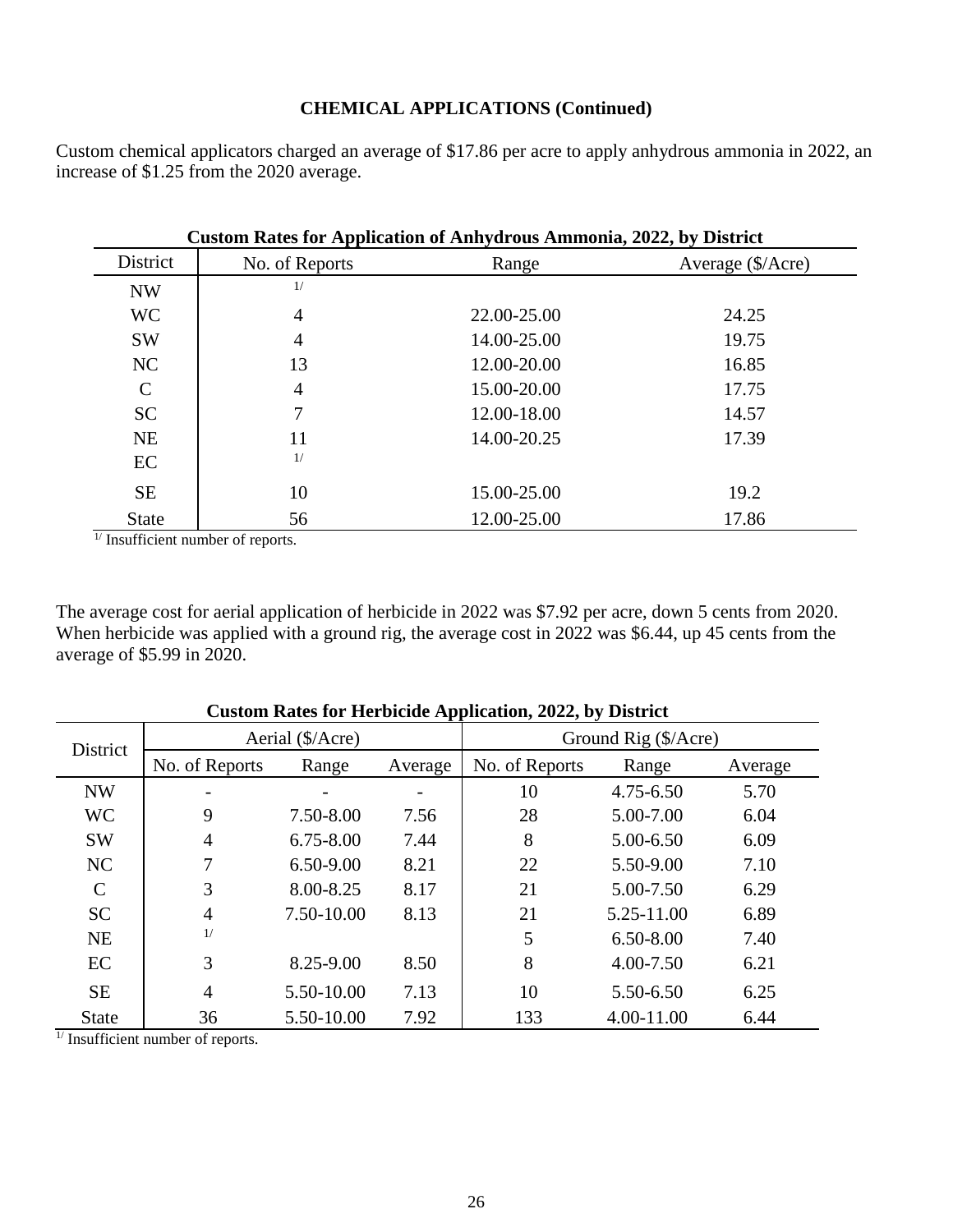#### **CHEMICAL APPLICATIONS (Continued)**

The custom rates for aerial insecticide/fungicide application in 2022 were comparable to the corresponding rates in 2020. The average cost for aerial application of insecticide was \$8.13 per acre, down \$0.01 from 2020. When insecticides were applied with a ground rig, the average cost was \$6.34 per acre in 2022, up 35 cents from the 2020 average.

| <b>District</b> |                | Aerial (\$/Acre) |         | Ground Rig (\$/Acre) |               |         |  |
|-----------------|----------------|------------------|---------|----------------------|---------------|---------|--|
|                 | No. of Reports | Range            | Average | No. of Reports       | Range         | Average |  |
| <b>NW</b>       |                |                  |         | 5                    | 5.50-6.50     | 5.90    |  |
| <b>WC</b>       | 7              | 7.50-8.00        | 7.64    | 15                   | 5.00-7.00     | 5.88    |  |
| <b>SW</b>       |                |                  |         | 4                    | 5.00-7.00     | 6.13    |  |
| NC              | 7              | 6.50-9.00        | 8.21    | 14                   | 5.50-8.50     | 7.23    |  |
| $\mathcal{C}$   | $\overline{4}$ | 8.00-8.25        | 8.13    | 15                   | 5.25-7.00     | 6.40    |  |
| <b>SC</b>       |                |                  |         | 12                   | 5.25-7.00     | 5.94    |  |
| <b>NE</b>       | 1/             |                  |         | 4                    | 7.00-8.00     | 7.63    |  |
| EC              | $\overline{4}$ | 8.25-9.10        | 8.65    | 5                    | $4.00 - 6.50$ | 5.73    |  |
| <b>SE</b>       |                |                  |         | 15                   | 5.50-7.00     | 6.27    |  |
| <b>State</b>    | 27             | 6.50-9.50        | 8.13    | 89                   | 4.00-8.50     | 6.34    |  |

#### **Custom Rates for Insecticide/Fungicide Application, 2022, by District**

 $\frac{1}{1}$  Insufficient number of reports.

| Type of Operation or<br>Application | 2003 | 2004 | 2005 | 2006 | 2007 | 2008  | 2009  | 2013  | 2016  | 2018  | 2020  | 2022  |
|-------------------------------------|------|------|------|------|------|-------|-------|-------|-------|-------|-------|-------|
|                                     |      |      |      |      |      |       |       |       |       |       |       |       |
| Cultivation with Fertilizer         | 6.64 | 6.73 | 7.59 | .60  | 6.33 | 8.41  | 8.00  | 10.84 | 9.40  | 12.02 | 12.67 | 12.25 |
| Cultivation without Fertilizer      | 5.95 | 6.08 | 7.05 | 7.09 | 6.32 | 8.46  | 7.24  | 9.39  | 8.27  | 10.51 | 9.50  | 10.39 |
| Dry Fertilizer                      | 3.68 | 3.78 | 4.01 | 4.15 | 4.20 | 4.96  | 4.68  | 5.31  | 5.48  | 5.61  | 5.74  | 6.51  |
| Liquid Fertilizer                   | 3.78 | 3.87 | 4.17 | 4.42 | 4.37 | 4.98  | 4.82  | 5.71  | 5.65  | 5.73  | 6.16  | 7.27  |
| Anhydrous Ammonia                   | 6.18 | 6.93 | 7.12 | 6.75 | 8.46 | 10.20 | 10.55 | 12.60 | 15.15 | 15.09 | 16.61 | 17.86 |
| Herbicide-Aerial                    | 4.30 | 4.29 | 4.56 | 4.83 | 5.19 | 6.20  | 6.93  | 7.60  | 7.69  | 8.07  | 7.97  | 7.92  |
| Herbicide-Ground Rig                | 3.85 | 4.03 | 4.26 | 4.40 | 4.50 | 5.01  | 4.98  | 5.44  | 5.61  | 5.73  | 5.99  | 6.44  |
| Insecticide-Aerial                  | 4.83 | 4.30 | 4.74 | 5.20 | 5.48 | 6.20  | 6.60  | 7.73  | 7.65  | 8.48  | 8.14  | 8.13  |
| Insecticide-Ground Rig              | 3.92 | 4.02 | 4.33 | 4.51 | 4.49 | 5.07  | 4.95  | 5.45  | 5.62  | 5.71  | 5.98  | 6.34  |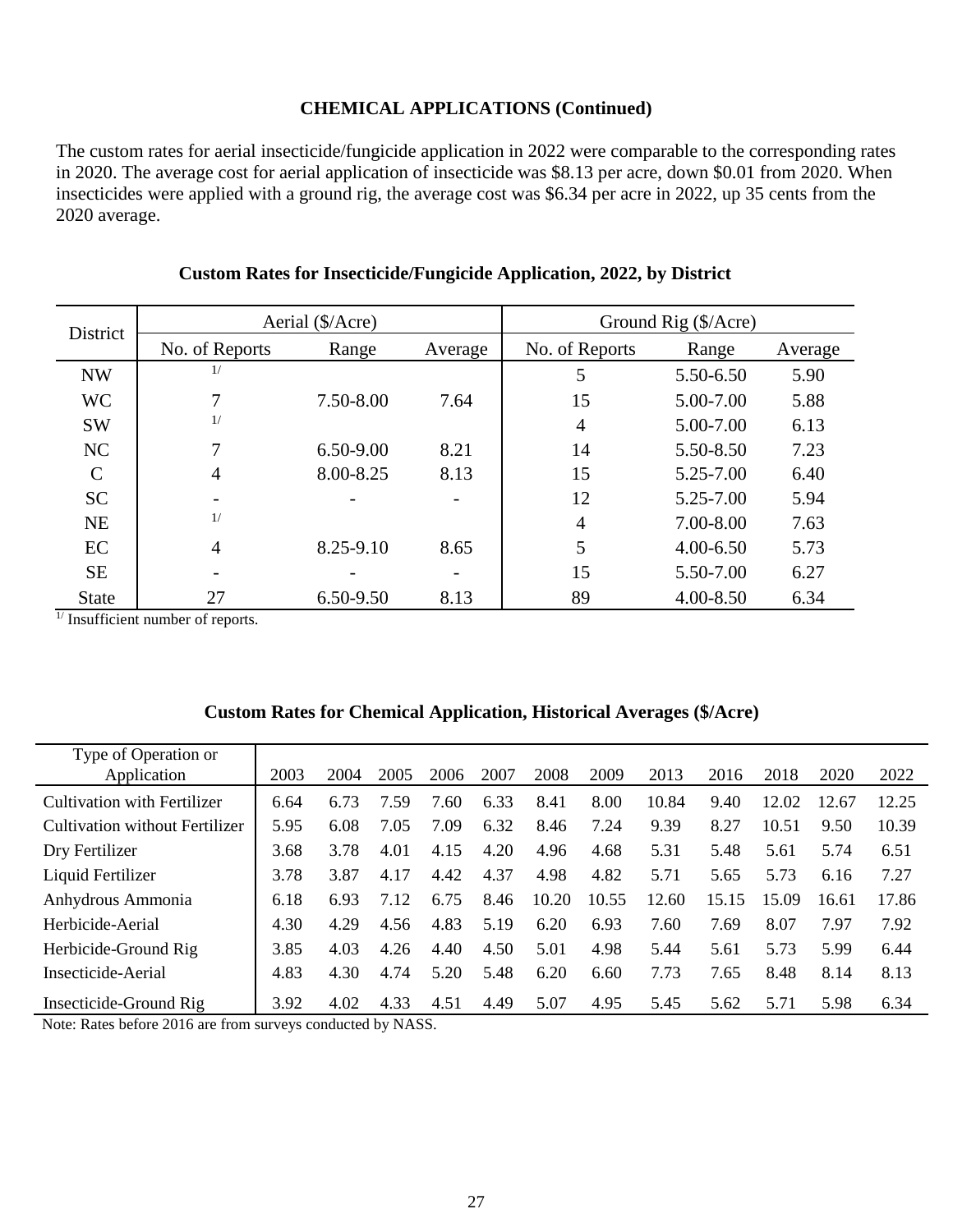#### **FEED PREPARATION**

Rates for custom feed preparations are those generally charged by grain elevators and feed mills. For grinding grain, the average custom rate in 2022 was 46 cents per hundredweight (cwt), up 1 cent from 2020. The average rate for rolling grain in 2022 was 41 cents per cwt, down 4 cents from 2020. Too few reports were available for the custom rates of grinding hay to be published. Mixing operations cost an average of 42 cents per cwt in 2022, compared to 46 cents per cwt in 2020. The average rates for rolling and mixing and for grinding and mixing in 2022 were \$1.08 per cwt and 78 cents per cwt, respectively, compared with 90 cents per cwt and 91 cents per cwt, respectively, in 2020.

| Region       |                          | Grinding Grain           |         | <b>Rolling Grain</b> |               |         |  |  |
|--------------|--------------------------|--------------------------|---------|----------------------|---------------|---------|--|--|
|              | No. of Reports           | Range                    | Average | No. of Reports       | Range         | Average |  |  |
| Western      | $\overline{\phantom{0}}$ | $\overline{\phantom{0}}$ |         |                      |               |         |  |  |
| Central      |                          | $0.50 - 0.50$            | 0.50    | 4                    | $0.40 - 0.50$ | 0.46    |  |  |
| Eastern      |                          | $0.41 - 0.50$            | 0.45    |                      | $0.34 - 0.34$ | 0.34    |  |  |
| <b>STATE</b> |                          | $0.41 - 0.50$            | 0.46    | 8                    | $0.34 - 0.50$ | 0.41    |  |  |

| Custom Rates for Feed Preparation (\$/cwt), 2022, by District |  |  |
|---------------------------------------------------------------|--|--|
|---------------------------------------------------------------|--|--|

 $1/$  Insufficient number of reports.

| Custom Rates for Feed Preparation (\$/cwt), 2022, by District |                |               |         |                    |               |         |                     |               |         |  |
|---------------------------------------------------------------|----------------|---------------|---------|--------------------|---------------|---------|---------------------|---------------|---------|--|
|                                                               | Mixing Feed    |               |         | Rolling and Mixing |               |         | Grinding and Mixing |               |         |  |
| Region                                                        | No. of         |               |         | No. of             |               |         | No. of              |               |         |  |
|                                                               | Reports        | Range         | Average | Reports            | Range         | Average | Reports             | Range         | Average |  |
| Western                                                       |                |               |         | $\frac{1}{2}$      |               |         |                     |               |         |  |
| Central                                                       | $\overline{4}$ | $0.30 - 0.50$ | 0.43    |                    | $0.50 - 1.00$ | 0.83    | 2                   | $1.00 - 1.00$ | 1.00    |  |
| Eastern                                                       |                | $0.35 - 0.50$ | 0.41    |                    | $0.69 - 1.50$ | 1.15    | 5                   | $0.6 - 0.76$  | 0.70    |  |
| <b>STATE</b>                                                  | 9              | $0.30 - 0.50$ | 0.42    | 11                 | $0.50 - 1.50$ | 1.08    |                     | $0.6-1$       | 0.78    |  |

 $\frac{1}{1}$  Insufficient number of reports.

Charges for pelleting feed operations in 2022 averaged \$1.30 per cwt, 36 cents higher than in 2020. Custom rates for grinding, mixing and pelleting operations averaged \$1.96 per cwt in 2022, up 27 cents from the 2020 average. Charges for pelleting feed operations and grinding, mixing and pelleting operations in 2022 were unavailable. Sacking operations, excluding the cost of sacks, averaged \$1.73 per cwt, up 28 cents from the 2020 average.

|              | Pelleting Feed Only      |               |         |                          | Grinding, Mixing, and Pelleting |         | <b>Sacking Feed</b> |           |         |
|--------------|--------------------------|---------------|---------|--------------------------|---------------------------------|---------|---------------------|-----------|---------|
| Region       | No. of<br>Reports        | Range         | Average | No. of<br>Reports        | Range                           | Average | No. of<br>Reports   | Range     | Average |
| Western      | $\overline{\phantom{0}}$ |               |         | $\overline{\phantom{0}}$ |                                 |         |                     |           |         |
| Central      |                          | 1.00-1.00     | 1.00    |                          | 1.50-1.50                       | 1.50    | 3                   | 1.00-3.00 | 1.67    |
| Eastern      |                          | $1.50 - 1.50$ | 1.50    |                          | $2.26 - 2.26$                   | 2.26    | 9                   | 1.10-2.50 | 1.74    |
| <b>STATE</b> | 5                        | 1.00-1.50     | 1.30    |                          | $.50 - 2.26$                    | 1.96    | 12                  | 1.00-3.00 | 1.73    |

**Custom Rates for Feed Preparation (\$/cwt), 2022, by District**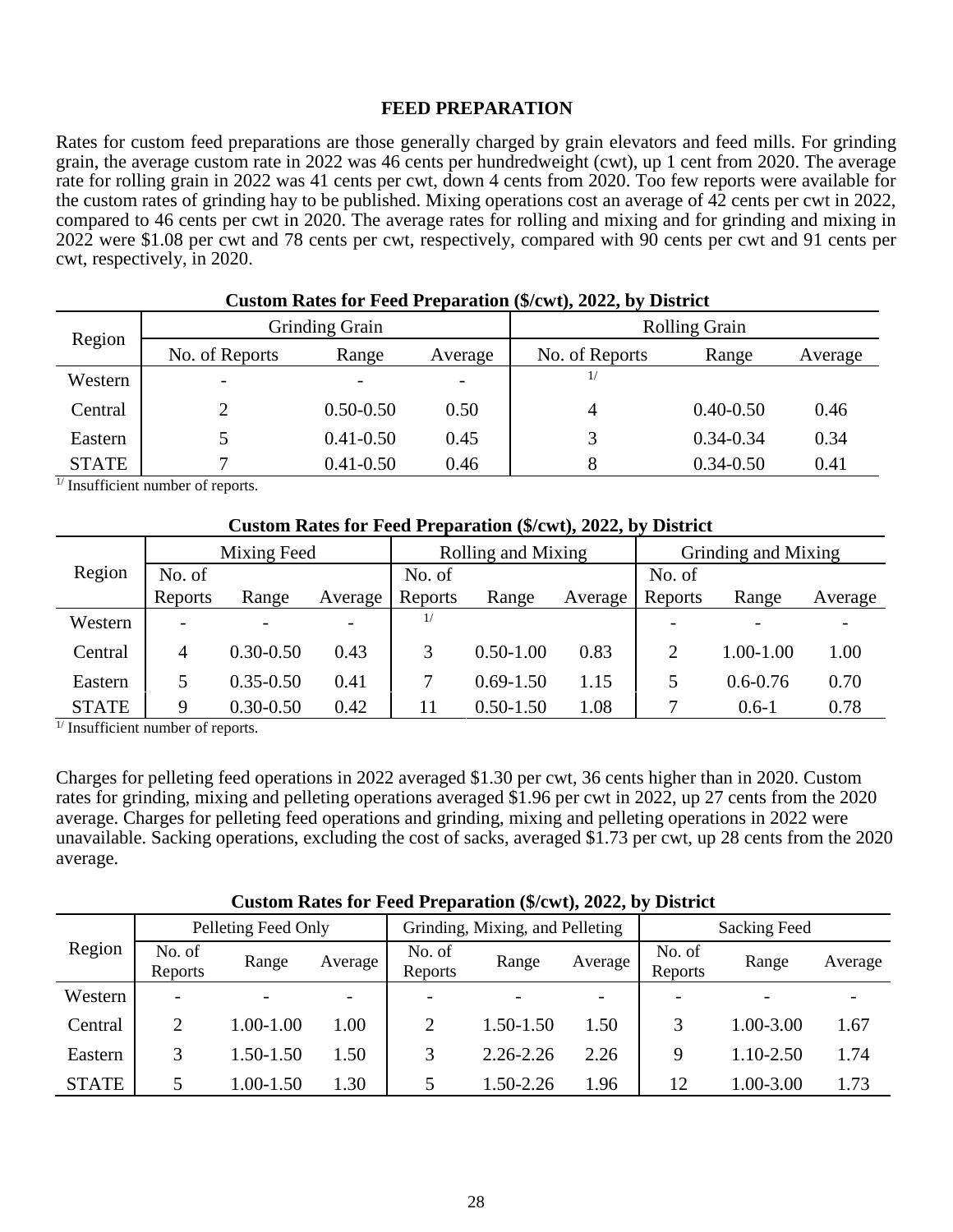#### **FEED PREPARATION (Continued)**

Rates for custom feed preparations have been increasing gradually since 2001.

|      |          |         | $\alpha$ can have to be a contracted in the contract $\alpha$ in $\alpha$ |        | Rolling | Grinding |           | Grinding,   | <b>Sacking Feed</b> |
|------|----------|---------|---------------------------------------------------------------------------|--------|---------|----------|-----------|-------------|---------------------|
|      | Grinding | Rolling | Grinding                                                                  | Mixing | and     | and      | Pelleting | Mixing, and | (excluding          |
| Year | Grain    | Grain   | Hay                                                                       | Feed   | Mixing  | Mixing   | Feed      | Pelleting   | sack costs)         |
| 2001 | 0.34     | 0.31    | 0.66                                                                      | 0.23   | 0.49    | 0.53     | 0.70      | 1.18        | 0.91                |
| 2002 | 0.36     | 0.33    | 0.74                                                                      | 0.26   | 0.51    | 0.53     | 0.76      | 1.19        | 0.95                |
| 2003 | 0.35     | 0.33    | 0.62                                                                      | 0.26   | 0.52    | 0.57     | 0.84      | 1.14        | 1.16                |
| 2004 | 0.36     | 0.34    | 0.25                                                                      | 0.26   | 0.56    | 0.57     | 0.79      | 1.16        | 1.12                |
| 2005 | 0.39     | 0.36    | 0.32                                                                      | 0.28   | 0.58    | 0.62     | 0.89      | 1.20        | 1.15                |
| 2006 | 0.38     | 0.37    | 0.55                                                                      | 0.28   | 0.58    | 0.61     | 0.86      | 1.02        | 1.13                |
| 2007 | 0.44     | 0.39    | 0.57                                                                      | 0.33   | 0.57    | 0.58     | 0.83      | 1.34        | 1.27                |
| 2008 | 0.40     | 0.36    | 0.69                                                                      | 0.34   | 0.64    | 0.68     | 1.03      | 1.52        | 1.44                |
| 2009 | 0.41     | 0.37    | 0.61                                                                      | 0.32   | 0.61    | 0.67     | 0.90      | 1.51        | 1.30                |
| 2013 | 0.37     | 0.38    | 0.69                                                                      | 0.33   | 0.72    | 0.69     | 1.17      | 1/          | 1.49                |
| 2016 | 0.47     | 0.45    | 1/                                                                        | 0.34   | 0.77    | 1.03     | 0.89      | 1.47        | 1.74                |
| 2018 | 0.44     | 0.47    | 1/                                                                        | 0.42   | 0.88    | 0.64     | 1/        | 1/          | 1.57                |
| 2020 | 0.45     | 0.45    | 1/                                                                        | 0.46   | 0.90    | 0.91     | 0.94      | 1.69        | 1.45                |
| 2022 | 0.46     | 0.41    |                                                                           | 0.42   | 1.08    | 0.78     | 1.30      | 1.96        | 1.73                |

| <b>Custom Rates for Feed Preparation, Historical Average (\$/cwt)</b> |  |  |  |  |  |  |  |
|-----------------------------------------------------------------------|--|--|--|--|--|--|--|
|-----------------------------------------------------------------------|--|--|--|--|--|--|--|

Note: Rates before 2016 are from surveys conducted by NASS.<sup>1/</sup> Insufficient number of reports.

#### **FEED DELIVERY**

Various methods were used to charge for bulk feed deliveries. Rates for the most commonly reported methods are presented. If the feed delivery charge was based on a straight charge per mile, the average rate in 2022 was \$3.80 per loaded mile on an average load of 15.60 tons. In 2020, operators charged \$3.50 per loaded mile on an average load of 17.29 tons. Operators also had fee structures with a flat rate per load for feed delivery. For an average load of 5.13 tons, an average flat rate of \$39.44 per load was charged. If feed delivery was charged per load plus mileage, the rate in 2022 averaged \$37.00 per load plus \$1.90 per loaded mile for an average load of 9.40 tons. Some operators charged an additional fee for miles beyond a specified limit. For all methods, the extra charge applied after an average of 40.71 miles.

|              | <b>Custom Rates for Feed Delivery, 2022, by Region</b> |                    |           |           |                          |           |  |  |  |  |  |
|--------------|--------------------------------------------------------|--------------------|-----------|-----------|--------------------------|-----------|--|--|--|--|--|
|              |                                                        | Flat Rate per Load |           |           | Straight Charge per Mile |           |  |  |  |  |  |
| Region       | Number of                                              | <b>Dollars</b>     | Avg. Load | Number of | Dollars per              | Avg. Load |  |  |  |  |  |
|              | Reports                                                | per Load           | (Tons)    | Reports   | <b>Loaded Mile</b>       | (Tons)    |  |  |  |  |  |
| Western      |                                                        |                    |           |           |                          |           |  |  |  |  |  |
| Central      |                                                        | 35.40              | 5.00      | 2         | 3.50                     | 9.00      |  |  |  |  |  |
| Eastern      |                                                        | 39.33              | 4.33      |           | 4.00                     | 20.00     |  |  |  |  |  |
| <b>State</b> |                                                        | 39.44              | 5.13      |           | 3.80                     | 15.60     |  |  |  |  |  |

|              |                          | Charge per Load Plus Charge per loaded Mile |                    | Extra Charge (All Methods) |           |         |
|--------------|--------------------------|---------------------------------------------|--------------------|----------------------------|-----------|---------|
| Region       | Number of                | <b>Dollars</b>                              | Dollars per        | Avg. Load                  | Number of | Maximum |
|              | Reports                  | per Load                                    | <b>Loaded Mile</b> | (Tons)                     | Reports   | Miles   |
| Western      | $\overline{\phantom{a}}$ |                                             |                    |                            |           | 20.00   |
| Central      | 1/                       |                                             |                    |                            |           | 30.00   |
| Eastern      | 4                        | 35.00                                       | 2.00               | 8.00                       |           | 48.89   |
| <b>State</b> |                          | 37.00                                       | 1.90               | 9.40                       | 14        | 40.71   |

 $<sup>1</sup>$  Insufficient number of reports.</sup>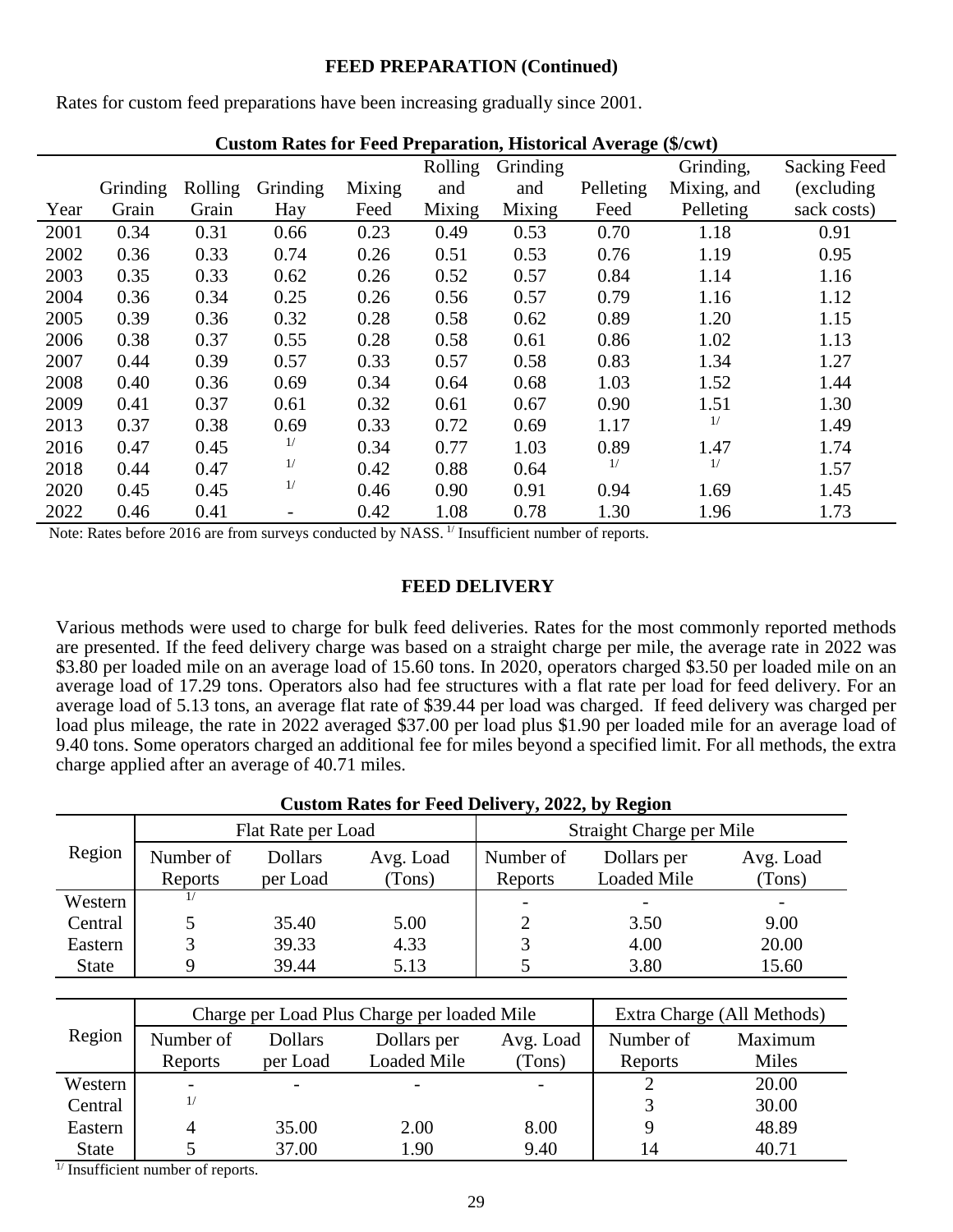#### **MACHINERY RENTAL**

Rental costs listed below do not include the cost of fuel or labor for self-propelled equipment and tractors. Tractors and combines were the most commonly reported rental items, followed by corn headers. Some items, such as no till drills, anhydrous applicators, disks, liquid fertilizer application and chemical sprayers, were reported but had too few reports to summarize.

Combine rental averaged \$221.88 per hour, an increase of \$21.38 per hour from 2020. Rental charges for corn headers in 2022 averaged \$11.78 per acre, up \$3.05 from 2020. Rental for tractors with horsepower of 151-250 averaged \$115.00 per hour in 2022; while rental for tractors more than 250HP averaged \$119.07 per hour. Average rental costs show increases or decreases due to the varied demand and increasing costs of implements. Some of the variation may be due to the small number of reports for some rental items.

| Machine or Tool | Method of Charge     | No. of Reports | Range   | Average |  |  |  |  |  |
|-----------------|----------------------|----------------|---------|---------|--|--|--|--|--|
| Combine         | \$/Hour              | 16             | 150-300 | 221.88  |  |  |  |  |  |
| Corn Header     | $\frac{\sqrt{2}}{2}$ | 9              | $5-16$  | 11.78   |  |  |  |  |  |
|                 |                      |                |         |         |  |  |  |  |  |
| Tractor         |                      |                |         |         |  |  |  |  |  |
| 151-250 HP      | \$/Hour              | 5              | 75-125  | 115.00  |  |  |  |  |  |
| $250 + HP$      | \$/Hour              | 15             | 73-175  | 119.07  |  |  |  |  |  |

#### **Machine Rental Rates, 2022**

#### **MANURE REMOVAL AND SPREADING**

Custom rates for manure removal alone averaged \$2.75 per ton in 2022. Custom rates for manure spreading alone averaged \$4.57 per ton. Manure removal and spreading in 2022 averaged \$7.50 per ton, an increase of \$0.27 per ton from 2020 average. Additional mileage charge averaged \$0.23 per mile hauled for removal only, \$0.26 per mile hauled for spreading only and \$0.28 for removal and spreading services in 2022.

|              | Custom Kates for tyranure Kemoval, 2022, by Kegfon |                              |         |                                 |                                                     |           |  |  |  |  |
|--------------|----------------------------------------------------|------------------------------|---------|---------------------------------|-----------------------------------------------------|-----------|--|--|--|--|
| Region       |                                                    | <b>Removal Only (\$/Ton)</b> |         | <b>Spreading Only (\$/Mile)</b> |                                                     |           |  |  |  |  |
|              | No. of Reports                                     | Range                        | Average | No. of Reports                  | Range                                               | Average   |  |  |  |  |
| Western      | 8                                                  | $0.50 - 5.00$                | 2.75    | 14                              | $4.25 - 8.00$                                       | 4.50      |  |  |  |  |
| Central      |                                                    |                              |         | 3                               | $3.25 - 3.25$                                       | 3.25      |  |  |  |  |
| Eastern      |                                                    |                              |         | $\overline{2}$                  | 7.00-7.00                                           | 7.00      |  |  |  |  |
| <b>STATE</b> | 8                                                  | $0.50 - 5.00$                | 2.75    | 19                              | $2.60 - 7.00$                                       | 4.57      |  |  |  |  |
|              |                                                    |                              |         |                                 |                                                     |           |  |  |  |  |
|              | <b>Removal and Spreading (\$/Ton)</b>              |                              |         |                                 | <b>Additional Charges per Mile Hauled (\$/Mile)</b> |           |  |  |  |  |
| Region       |                                                    |                              |         |                                 |                                                     | Removal & |  |  |  |  |
|              | No. of Reports                                     | Range                        | Average | Removal Only                    | Spreading Only                                      | Spreading |  |  |  |  |
| Western      | 8                                                  | 5.00-10.00                   | 7.50    | 0.23                            | 0.28                                                | 0.28      |  |  |  |  |
| Central      |                                                    |                              |         |                                 | 0.20                                                |           |  |  |  |  |
| Eastern      |                                                    |                              |         |                                 |                                                     |           |  |  |  |  |

#### **Custom Rates for Manure Removal, 2022, by Region**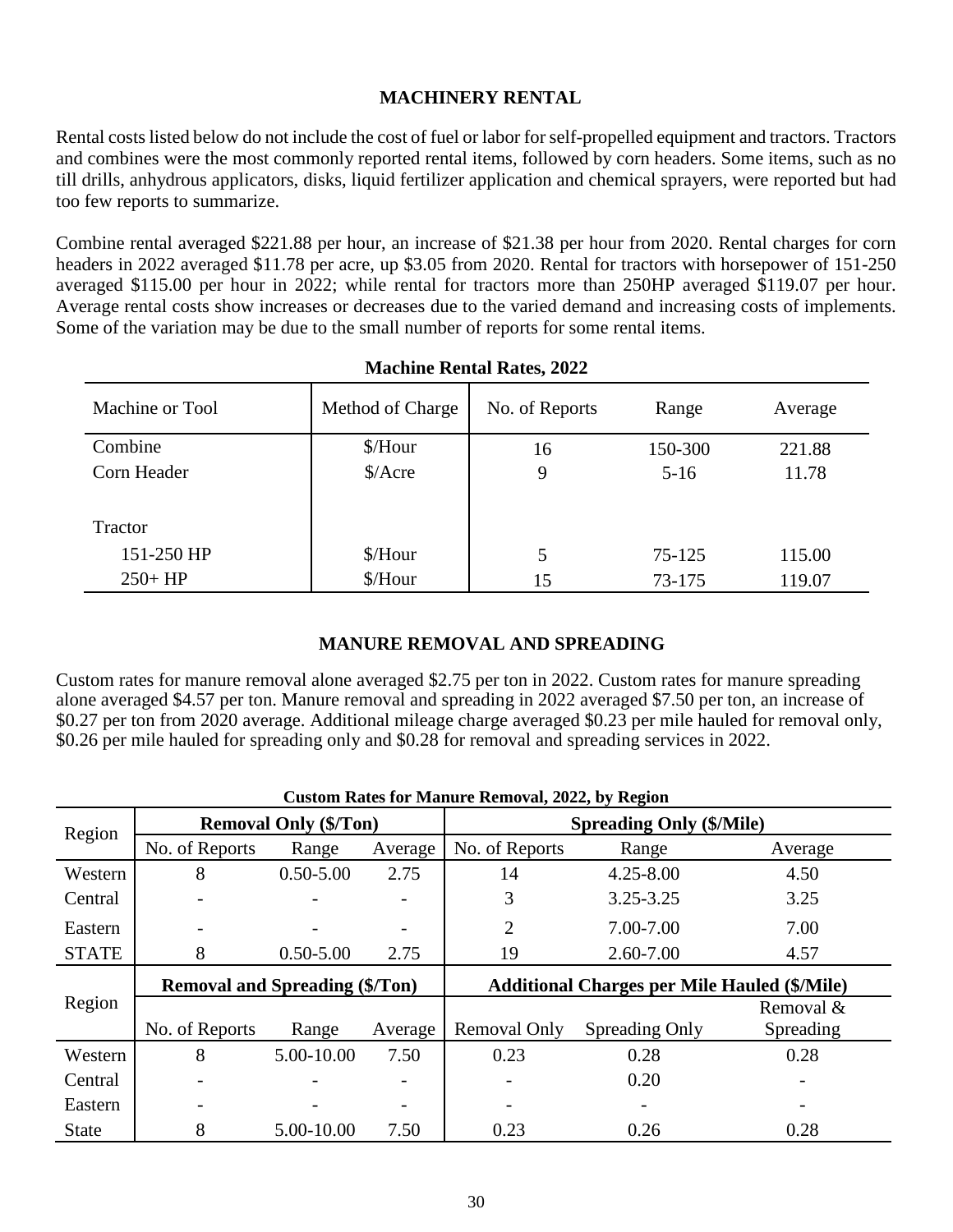#### **TERRACING AND DOZING**

The cost of building terraces averaged \$3.25 per foot in 2022, up \$1.48 from 2020. The average cost for general dozer work was \$151.54 per hour, down \$0.63 per hour from 2020.

|              |                            | <b>Terracing</b> |                            | <b>Dozing</b> |         |         |  |
|--------------|----------------------------|------------------|----------------------------|---------------|---------|---------|--|
| Region       | No. of<br>Dollars per Foot |                  | No. of<br>Dollars per Hour |               |         |         |  |
|              | Reports                    | Range            | Average                    | Reports       | Range   | Average |  |
| Western      | 1/                         |                  |                            | 11            | 100-160 | 129.09  |  |
| Central      | 1/                         |                  |                            | 3             | 225-225 | 225.00  |  |
| Eastern      | 3                          | 2.00-4.00        | 3.33                       | 12            | 120-225 | 153.75  |  |
| <b>STATE</b> |                            | 1.25-5.00        | 3.25                       | 26            | 100-225 | 151.54  |  |

#### **Custom Rates for Terracing and Dozing, 2022, by Region**

 $<sup>1</sup>$  Insufficient number of reports.</sup>

#### **HAULING LIVESTOCK**

Questions related to rates for hauling livestock were added to the survey starting in 2016. Custom rates for hauling livestock with a belly-semi truck in 2022 averaged \$4.84 per mile hauled at 49,000 lbs. capacity. In 2020, the average rate for hauling livestock with a belly-semi was \$4.11 per mile with 63,167 lbs. capacity. In 2022, custom rates for hauling livestock with a small truck or gooseneck trailer averaged \$3.29 per mile, with average capacity of 18,000 lbs. The average length of trailer was 26.17 feet.

#### **Custom Rates for Hauling Livestock, 2022, by Region**

|              | <b>Belly Semi Truck</b> |                       |         |                |                               |         |  |  |  |  |  |
|--------------|-------------------------|-----------------------|---------|----------------|-------------------------------|---------|--|--|--|--|--|
| Region       |                         | Weight Capacity (lb.) |         |                | One-Way Load Charge (\$/Mile) |         |  |  |  |  |  |
|              | No. of Reports          | Range                 | Average | No. of Reports | Range                         | Average |  |  |  |  |  |
| Western      |                         | 50000-50000           | 50000   |                | $4.75 - 6.00$                 | 5.05    |  |  |  |  |  |
| Central      |                         | 50000-50000           | 50000   | 10             | $3.00 - 6.00$                 | 4.83    |  |  |  |  |  |
| Eastern      |                         | 40000-50000           | 45000   |                | $4.25 - 4.50$                 | 4.38    |  |  |  |  |  |
| <b>STATE</b> | 10                      | 40000-50000           | 49000   | 17             | $3.00 - 6.00$                 | 4.84    |  |  |  |  |  |

#### **Custom Rates for Hauling Livestock, 2022, by Region**

|              |                   |                       |       |                   | <b>Small Truck or Gooseneck Trailer</b> |      |                   |                       |       |
|--------------|-------------------|-----------------------|-------|-------------------|-----------------------------------------|------|-------------------|-----------------------|-------|
| Region       |                   | Weight Capacity (lb.) |       |                   | One-Way Load Charge (\$/Mile)           |      |                   | Trailer Length (Foot) |       |
|              | No. of<br>Reports | Range                 | Avg.  | No. of<br>Reports | Range                                   | Avg. | No. of<br>Reports | Range                 | Avg.  |
| Western      |                   | 11000-12000           | 11500 |                   | $2.00 - 5.00$                           | 3.57 |                   | $20 - 36$             | 28.00 |
| Central      | 1/                |                       |       | 1/                |                                         |      | 3                 | $24 - 26$             | 24.67 |
| Eastern      |                   | 15000-25000           | 18333 | 6                 | 2.00-4.00                               | 2.88 | 4                 | $22 - 30$             | 25.00 |
| <b>State</b> | 6                 | 11000-30000           | 18000 | 14                | $2.00 - 5.00$                           | 3.29 | 12                | 20-36                 | 26.17 |

 $\frac{1}{1}$  Insufficient number of reports.